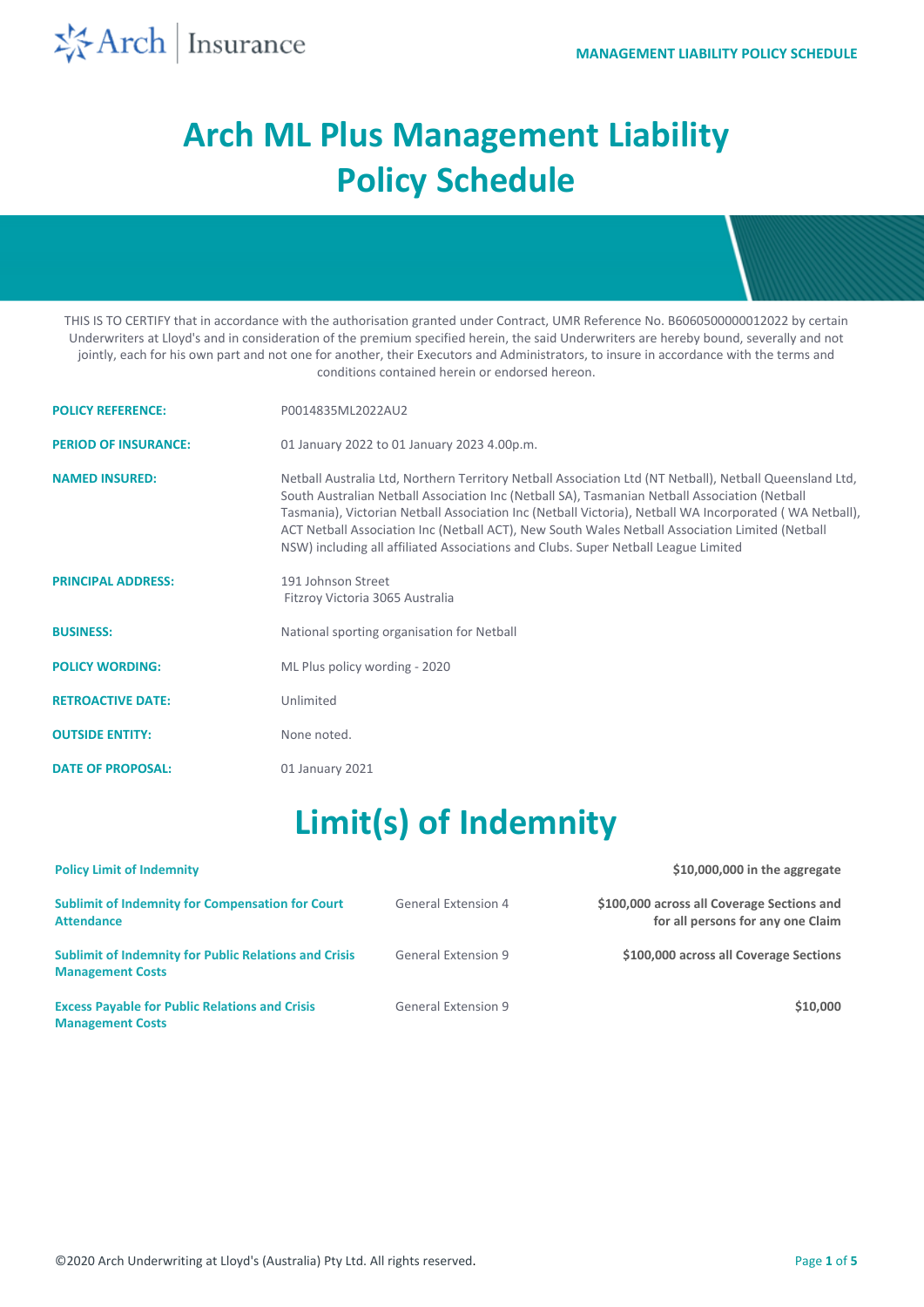

# **Sections of Cover**

| SECTION 1 - DIRECTORS AND OFFICERS LIABILITY/COMPANY REIMBURSEMENT                |                               |
|-----------------------------------------------------------------------------------|-------------------------------|
| Limit Of Indemnity for this Coverage Section                                      | \$10,000,000 in the aggregate |
| Sublimit of Indemnity for bail and civil bond costs                               | \$100,000 in the aggregate    |
| Sub-limit for deprivation of assets proceedings                                   | \$100,000 in the aggregate    |
| Sub-limit for directors tax liability                                             | \$100,000 in the aggregate    |
| Sub-limit for extradition expenses                                                | \$100,000 in the aggregate    |
| Sub-limit for Defense Costs - Pollution                                           | \$100,000 in the aggregate    |
| <b>SECTION 2 - COMPANY LIABILITY</b>                                              | <b>INCLUDED</b>               |
| Limit of Indemnity for this Coverage Section                                      | \$10,000,000 in the aggregate |
| Sub-limit for breach of contract defence costs                                    | \$100,000 in the aggregate    |
| Sub-limit for tax audit costs                                                     | \$100,000 in the aggregate    |
| Excess for tax audit costs                                                        | \$20,000                      |
| Excess for this Coverage Section                                                  | \$50,000                      |
| <b>SECTION 3 - EMPLOYMENT PRACTICES LIABILITY</b>                                 | <b>INCLUDED</b>               |
| Limit of Indemnity for this Coverage Section                                      | \$1,000,000 in the aggregate  |
| Sub-limit of indemnity for Third Party Sexual Harassment Claim                    | \$250,000 in the aggregate    |
| Excess in respect of Employment Practices Liability/Third Party Sexual Harassment | \$10,000                      |
| Excess for this Coverage Section                                                  | \$20,000                      |
| <b>SECTION 4 - STATUTORY LIABILITY</b>                                            | <b>INCLUDED</b>               |
| Limit of Indemnity for this Coverage Section                                      | \$500,000 in the aggregate    |
| Sub-limit for workplace health and safety defence costs                           | \$500,000 in the aggregate    |
| Sub-limit for - Pollution                                                         | \$100,000 in the aggregate    |
| Excess for this Coverage Section                                                  | \$20,000                      |
| <b>SECTION 5 - CRIME</b>                                                          | <b>INCLUDED</b>               |
| Limit of Indemnity for this Coverage Section                                      | \$250,000 in the aggregate    |
| Sub-limit for fraud investigator's costs                                          | \$50,000 in the aggregate     |
| Sub-limit for legal fees, costs and expenses                                      | \$50,000 in the aggregate     |
| Excess for this Coverage Section                                                  | \$20,000                      |
| <b>OPTIONAL EXTENSION SOCIAL ENGINEERING FRAUD</b>                                | <b>NOT INCLUDED</b>           |
| Sub-limit for Social Engineering Fraud                                            | <b>NOT INCLUDED</b>           |
| <b>Excess for Social Engineering Fraud</b>                                        | <b>NOT INCLUDED</b>           |
| <b>SECTION 6 - CYBER</b>                                                          | <b>NOT INCLUDED</b>           |
| Limit of Indemnity for this Coverage Section                                      | <b>NOT INCLUDED</b>           |
| Excess for this Coverage Section                                                  | <b>NOT INCLUDED</b>           |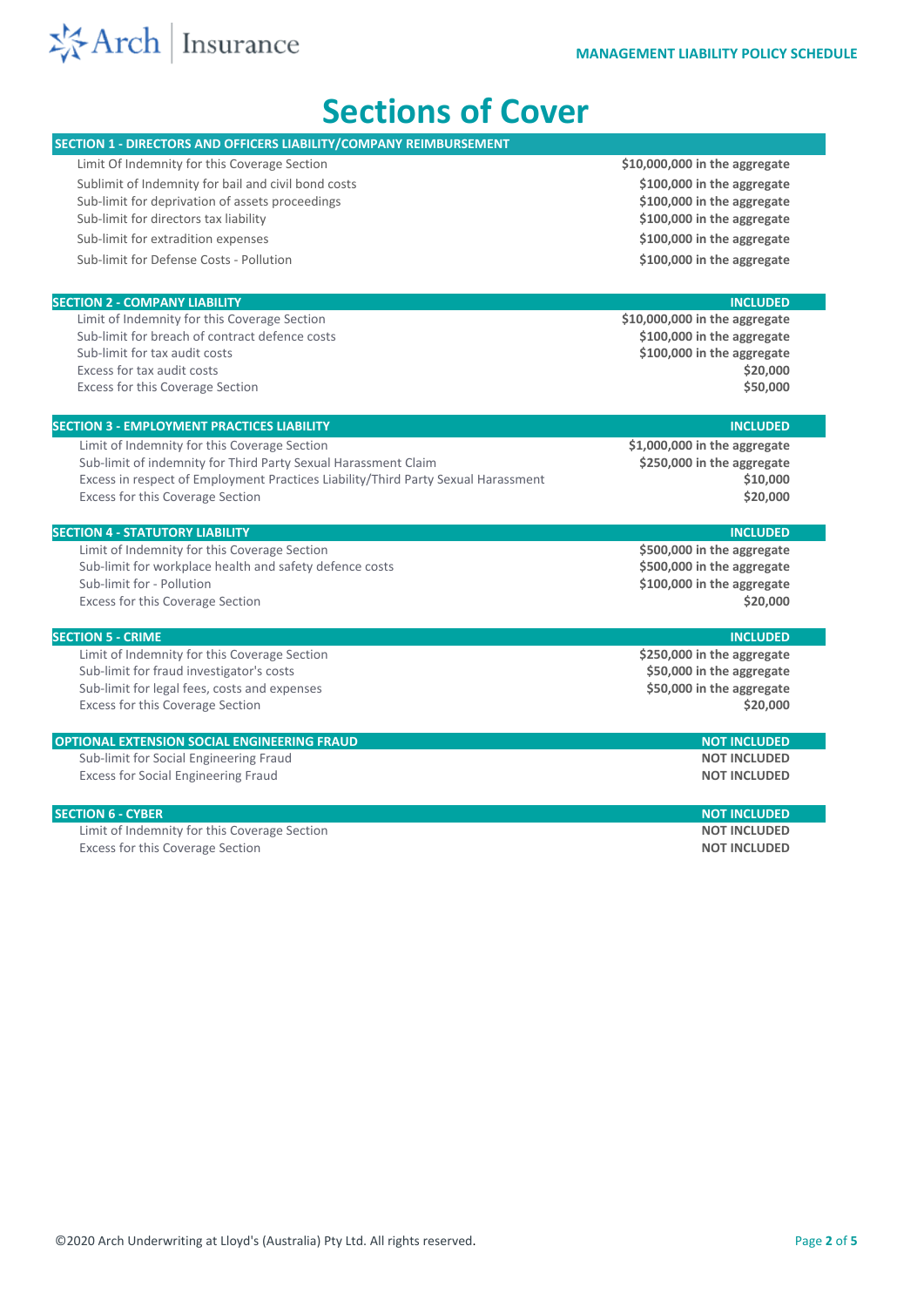

# **Endorsements**

**Notwithstanding anything to the contrary stipulated in the Policy document or the Policy or any endorsement, the Policy is amended as follows:** 

#### **CYBER CLARIFICATION ENDORSMENT**

It is hereby understood and agreed that solely in respect of Coverage Section 1 - Directors & Officers Liability/Company Reimbursement only the following endorsement applies:

- 1. This endorsement attaches to the **Policy** strictly for clarification purposes and in no way provides coverage not otherwise afforded by this **Policy**.
- 2. General Exclusions, 5 Cyber, is deleted in its entirety.
- 3. Except as provided in the paragraph below, Loss (which is otherwise covered by Coverage Section 1) resulting from a **Claim** arising out of a **Cyber Attack** or a **Cyber Event** will be payable subject to all of the terms, conditions, warranties, endorsements, and exclusions of this **Policy**.

Notwithstanding the above, this **Policy** shall not cover any payment for **Loss** resulting from a **Claim** made against the **Named Insured**, any of its **subsidiaries** or any other **Insured** entity, for, alleging, arising out of, based upon, attributable to, or involving in any way **a Cyber Attack** or **Cyber Event**.

In all other respects the **Policy** remains unaltered

#### **Player Contract Exclusion**

We will not be liable to indemnify the **Insured** for any **Claim** made under this **Policy** which arises directly or indirectly from or in connection with any **Claim** based upon or attributable to any written, oral, express or implied contract between the Insured and any Netball player.

In all other respects the Policy remains unaltered.

#### **Modified Excess for Associations Endorsement**

In relation to Claims made against any Association deemed a Subsidiary of the Insured, it is hereby declared and agreed that the Excess for Claims made under Coverage Sections 3 Employment Practices Liability, 4 Statutory Liability and 5 Crime is \$10,000 inclusive of costs and expenses and not as otherwise stated in the Schedule.

In all other respects the Policy remains unaltered.

#### **Insured versus Insured Endorsement**

It is hereby declared and agreed that Coverage section 1 - Directors & Officers Liability Exclusion 2.2 Insured Versus insured is deleted in its entirety.

Furthermore it is hereby noted that the Excess applicable for any Claim that results from the removal of this Exclusion is \$50,000 and not as otherwise stated in the Schedule.

In all other respects the Policy remains unaltered.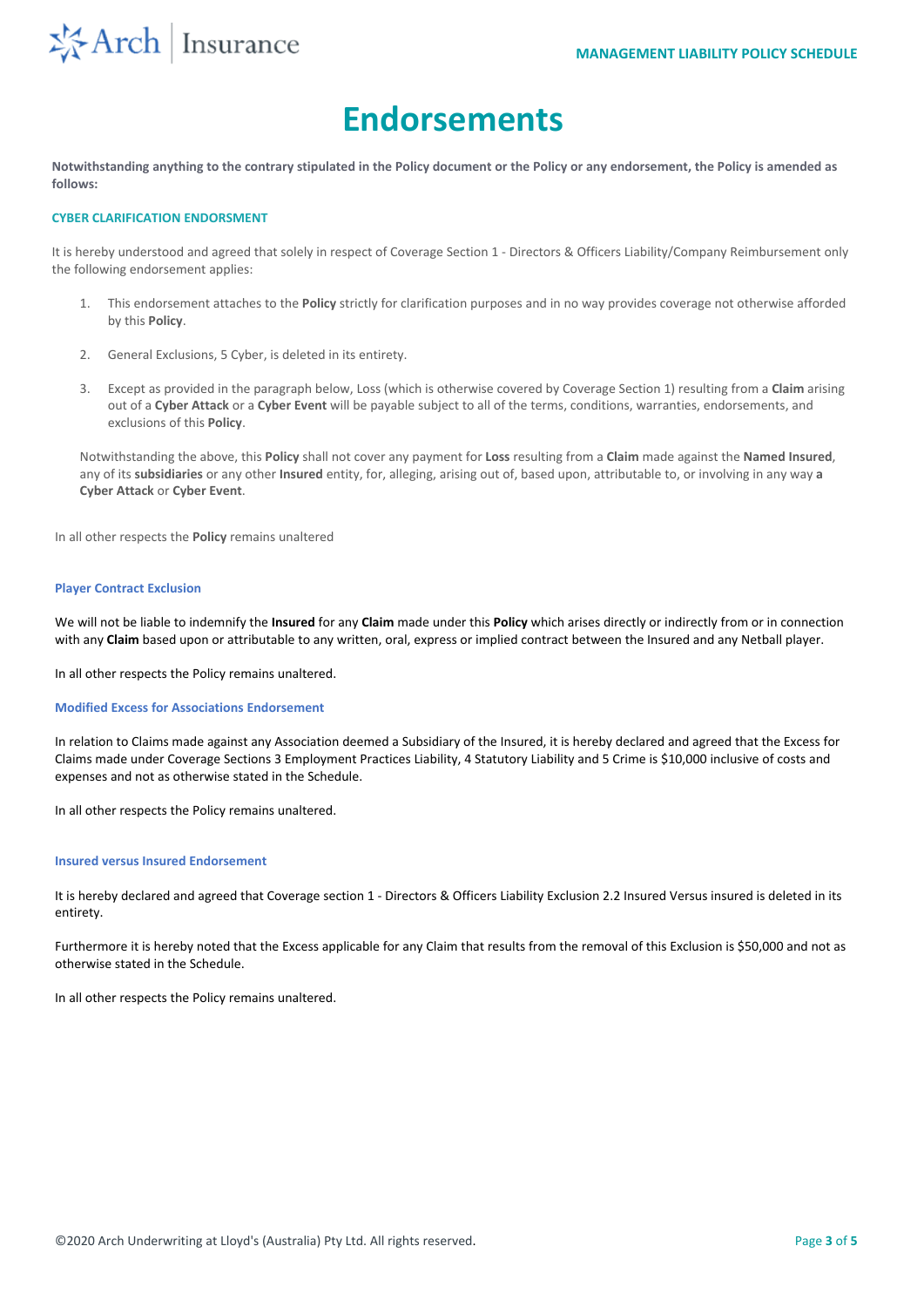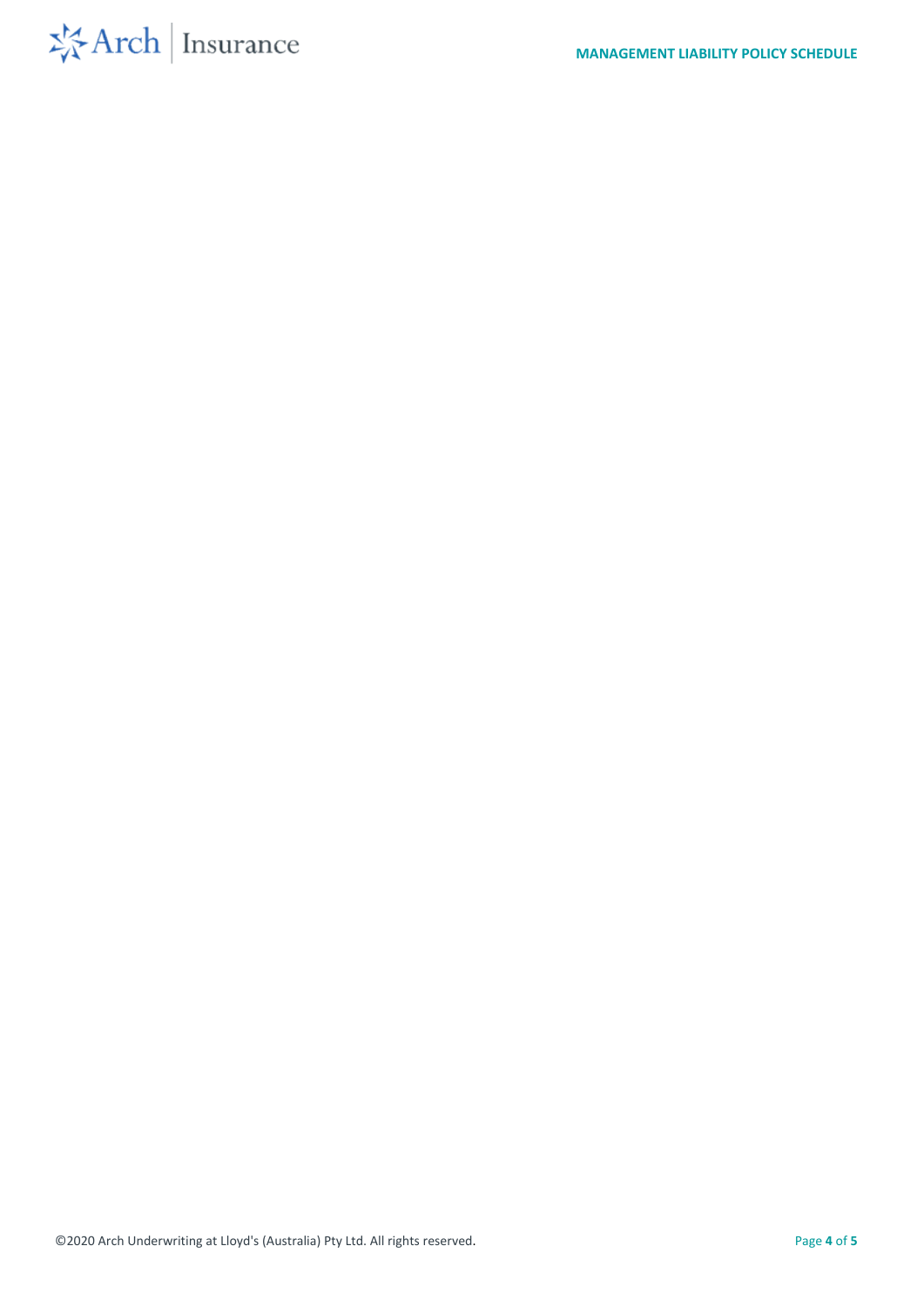#### **MANAGEMENT LIABILITY POLICY SCHEDULE**



| <b>Proportion:</b> |
|--------------------|
|                    |
| 100%               |
|                    |
|                    |
| B6060500000012022  |
|                    |

This POLICY SCHEDULE is issued by the Service Company Coverholder shown above in accordance with the authority granted to them by Arch Syndicate 2012 at Lloyd's under the Agreement referred to herein.

IN WITNESS WHEREOF this Certificate has been signed at Melbourne



**Arch Underwriting at Lloyd's (Australia) Pty Ltd** For and on behalf of Syndicate 2012 at Lloyd's 21 December 2021

**Arch Underwriting at Lloyd's (Australia) Pty Ltd archinsurance.com.au**

ABN 27 139 250 605 AFSL 426746 **Sydney:** Suites 4.01 & 4.02, Level 4, 68 York Street, Sydney NSW 2000 | **P:** +61 2 8284 8400 **F:** +61 2 8088 1024 **Melbourne:** Suite 11.02, Level 11, 360 Collins Street, Melbourne VIC 3000 | **P:** +61 3 9629 5444 **F:** +61 3 9629 1854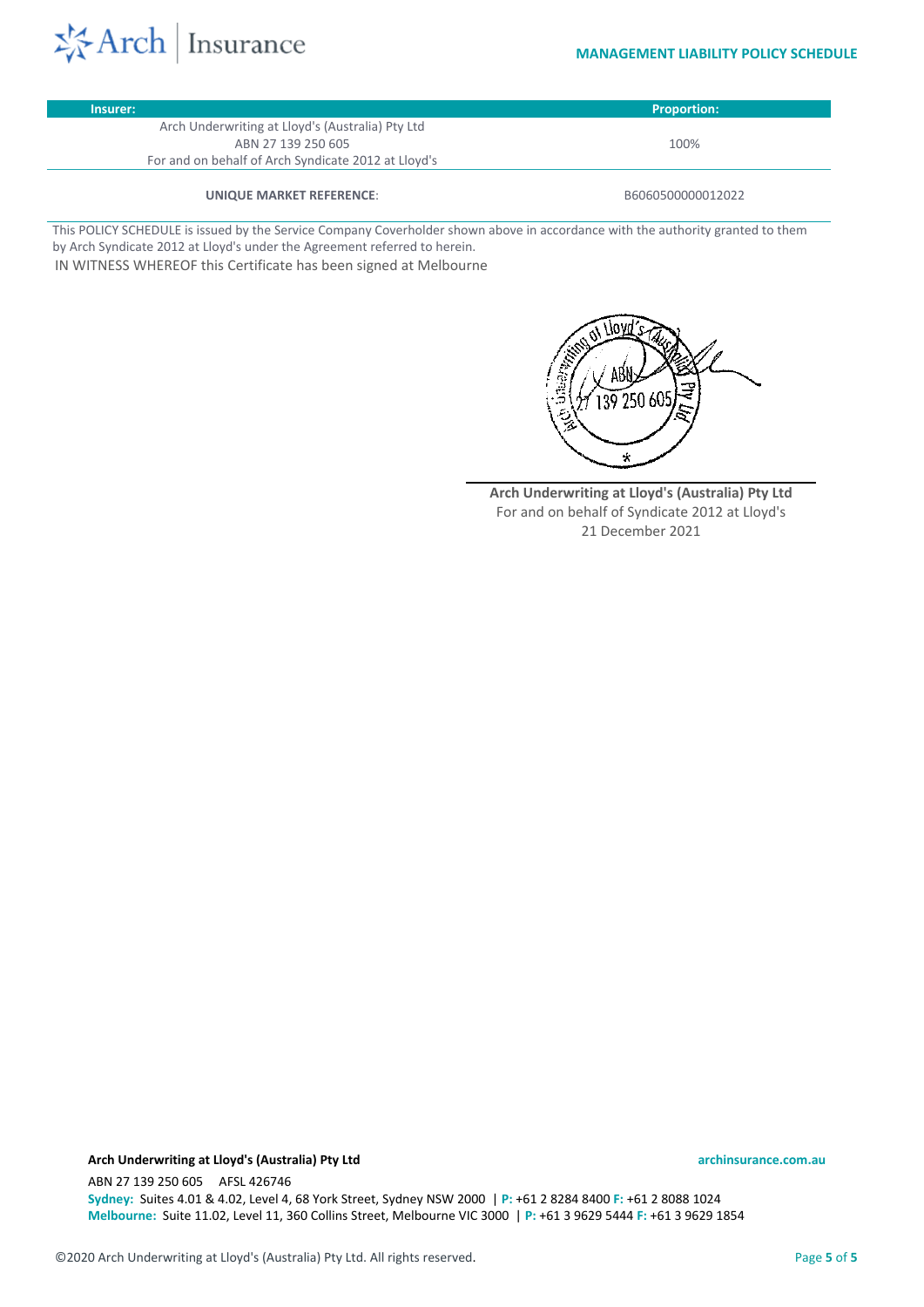

**ML Plus+ Policy Wording**

©2020 Arch Underwriting at Lloyd's (Australia) Pty Ltd. All rights reserved.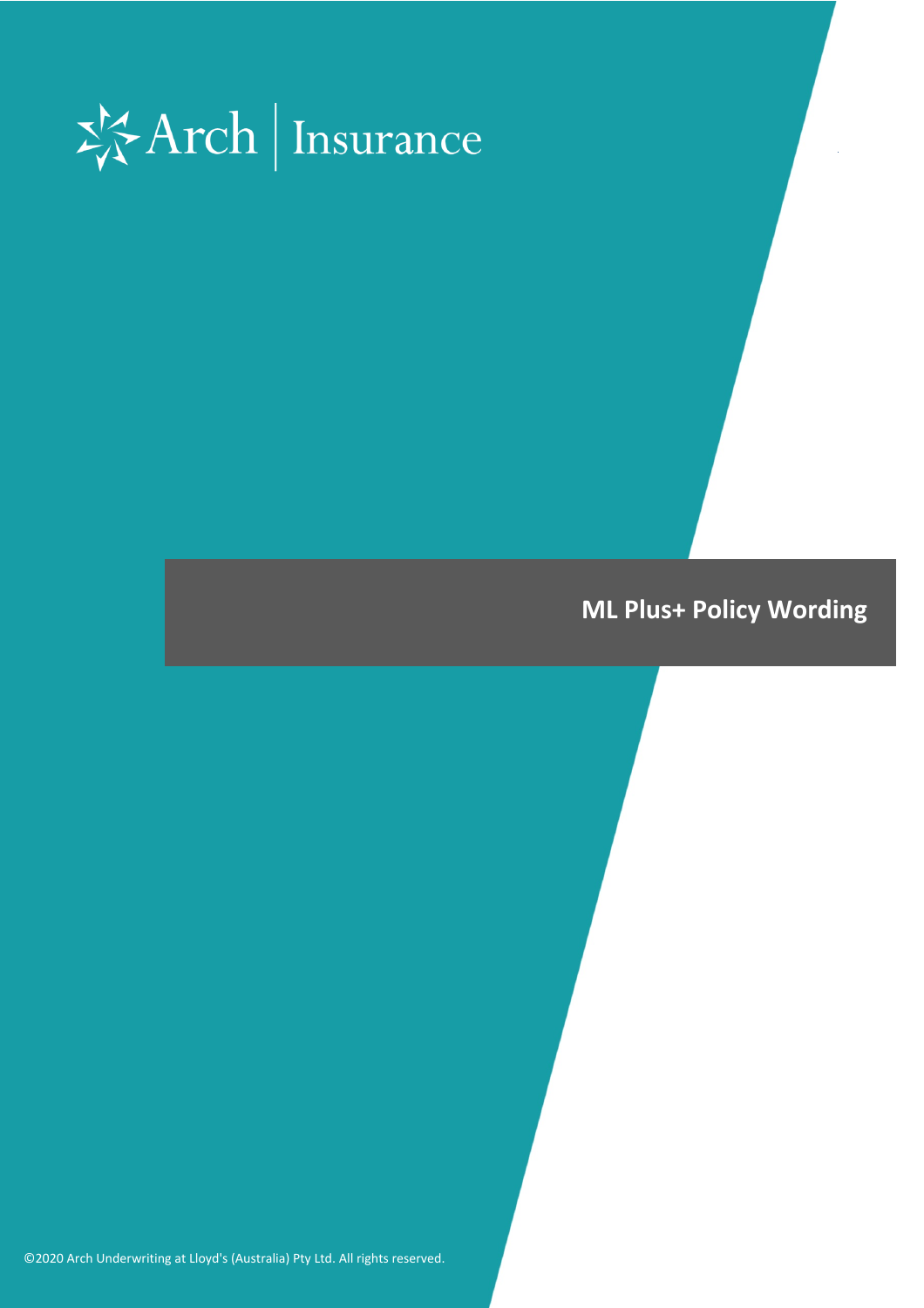# **CONTENTS**

| <b>ABOUT ARCH</b>         |                                                               | 5  |
|---------------------------|---------------------------------------------------------------|----|
|                           | <b>ABOUT THE POLICY</b>                                       | 8  |
|                           | <b>GENERAL PROVISIONS APPLICABLE TO ALL COVERAGE SECTIONS</b> | 9  |
|                           | <b>GENERAL DEFINITIONS AND INTERPRETATION</b>                 | 9  |
| 1.                        | Definitions                                                   | 9  |
| 2.                        | Construction and Interpretation                               | 15 |
| <b>GENERAL CONDITIONS</b> |                                                               | 16 |
| 1.                        | Alteration and assignment clause                              | 16 |
| 2.                        | Authorisation clause                                          | 16 |
| 3.                        | Breach of conditions                                          | 16 |
| 4.                        | Cancellation                                                  | 16 |
| 5.                        | Claims and the limit of indemnity                             | 16 |
| 6.                        | Confidentiality                                               | 17 |
| 7.                        | Continuing representations                                    | 17 |
| 8.                        | Goods and Services Tax Neutrality                             | 17 |
| 9.                        | Policy law                                                    | 17 |
| 10.                       | Service of Suit and Jurisdiction                              | 17 |
| 11.                       | Severability and non-imputation                               | 18 |
| 12.                       | <b>Territorial limits</b>                                     | 18 |
| 13.                       | Valuation and Foreign Currency                                | 18 |
|                           | <b>GENERAL CLAIMS CONDITIONS</b>                              | 19 |
| 1.                        | Notification: What? When? Where? Who? How?                    | 19 |
| 2.                        | Your duty to minimise loss                                    | 19 |
| 3.                        | Defence and settlement                                        | 19 |
| 4.                        | Insured's right to contest claims                             | 20 |
| 5.                        | <b>Defence Costs</b>                                          | 20 |
| 6.                        | Allocation                                                    | 20 |
| 7.                        | Order of payment                                              | 21 |
| 8.                        | Senior Counsel                                                | 21 |
| 9.                        | Fraudulent claims                                             | 21 |
| 10.                       | Subrogation                                                   | 21 |
| 11.                       | Recoveries                                                    | 21 |
| 12.                       | Other insurance                                               | 22 |
|                           | <b>GENERAL EXTENSIONS</b>                                     | 23 |
| 1.                        | <b>Acquisition of Named Insured</b>                           | 23 |
| 2.                        | <b>New Subsidiaries</b>                                       | 23 |
| 3.                        | <b>Previous Subsidiaries</b>                                  | 24 |
| 4.                        | Compensation for court attendance                             | 24 |
| 5.                        | Continuous cover                                              | 24 |
| 6.                        | Discovery period                                              | 24 |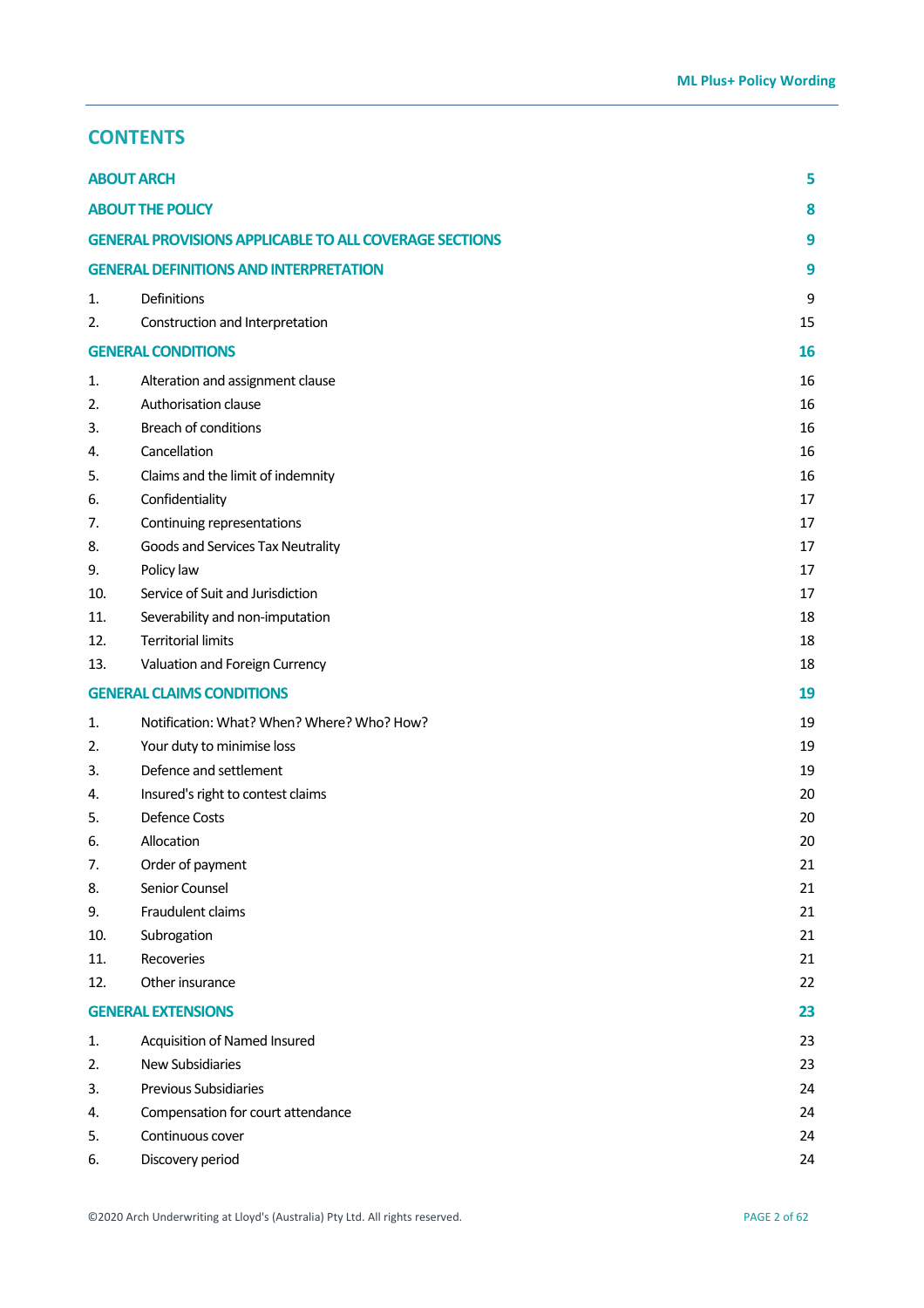| 7.  | Estates and legal representatives                                                      | 25 |
|-----|----------------------------------------------------------------------------------------|----|
| 8.  | Financial impairment of Named Insured                                                  | 25 |
| 9.  | Public relations & crisis management costs                                             | 25 |
|     | <b>GENERAL EXCLUSIONS</b>                                                              | 26 |
| 1.  | Asbestos                                                                               | 26 |
| 2.  | Silica                                                                                 | 26 |
| 3.  | Bodily injury and property damage                                                      | 26 |
| 4.  | Contractual liability                                                                  | 26 |
| 5.  | Cyber                                                                                  | 26 |
| 6.  | Damages                                                                                | 26 |
| 7.  | Franchise liability                                                                    | 27 |
| 8.  | Fraudulent and dishonest conduct                                                       | 27 |
| 9.  | Insolvency                                                                             | 27 |
| 10. | Known Claims and Circumstances                                                         | 27 |
| 11. | Non-compliant building products                                                        | 28 |
| 12. | Personal profit                                                                        | 28 |
| 13. | Pollution                                                                              | 28 |
| 14. | Product liability                                                                      | 28 |
| 15. | Professional services                                                                  | 28 |
| 16. | <b>Retroactive Date</b>                                                                | 29 |
| 17. | Sanctions                                                                              | 29 |
| 18. | Securities                                                                             | 29 |
| 19. | War or terrorism                                                                       | 29 |
| 20. | Radioactive contamination                                                              | 29 |
|     | <b>COVERAGE - SECTION 1 - DIRECTORS &amp; OFFICERS LIABILITY/COMPANY REIMBURSEMENT</b> | 31 |
| 1.  | Definitions                                                                            | 31 |
| 2.  | <b>Insuring Clauses</b>                                                                | 32 |
| 3.  | Automatic extensions                                                                   | 32 |
| 4.  | Exclusions                                                                             | 34 |
|     | <b>COVERAGE - SECTION 2 - COMPANY LIABILITY</b>                                        | 36 |
| 1.  | Definitions                                                                            | 36 |
| 2.  | Insuring clauses                                                                       | 36 |
| 3.  | Automatic extensions                                                                   | 36 |
| 4.  | Exclusions                                                                             | 37 |
|     | <b>COVERAGE - SECTION 3 - EMPLOYMENT PRACTICES LIABILITY</b>                           | 39 |
| 1.  | Definitions                                                                            | 39 |
| 2.  | <b>Insuring Clauses</b>                                                                | 39 |
| 3.  | Exclusions                                                                             | 40 |
|     | <b>COVERAGE - SECTION 4 -STATUTORY LIABILITY</b>                                       | 42 |
| 1.  | Definitions                                                                            | 42 |
| 2.  | <b>Insuring Clauses</b>                                                                | 43 |
| 3.  | Automatic extensions                                                                   | 43 |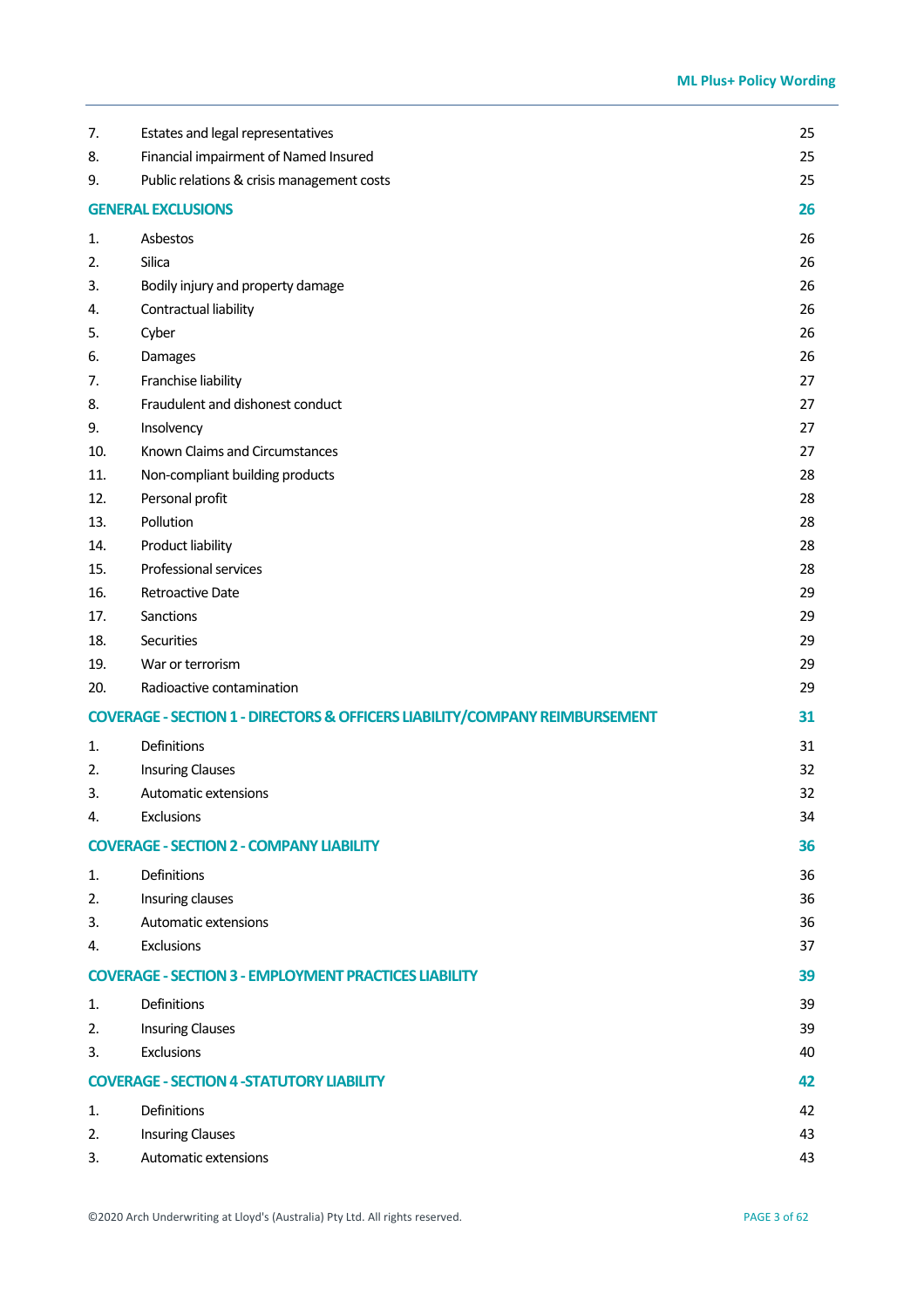| 4.                                  | Exclusions                                                     | 43 |
|-------------------------------------|----------------------------------------------------------------|----|
| <b>COVERAGE - SECTION 5 - CRIME</b> |                                                                | 45 |
| 1.                                  | Definitions                                                    | 45 |
| 2.                                  | <b>Insuring Clauses</b>                                        | 46 |
| 3.                                  | <b>Additional exclusions</b>                                   | 46 |
| 4.                                  | <b>Additional Claims conditions</b>                            | 48 |
| <b>COVERAGE - SECTION 6 - CYBER</b> |                                                                | 49 |
| 1.                                  | Definitions                                                    | 49 |
| 2.                                  | <b>Insuring Clauses</b>                                        | 54 |
| 3.                                  | <b>Additional Conditions</b>                                   | 54 |
| 4.                                  | <b>Additional Claims conditions</b>                            | 54 |
| 5.                                  | Exclusions                                                     | 55 |
| <b>PRIVACY NOTICE</b>               |                                                                | 60 |
| 1.                                  | Personal information                                           | 60 |
| 2.                                  | Your obligations                                               | 60 |
| 3.                                  | Minimisation and notification                                  | 60 |
| 4.                                  | Personal information notice                                    | 60 |
|                                     | <b>COMPLAINTS - INTERNAL AND EXTERNAL COMPLAINTS PROCEDURE</b> | 62 |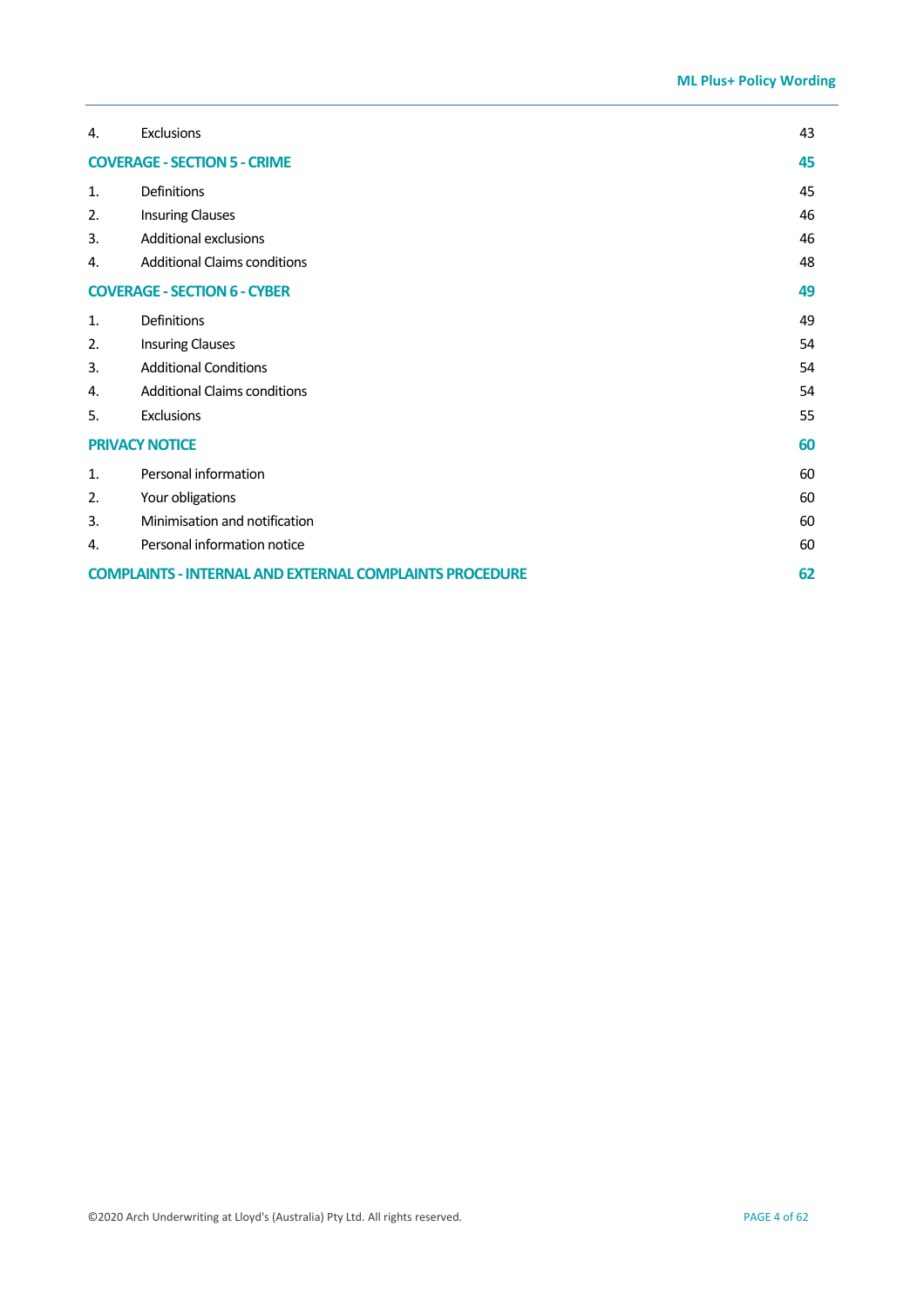# **ML PLUS+ POLICY WORDING**

# <span id="page-9-0"></span>**ABOUT ARCH**

The insurers of this insurance are the underwriters of Arch Syndicate 2012 at Lloyd's ("**Underwriters**", "**We**", "**Us**" or "**Our**").

Arch Underwriting at Lloyd's (Australia) Pty Ltd ABN 27 139 250 605 AFSL 42674 (**AUALA**) has been authorised by the insurers to act on their behalf to deal in and provide general advice and handle and settle **Claims** in relation to this insurance. AUALA is an Australian Financial Services Licensee authorised to deal in and provide general advice on general insurance products.

AUALA has a binding authority which means it can enter into, vary or cancel this insurance and handle and settle **Claims** without reference to **Us** provided it acts within the binding authority. When providing these services, AUALA acts for **Us** and does not act on **Your** behalf.

#### **IMPORTANT NOTICES UNDER THE INSURANCE CONTRACTS ACT 1984**

#### **"Claims made and notified" general information**

The information under this heading is provided for general information purposes only and does not:

- **form part of the Policy wording**
- impose any contractual obligations on any **Insured** or create contractual rights between **Us**.

Certain insuring clauses in this **Policy** wording operate on a "**Claims** made and notified" basis, which means that they:

- cover **Claims** made against the relevant **Insured** and notified to **Underwriters** in writing during the **Period of Insurance**.
- do not provide cover in relation to:
	- o **Claims** made against an **Insured** after the expiry of the **Period of Insurance**, even though the event giving rise to the **Claim** may have occurred during the **Period of Insurance** (unless specified otherwise);
	- o **Claims** made against an **Insured** notified or arising out of facts or **Circumstances** notified (or which ought reasonably to have been notified) under any previous **Policy**;
	- o **Claims** made, threatened or intimated against an **Insured** prior to the commencement of the **Period of Insurance**;
	- o facts or **Circumstances** of which an **Insured** first became aware prior to the **Period of Insurance**, and which they knew, or ought reasonably to have known, had the potential to give rise to a **Claim** under the contract;
	- o **Claims** arising out of **Circumstances** noted on the **Proposal** for the current **Period of Insurance** or on any previous proposal form;
	- o **Claims** arising from civil, administrative, criminal or regulatory proceeding, investigation, arbitration or adjudication that existed prior to, or was pending before, the commencement of the **Period of Insurance**.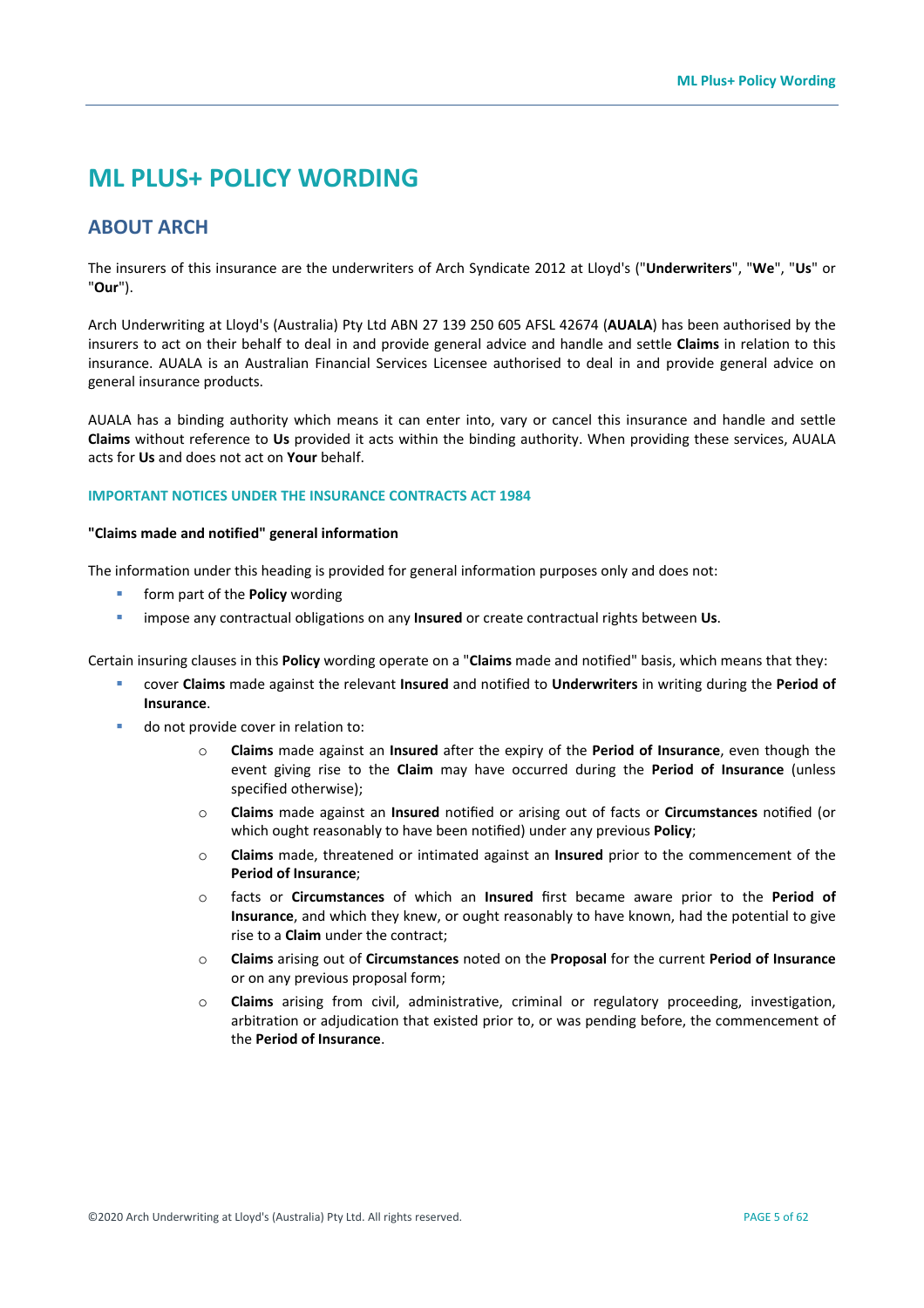If the **Insured** gives notice in writing to **Underwriters** of any facts that might give rise to a **Claim** against them as soon as reasonably practicable after they become aware of those facts, but before the expiry of the **Period of Insurance**, they may have rights under Section 40(3) of the *Insurance Contracts Act 1984* (Cth) (the Act) to be indemnified in respect of any **Claim** subsequently made against them arising from those facts, notwithstanding that the **Claim** is made after the expiry of the **Period of Insurance**. Such rights arise under the Act only. The terms of the **Policy** and the effect of the **Policy** is that the **Insured** is not covered for **Claims** made against them after the expiry of the **Period of Insurance**, unless specified otherwise.

#### **Duty of Disclosure**

Before any person/s enter into a **Policy** with **Us**, they have a duty under the **Act** to tell **Underwriters** anything that they know, or could reasonably be expected to know, may affect **Our** decision whether to insure them and on what terms.

They have this duty until **We** agree to insure them.

They have the same duty before they renew, extend, vary or reinstate the contract.

#### *What We do not need to know*

A person does not need to tell **Underwriters** anything that:

- reduces the risk **We** insure **You** for; or
- **Example 1** is of common knowledge; or
- **We** know or should know as an insurer; or
- **We** waive **Your** duty to tell **Us** about.

#### *What happens if the duty of disclosure is not complied with?*

If a person does not tell **Us** anything they are required to, **We** may cancel the **Policy** or reduce the amount **We** will pay in respect of a **Claim** under the **Policy**, or both. If the failure to tell **Us** is fraudulent, **We** may refuse to pay a **Claim** and treat the **Policy** as if it never existed.

#### **Retroactive liability**

The **Policy** does not provide cover in relation to events that occur before the commencement of the contract unless retroactive liability cover is requested in the proposal form and **We** agree to extend cover accordingly.

#### **Average provision and allocation of loss between the Insured and Underwriters**

One of the **Policy** terms provides that if the **Insured** incur **Loss** covered by the contract with other loss that is not covered by the contract, or if a **Claim** is made against the **Insured** and it is impossible to identify whether the **Loss** or the **Claim** is attributable exclusively or primarily to a covered cause, then the **Insured** together with **Underwriters** will use our best efforts to agree a fair and proper allocation of the loss between **Underwriters** and the **Insured**. If **We** cannot agree, **We** may agree to submit the dispute to a Senior Counsel. Please refer to the **Policy** wording for full details.

The **Policy** may also provide that, where the amount required to dispose of a **Claim** exceeds the limit of the sum insured in the contract, **Underwriters** will be liable only for a part of the total costs and expenses which will be the same proportion of the total expenses as the **Policy** limit bears to the total amount required to dispose of the **Claim**.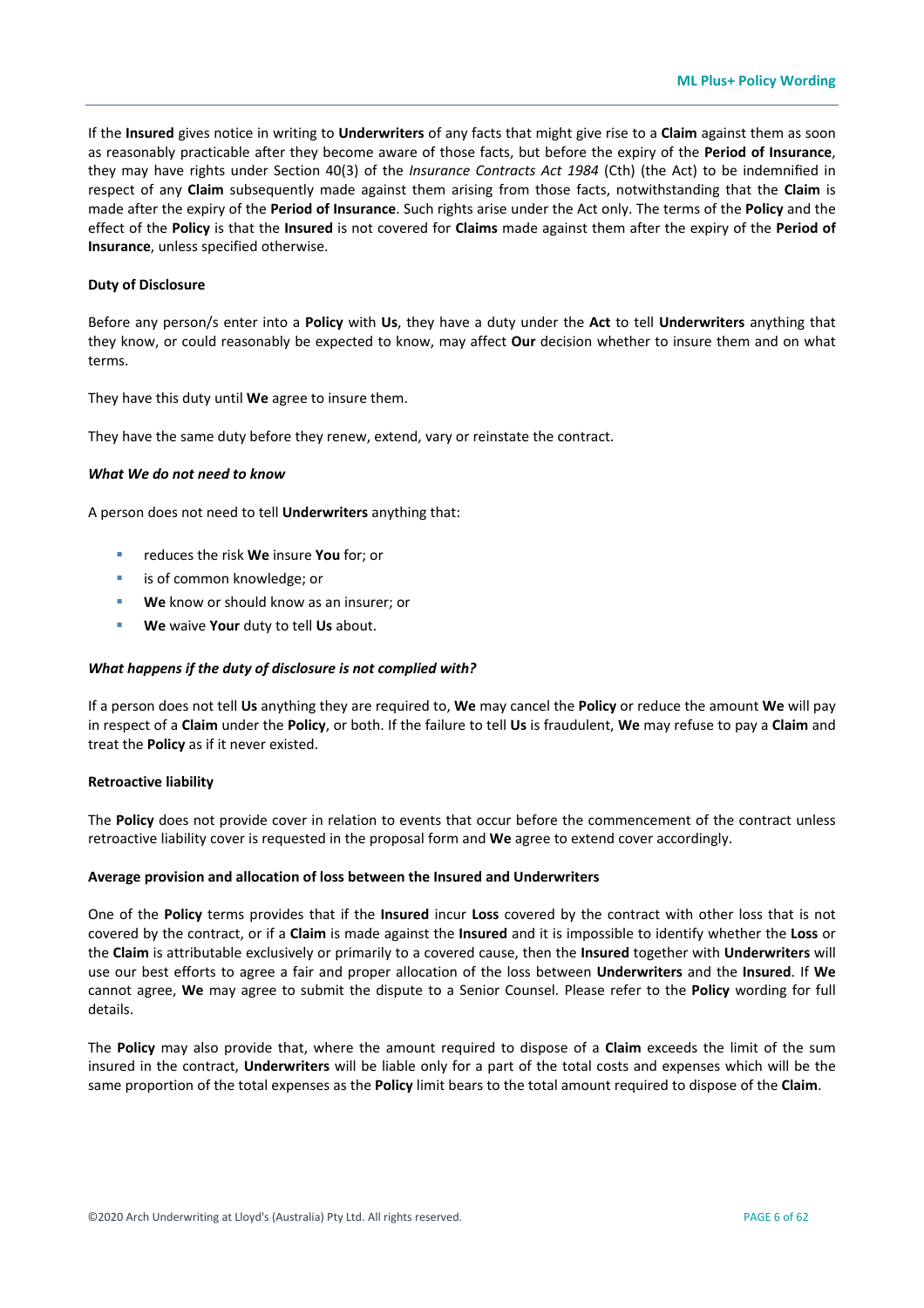### **Underwriters' sanction limitation and exclusion clause**

<span id="page-11-0"></span>**Underwriters** will not be liable to pay or indemnify the **Claims** for any **Loss** or **Claim** made under the **Contract** which would expose any of **Underwriters** to any sanction, prohibition or restriction under United Nations resolutions or the trade or economic sanctions, laws or regulations of Australia, the European Union, United Kingdom or United States of America.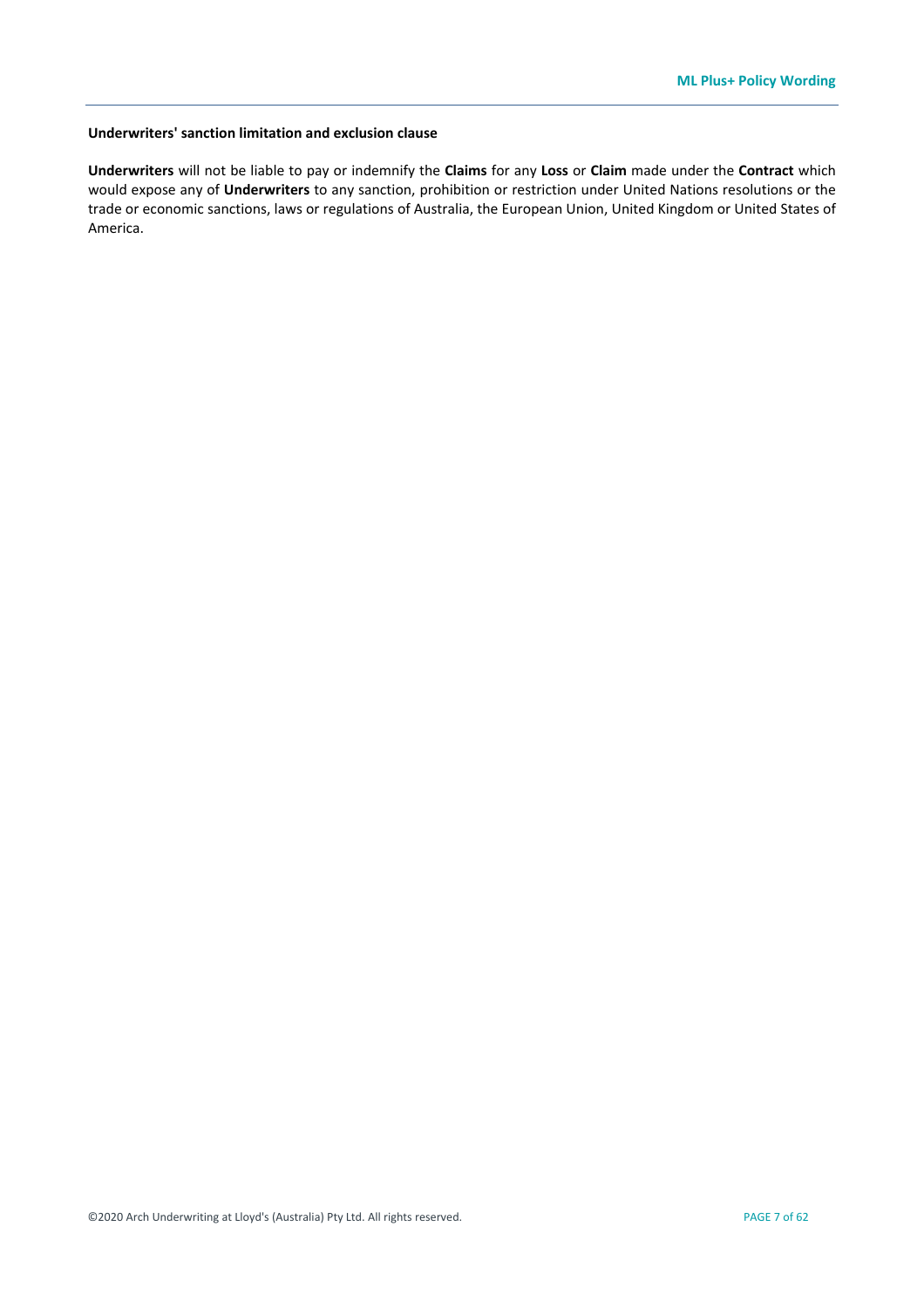# **ABOUT THE POLICY**

#### **Introduction**

Where **Underwriters** agree to enter into a **Policy**, it is a contract between **Underwriters** and the **Insured** (see the definition of "**Insured**" for details of who is covered by this term). The **Policy** is entered into subject to the payment to **Underwriters** of the premium by the **Insured**, including government taxes and charges, and the **Policy** terms and conditions (including **Limits of Indemnity** and the **Excess**/es).

**We** will provide insurance in accordance with the terms of this **Policy**. This **Policy** is made up of this **Policy** wording which sets out **Our** standard terms, the Certificate of Insurance and **Schedule** (which **We** issue to confirm the issue of the contract and which contain additional information specific to the **Insured** and the **Policy**), any agreed endorsements and the **Proposal**. Please read them carefully to ensure that this **Policy** meets **Your** requirements. These are all important documents and should be carefully read together and kept in a safe place for future reference.

To be valid, this **Policy** must have attached to it the Certificate of Insurance signed by an authorised officer of Arch Underwriting at Lloyd's (Australia) Pty Ltd.

#### **Notices**

**We** will send all notices in relation to the **Policy** to:

- the **Named Insured's** nominated insurance intermediary, until **Underwriters** receive written notice to the contrary from the **Insured** named in the **Schedule**;
- if there is no nominated intermediary, the **Named Insured** specified in the **Schedule**, acting on behalf of all the **Insureds**.

#### **Coverage Sections**

There are six coverage sections:

Coverage Section 1 - Directors & Officers Liability/Company Reimbursement

- Coverage Section 2 Company Liability
- Coverage Section 3 Employment Practices Liability
- Coverage Section 4 Statutory Liability
- Coverage Section 5 Crime
- Coverage Section 6 Cyber

**You** only have cover under those coverage sections which are listed in the **Schedule**.

Cover under all of the coverage sections is subject to the terms of that coverage section and also the general provisions including the general definitions, general extensions, general exclusions, general conditions and general claims conditions. Where there is any conflict between the provisions in a coverage section and the general provisions, the provisions in the coverage section will prevail.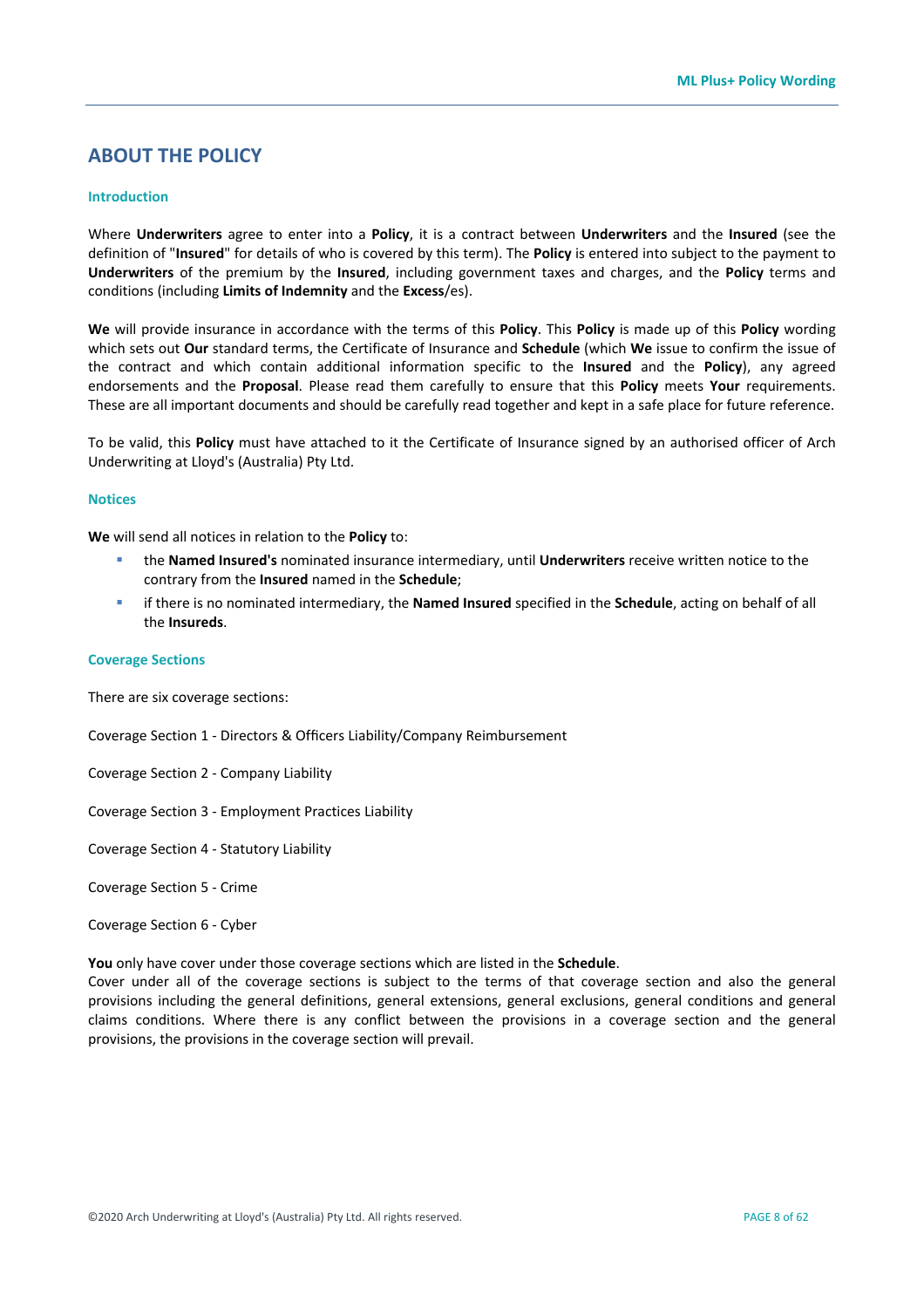# <span id="page-13-0"></span>**GENERAL PROVISIONS APPLICABLE TO ALL COVERAGE SECTIONS**

The following general definitions and interpretation, general conditions, general claims conditions, general extensions, general exclusions apply to all coverage sections.

# <span id="page-13-1"></span>**GENERAL DEFINITIONS AND INTERPRETATION**

# <span id="page-13-2"></span>**1. Definitions**

The following words used in the **Policy** (including all coverage sections) have these special meanings unless otherwise specified.

**Act of Terrorism** means an act, including, but not limited to, the use of force or violence or the threat thereof, of any person or group(s) of persons, whether acting alone or on behalf of or in connection with any organisation(s) or government(s), committed for political, religious, ideological or similar purposes including the intention to influence any government or to put the public, or any section of the public, in fear.

**Acquitted by a Court** means dismissal of charges prior to a contested hearing of them or, upon completion of a defended hearing of a prosecution of an **Insured**, the delivery by a presiding judge of either: a dismissal of the charges at the conclusion of the prosecution case, or a verdict of not guilty at the conclusion of the defended hearing (but will not include a withdrawal or dismissal of charges pursuant to a plea bargain).

**Act of Parliament** means any Act of the Parliaments of the Commonwealth of Australia (and/or Australian States and Territories) or New Zealand.

**Asbestos** will mean crocidolite, amosite, chrysotile, fibrous actinolite, fibrous anthophyllite, or fibrous tremolite or any mixture or derivative containing any of those minerals, or dust, fibres or particles of any of those materials.

**Associated Company** means any entity in which **You** own, at the time the **Wrongful Act** occurred, either directly or indirectly, between 10 per cent and 50 per cent (inclusive of the outstanding **Securities**) and/or the right to vote for the election of **Directors**.

**Authority** means any regulator, government body, government agency, disciplinary body, criminal authority, official trade body, or any other person or body;

- (a) having legal authority to conduct an investigation into the conduct and or affairs of an **Insured**; or
- (b) appointed, constituted or acting under a delegation pursuant to an **Act of Parliament** for the purposes of enforcement of such an **Act of Parliament**.

**Bail and Civil Bond Expenses** means the premium paid (but not the collateral) for a bond or other financial instrument to guarantee the contingent obligation of **Insured Persons** for a specified amount required by a Court hearing a **Claim**.

**Business** means all activities involved in the business carried on by **You**, as specified in the **Schedule**.

**Circumstance** means an incident, occurrence, fact, matter, act or omission which might be reasonably expected to give rise to a **Loss** under this **Policy**.

**Claim** means the definition set out in the individual coverage section of this **Policy** under which an indemnity is sought.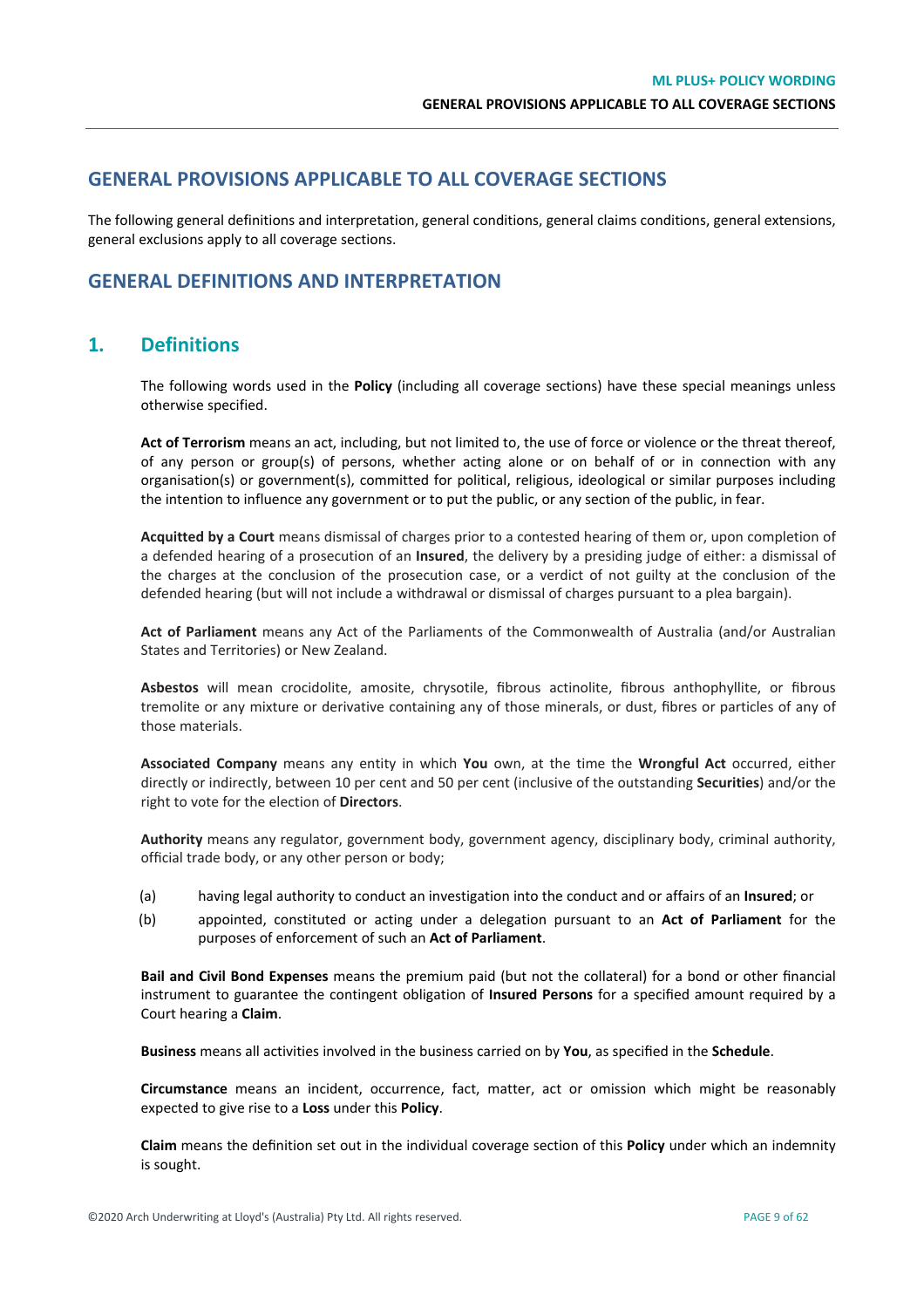**Computer System** means electronic devices (including the software on such devices) for storing and processing data that are owned, operated or controlled by the **Named Insured** and/or any **Subsidiary**, including:

- (a) all connected peripheral devices; and
- (b) smartphones, tablets or similar devices

**Credit Arrangement** means any credit agreement, loan, lease or rental agreement, invoice, account or other evidence of debt.

**Crime Loss** means the direct financial loss of **Insured Property** caused by a **Criminal Act** which takes place in the ordinary course of **Your Business**.

**Criminal Act** means any fraudulent or dishonest single, continuous or repeated act or series of acts committed by an **Employee**, **Director** or **Third Party** on or after the **Retroactive Date**, whether acting alone or in collusion with another **Employee**, **Director** or a **Third Party**, to cause a **Crime Loss** to the **Named Insured**.

**Cyber Event** means any actual:

- (a) **Data Breach**:
	- (i) any personal data breach as defined under the *Privacy Act 1988* (Cth), as amended, or any similar legislation concerning the control and use of personally identifiably financial, medical or other sensitive information; or
	- (ii) any acquisition, access or disclosure of confidential corporate information by a person or entity unauthorised by **You**.

(b) **Computer System security failure**:

(i) any failure to secure the **Computer System**.

#### (c) **Cyber Extortion Event**:

(i) a threat from a **Third Party** to intentionally attack the website or **Computer System**(s) or to publicly disclose confidential corporate information or **Personally Identifiable Information** misappropriated from the **Named Insured** and/or any **Subsidiary** if money, including any form of crypto currency, is not paid.

**Cyber Attack** means any unauthorised instructions that are designed to alter, modify, destroy, damage, delete, record, transmit or contaminate information or computer programs or data within the **Named Insured's** internet website, intranet or computer network by anyone who illegally accesses the **Named Insured's** internet website or computer network.

**Defence Costs** means that part of **Loss** consisting of reasonable costs, charges, fees and expenses (including but not limited to lawyers' fees, investigators' fees and experts' fees) incurred by **Us** or with **Our** prior written consent in the investigation, defence or settlement of a **Claim**. **Defence Costs** does not include any regular salaries, wages, overtime, fees or benefits of **You** or any of **Insured Persons**.

**Deprivation of Assets Proceedings** means any proceeding brought against **Insured Persons** by any **Authority** seeking:

- (a) confiscation, assumption of ownership and control, suspension or freezing of rights of ownership of real property or personal assets of **Insured Persons**;
- (b) a charge over real property or personal assets of **Insured Persons**;
- (c) a temporary or permanent prohibition on any of the **Insured Persons** from holding the office or performing the function of a **Director** or officer;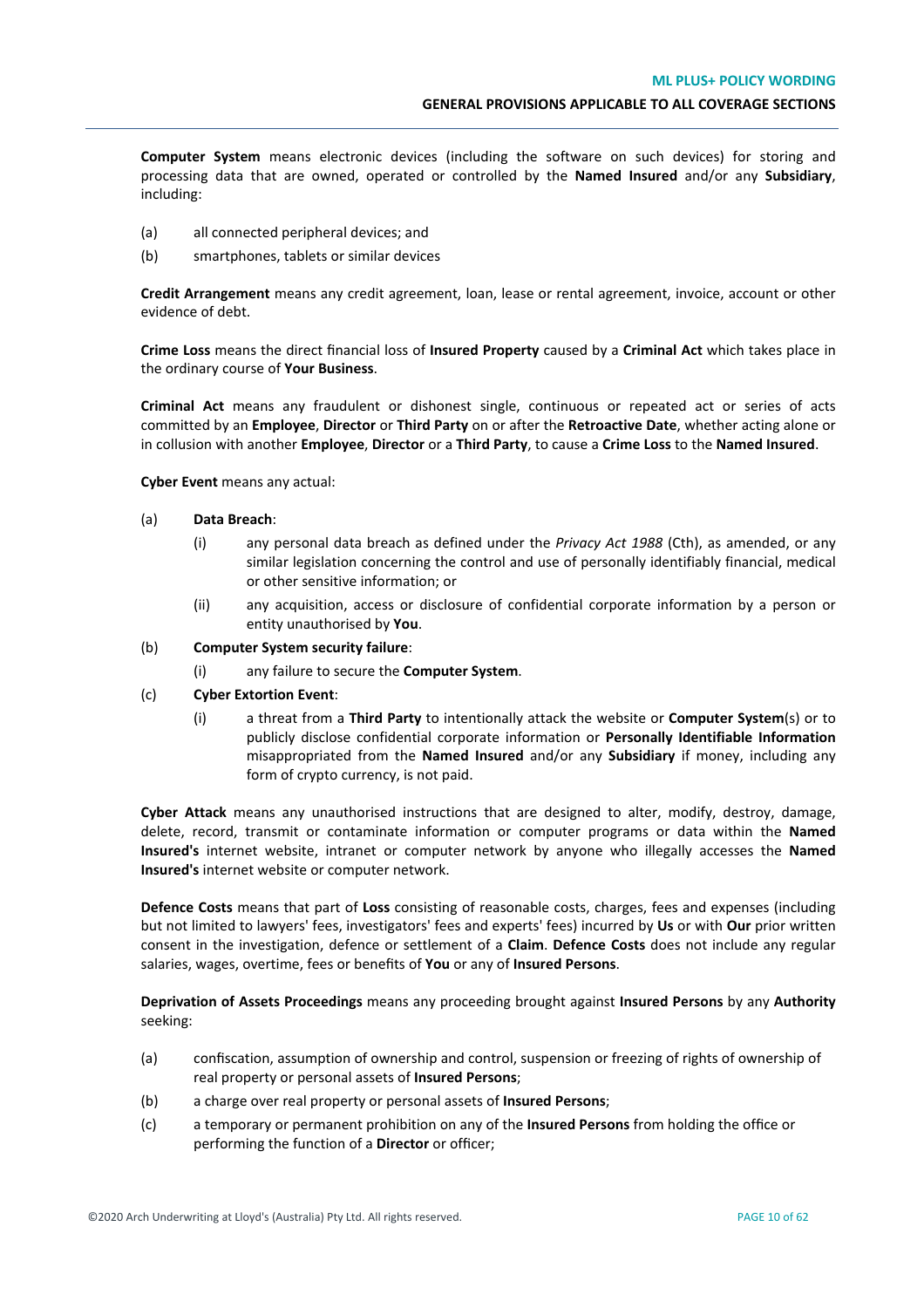- (d) a restriction of any of the **Insured Persons'** liberty to a specified domestic residence or an official detention; or
- (e) deportation of any of the **Insured Persons** following revocation of otherwise proper, current and valid immigration status for any reason other than the **Insured Person's** conviction of a crime.

#### **Director** means:

- (a) any person who is a past, present or future director, officer, member of the board of managers, management board member, management committee member or supervisory board member of the **Named Insured**; and/or
- (b) any natural person who is a past, present or future director of a corporate trustee of a **Stand Alone Superannuation Fund**.

**Discovered** means the moment at which any partner, **Director** or officer, senior manager or equivalent position, not in collusion with any person(s) suspected of a **Crime Loss** or a **Wrongful Act**, becomes aware of a **Crime Loss** or a **Circumstance**.

**Discovery Period** means the period after the end of the **Period of Insurance** where the **Insured** may continue to notify **Us** of a **Claim** but only in relation to **Wrongful Acts** committed prior to or during the **Period of Insurance**.

**Emergency** means a sudden state of danger which requires immediate action.

**Employee** means any natural person who is a past, present or future **Employee** (or alleges that but for an **Employment Related Wrongful Act** would have been) on a full-time, part-time or temporary or voluntary basis a person working under a contract of service with the **Named Insured** and who the **Named Insured** has the right to govern and direct in their performance of such services. **Employee** does not mean any person who is an independent contractor or agent, partner or **Director** of the **Named Insured**.

**Employment Related Wrongful Act** means any actual or alleged breach of duty, error, act, omission, neglect or misleading statement by an **Insured** against any of the **Insured Persons** in connection with any wrongful, unlawful or unfair:

- (a) discharge or termination of employment, demotion, discipline, dismissal, deprivation of a career opportunity, failure to employ or promote;
- (b) breach of any written or oral employment contract or quasi-employment contract;
- (c) employment-related misrepresentation, invasion of privacy, breach of data protection legislation, humiliation and defamation;
- (d) violation of employment discrimination laws (including sexual or other workplace harassment and discrimination on the grounds of racial or national origin, sex, sexual orientation, religion, maternity, pregnancy, age and disability);
- (e) violation or non-compliance with legislation regulating working hours;
- (f) failure to grant tenure, adopt adequate workplace or employment policies and procedures, furnish accurate job references;
- (g) retaliatory treatment of whistle-blowers and others; or
- (h) employment-related wrongful infliction of mental anguish or emotional distress.

**Excess** means, where applicable, that part of **Loss** in respect of each and every **Claim**:

- (a) which is payable by the **Insured**;
- (b) for which **We** have no liability under this **Policy**;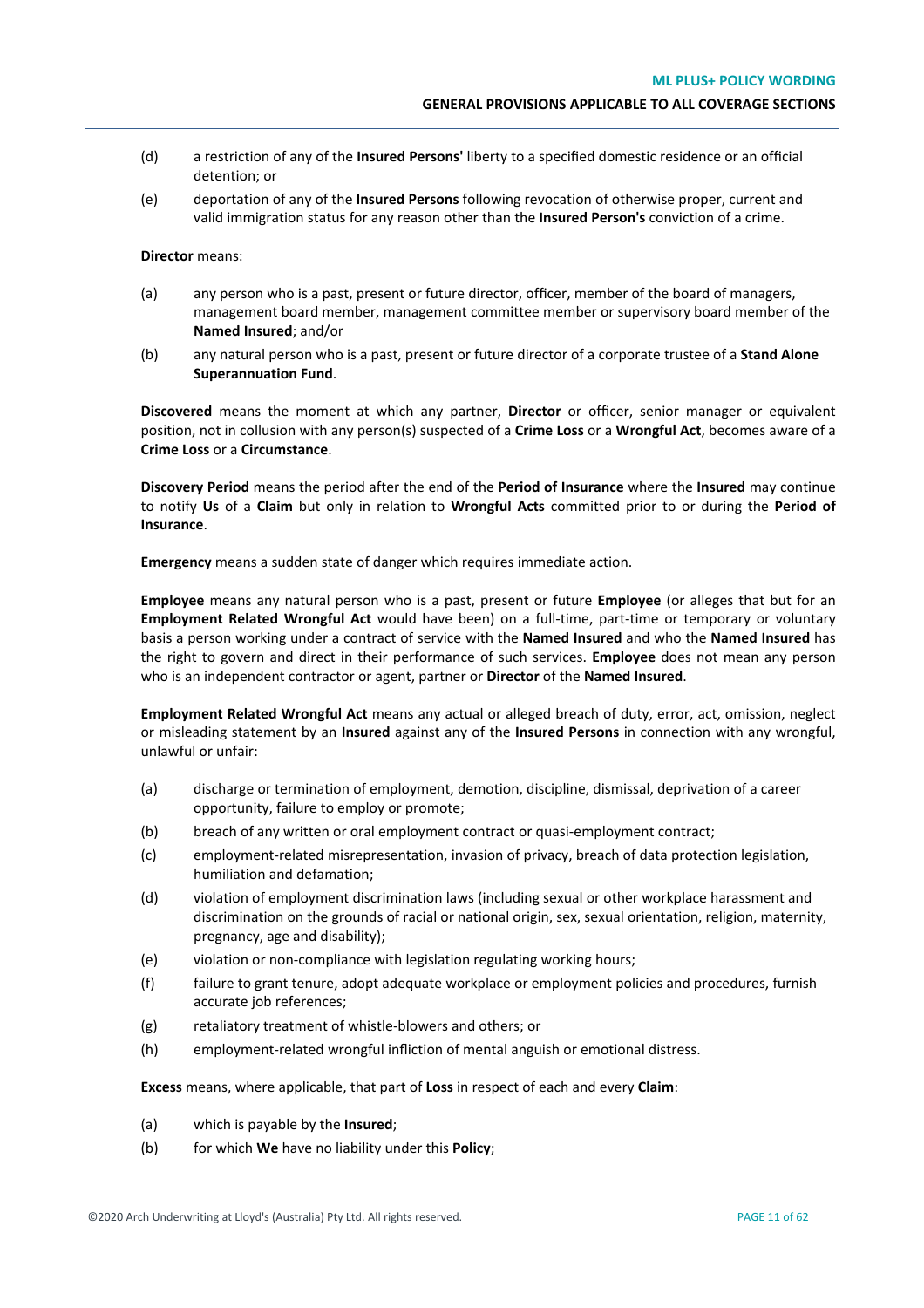- (c) the amount of which is specified in the **Schedule**, this **Policy** wording or any endorsement; and
- (d) which does not form part of the **Limit of Indemnity**.

**Financial Impairment** means **Your** status resulting from the appointment by any governmental official, agency of court of any receiver, manager, liquidator (including a provisional liquidator), or similar official to take control of, supervise, manage or liquidate the **Named Insured**.

#### **Insured** means **You** and **Insured Persons**.

**Insured Persons** means:

- (a) any one or more natural persons who were, now are or will be a **Director**, secretary, officer, or **Employee** of the **Named Insured**; or any person who was or now is or may hereafter become a trustee of a superannuation fund established for the benefit of the **Employees** of the **Named Insured** by whatever name called and whether or not validly appointed to occupy or duly authorised to act in such position; and
- (b) any person who by virtue of any applicable legislation or law is deemed to be a **Director** of the **Named Insured**.

**Insured Persons** will not include:

- (a) any externally appointed officers such as administrators, receivers, statutory managers, liquidators, mortgagees in possession, or the like; or
- (b) any registered company or corporation.

**Insured Property** means the following which belong to or are in the care custody and legal control of the **Named Insured**:

- (a) local or foreign currency, coins, bank notes, bullion cheques, postal orders and money orders;
- (b) **Security**; or
- (c) tangible property.

**Interrelated Wrongful Acts** means all **Wrongful Acts** that have in common any act, error, omission, fact, **Circumstance**, situation, event, transaction, cause or series of related acts, errors, omissions, facts, **Circumstances**, situations, events, transactions or causes.

**Investigation** means the definition set out in the individual coverage section of this **Policy** under which an indemnity is sought.

**Limit of Indemnity** for the total period comprising of the **Period of Insurance** and the **Discovery Period** means the following:

- (a) where there is an aggregate limit for all coverage sections in force, **Our** maximum liability for each and every **Loss** and all **Losses** in the aggregate will be the aggregate limit shown in the **Schedule**;
- (b) where there are individual **Limits of Indemnity** for each coverage section, **Our** maximum liability under each coverage section for each and every **Loss** and all **Losses** in the aggregate under that coverage section will be the individual **Limit of Indemnity** specified against that coverage section in the **Schedule**; or
- (c) a sub-limit forms part of the aggregate **Limit of Indemnity** or individual **Limit of Indemnity** and is not payable in addition to the aggregate or individual **Limit of Indemnity**.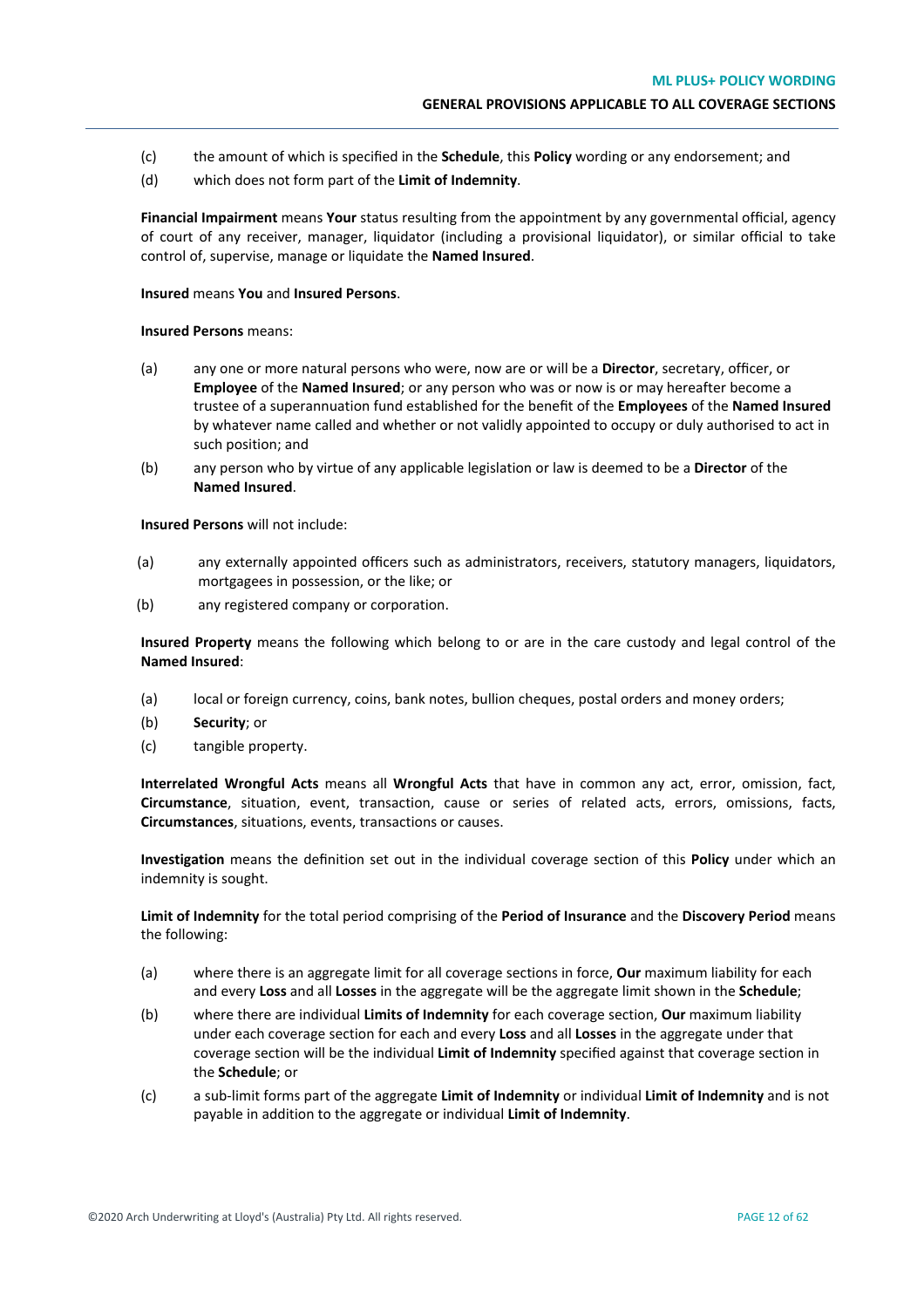**Loss** has the definition set out in the individual coverage section of this **Policy** under which indemnity is granted.

**Merger** means the occurrence of:

- (a) the **Named Insured** consolidating, amalgamating or merging all or substantially all of their assets into, to or with another entity or person or group of persons and/or entities acting in concert; or
- (b) any person(s) and/or entity, whether individually or collectively, acquiring an amount of share capital representing more than fifty per cent (50 per cent) of the voting rights for the election of **Directors** of the **Named Insured**, or otherwise acquiring 50 per cent or more of such voting rights for such an amount of the shares.

**Non-Profit Entity** means any corporation, association, institution or foundation:

- (a) not included in the definition of **Named Insured**;
- (b) domiciled in Australia or New Zealand; and
- (c) established for charitable, community, industry or social purposes, but not for the purpose of making profits.

**Official Body** means any regulator, government body, government agency, disciplinary body or administrative body or agency or official trade body legally empowered to investigate the affairs of the **Named Insured**.

**Outside Position** means the position of **Director**, officer, manager, trustee or other equivalent position held by any of the **Insured Persons** at **Your** written request in:

- (a) any Non-Profit Entity or Associated Company; or
- (b) any other entity for which the availability of Outside Positions cover is confirmed by the Schedule.

**Period of Insurance** means the time from which cover commences to the time cover expires as set out in the **Schedule**. Unless stated otherwise, cover will expire at 4.00pm local time at the place where **You** arranged the cover.

**Policy** means this document, the **Schedule** and any attachment to the **Schedule**, and any future documents issued to **You** which records the terms of any amendment to the **Policy** wording or **Schedule**.

**Pollutant** means any solid, liquid, gaseous or thermal irritant or contaminant, including but not limited to smoke, vapour, soot, fumes, acids, alkalis, chemicals and waste (including material to be recycled, reconditioned or reclaimed).

**Pollution** means the actual, alleged or threatened discharge, release, escape, seepage, migration or disposal of a pollutant into or on real or personal property, upon land, the atmosphere or any water course or body of water.

**Proposal** means the written or electronic proposal form together with any supplementary material completed by or on behalf of the **Insured**, that was given to **Us**.

**Retroactive Date** means the 'Retroactive Date' stated in the **Schedule**.

**Schedule** means the most recent **Policy** schedule or revised **Policy** schedule issued by **Us**.

**Securities Claim** means any legal proceeding commenced against an **Insured**, alleging a violation of any country's laws in relation to: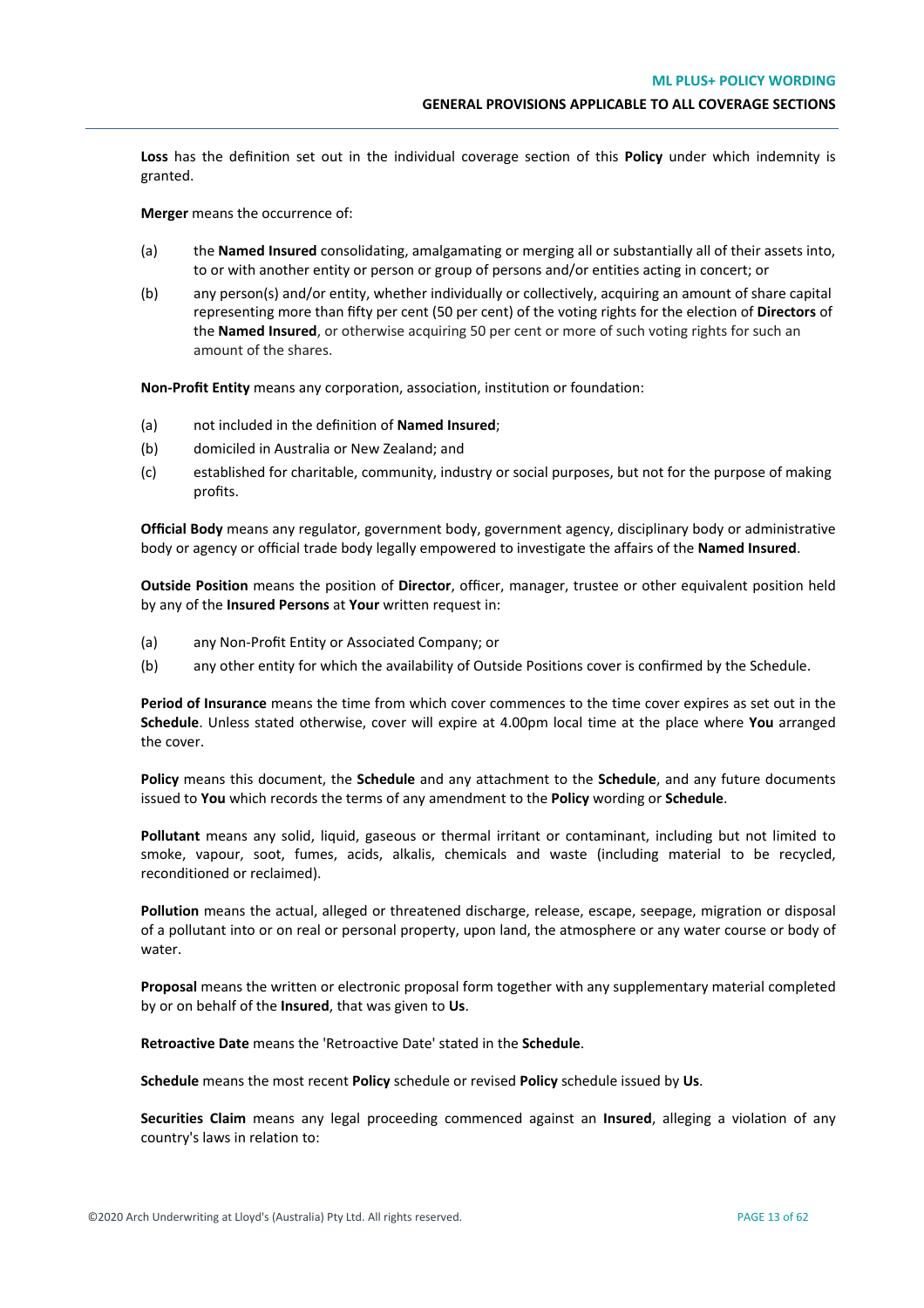- (a) the offering, sale, or listing of any **Security**; or
- (b) shareholders' interests in any **Security**.

**Security** means shares, stock, bearer instruments, derivatives, bonds, warrants, debentures, rights under a depository receipt or other securities (or interests therein) of whatever nature.

**Spouse** in relation to another person means a person who is legally married to that other person and includes a person in a de facto relationship with that other person and who live with each other as spouses although not legally married to each other.

**Stand Alone Superannuation Fund** means a superannuation fund or pension fund established for **Your Employees** by the **Named Insured** under its own trust structure and which is managed by the **Named Insured** or on its behalf. It does not include an industry fund, a wholesale master trust, a retail master trust, a selfmanaged superannuation fund or public sector employee funds.

**Statutory Fine** means any monetary fine or penalty payable by an **Insured** on conviction of any offence under an **Act of Parliament**. **Statutory Fine** does not include any amounts payable as or calculated by reference to:

- (a) compensation;
- (b) compliance, remedial, reparation or restitution costs;
- (c) exemplary or punitive damages;
- (d) any consequential economic loss;
- (e) any requirement to pay taxes, rates, duties, levies, charges, fees or any other revenue charge or impost; and
- (f) any fine or penalty the insurance of which is prohibited by law.

**Subsidiary** means any organisation in which (at the time of the event giving rise to the **Claim** for indemnity under the **Policy**, the organisation(s), company, partnership or sole trader named in the **Schedule**:

- (a) controls the composition of the organisation's board;
- (b) is in a position to cast, or control the casting, of more than 50 per cent of the maximum number of votes that might be cast at a general meeting of the organisation;
- (c) holds more than 50 per cent of the issued share capital of the organisation; or
- (d) controls voting rights of that organisation or has the ability to control decisions made by the board of **Directors** (whether directly or indirectly).

**Tax Audit Costs** means the reasonable and necessary professional fees and expenses paid to accountants or registered tax agents for advising on and responding to a **Tax Audit Notice** in respect of **Your Business**. **Tax Audit Costs** do not extend to include **Defence Costs**, amounts payable pursuant to an amended **Tax Return** including but not limited to any additional tax, duty, government impost or similar, fines or penalties imposed by a government agency following a tax audit.

**Tax Audit Notice** means a notice received by the **Named Insured** from the Australian Taxation Office or any other Australian (Commonwealth, State or Territory) government **Authority** which has the statutory responsibility to conduct such an investigation or examination in relation to a **Tax Return**.

**Tax Return** means any documentation legally required to be lodged by the **Named Insured** with the Australian Taxation office or any other Australian (Federal, State or Territory) government **Authority** or agency in respect of taxation, duties, levies or other imposts.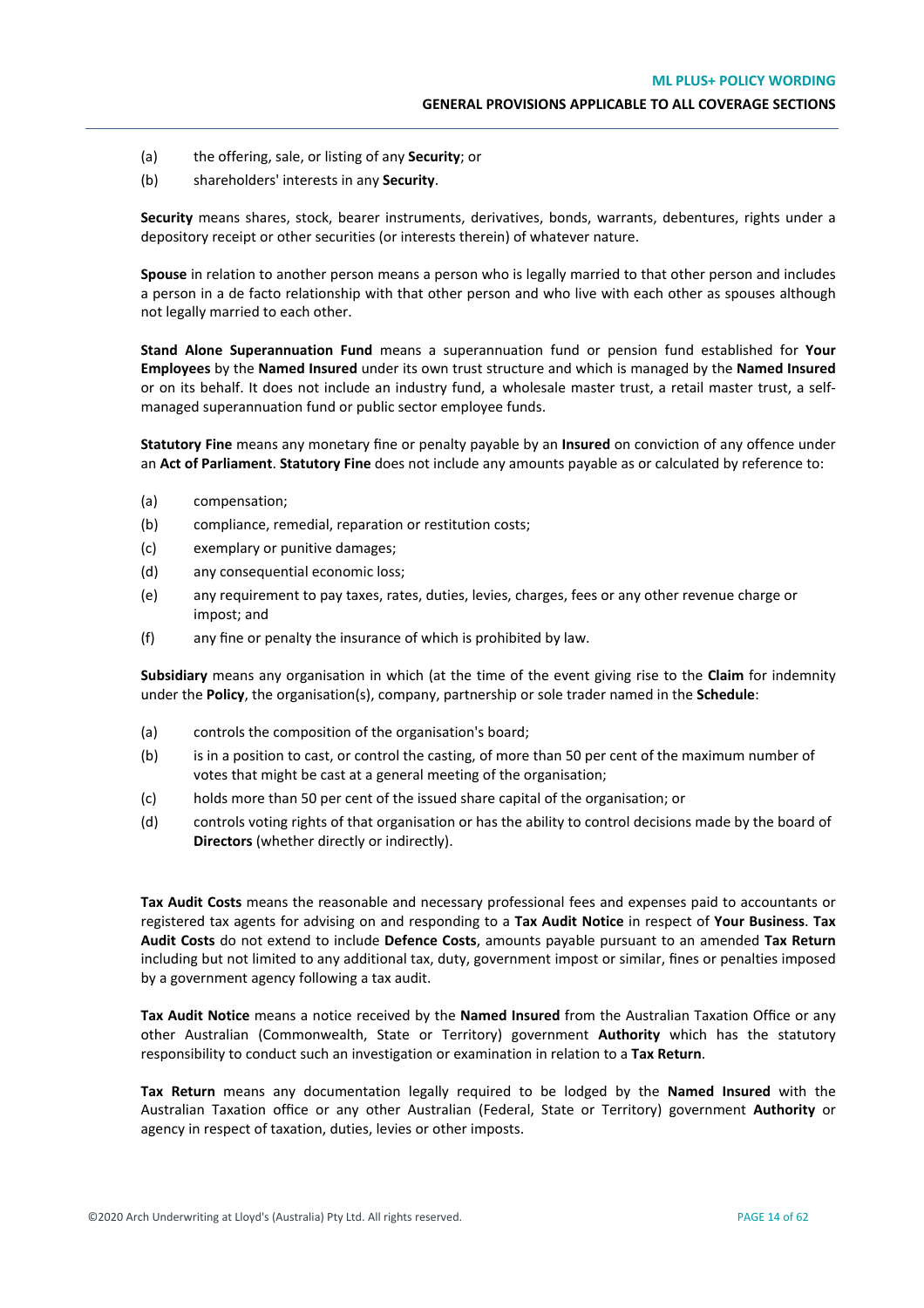**Third Party** means any natural person other than any **Insured**.

**Third Party Sexual Harassment** means sexual harassment, including unwelcome sexual advances, requests for sexual favours or conduct of a sexual nature against a **Third Party** occurring during the course of conducting the **Business**.

**We, Us, Our, Underwriters** means the underwriters of Arch Syndicate 2012 at Lloyd's.

**Wrongful Act** means the definition set out in the individual coverage section under which an indemnity is sought.

**You**, **Your**, **Named Insured** means, individually and/or collectively, the organisation(s), company, partnership or sole trader named in the **Schedule** and their **Subsidiaries** (if any) in existence at the inception date of the **Period of Insurance**

# <span id="page-19-0"></span>**2. Construction and interpretation**

- (a) Clause headings and the use of bold print are for reference only and have no effect in limiting or extending the language of the provisions to which they refer.
- (b) Unless the contrary intention appears in this **Policy**:
	- (i) words importing a gender include any other gender.
	- (ii) words in the singular include the plural and conversely.
- (c) References to:
	- (i) statutes include statutes amending, consolidating or replacing the statutes referred to and all regulations, orders-in-council, rules, by-laws, ordinances and statutory instruments made under those statutes,
	- (ii) sections of statutes or terms defined in statutes refer to corresponding sections or defined terms in amended, consolidated or replacement statutes.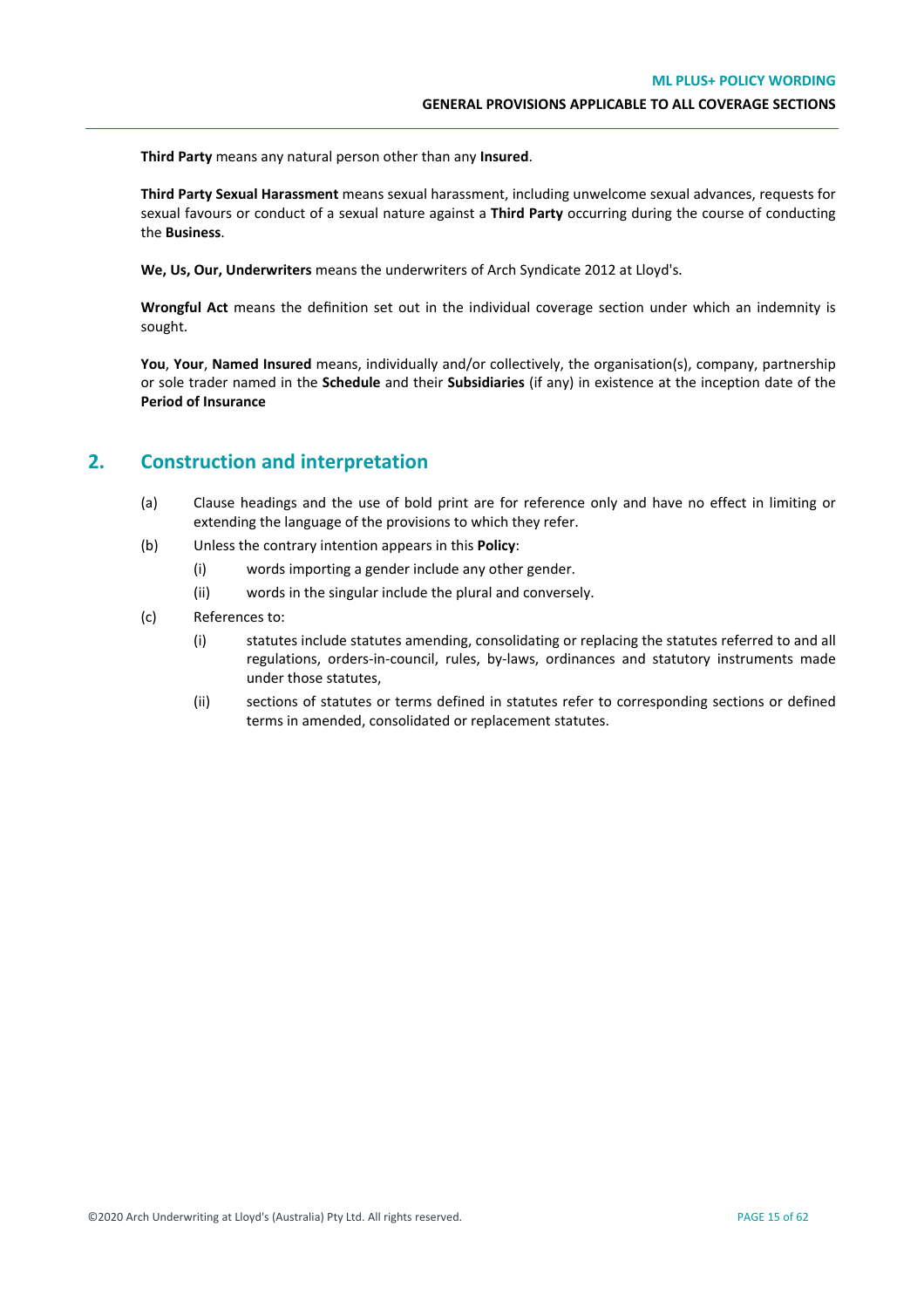### <span id="page-20-0"></span>**GENERAL CONDITIONS**

<span id="page-20-1"></span>The following general conditions apply to all coverage sections of this **Policy**:

# **1. Alteration and assignment clause**

No change in, modification to or assignment of interest under this **Policy** will be effective except when made by a written endorsement to this **Policy** which is signed by an authorised officer of Arch Underwriting at Lloyd's (Australia) Pty Ltd.

### <span id="page-20-2"></span>**2. Authorisation clause**

The **Named Insured** identified in the **Schedule** agrees to act on behalf of the other **Insureds** and the other **Insureds** agree that the **Named Insured** identified in the **Schedule** may act on their behalf in respect of:

- (a) the giving and receiving of notice of a **Claim** or termination;
- (b) the payment of premiums and the receiving of any return premiums that may become due under this **Policy**;
- (c) the agreement to and acceptance of endorsements; and
- (d) the giving or receiving of any notice provided for in this **Policy** except the giving of notice to apply for the **Discovery Period**.

# <span id="page-20-3"></span>**3. Breach of conditions**

Where any **Insured** breaches any condition of this **Policy** and such breach has resulted in prejudice to the handling and/or settlement of any **Claim**, which in all other respects is otherwise covered under this **Policy**, the indemnity afforded by this **Policy** in respect of such **Claim** will be reduced to the extent of such prejudice.

# <span id="page-20-4"></span>**4. Cancellation**

The **Named Insured** may cancel this **Policy** by giving **Us** 30 days' written notice and:

- (a) if no **Claim** has been notified to **Us** under this **Policy** prior to the effective date of cancellation, **We** will make a pro-rata refund of premium for the unexpired portion of the **Period of Insurance** less 30 per cent;
- (b) if any **Claim** has been notified to **Us** under this **Policy** prior to the effective date of cancellation, there will be no refund of premium for the unexpired portion of the **Period of Insurance**.

<span id="page-20-5"></span>**We** may cancel this **Policy** in accordance with the provisions of the Insurance Contracts Act 1984, in which event **We** will make a pro-rata refund of any paid Premium for the unexpired portion of the **Period of Insurance**.

### **5. Claims and the Limit of Indemnity**

(a) All **Claims** made during the **Period of Insurance** are subject to the **Limit of Indemnity** set out in the **Schedule**.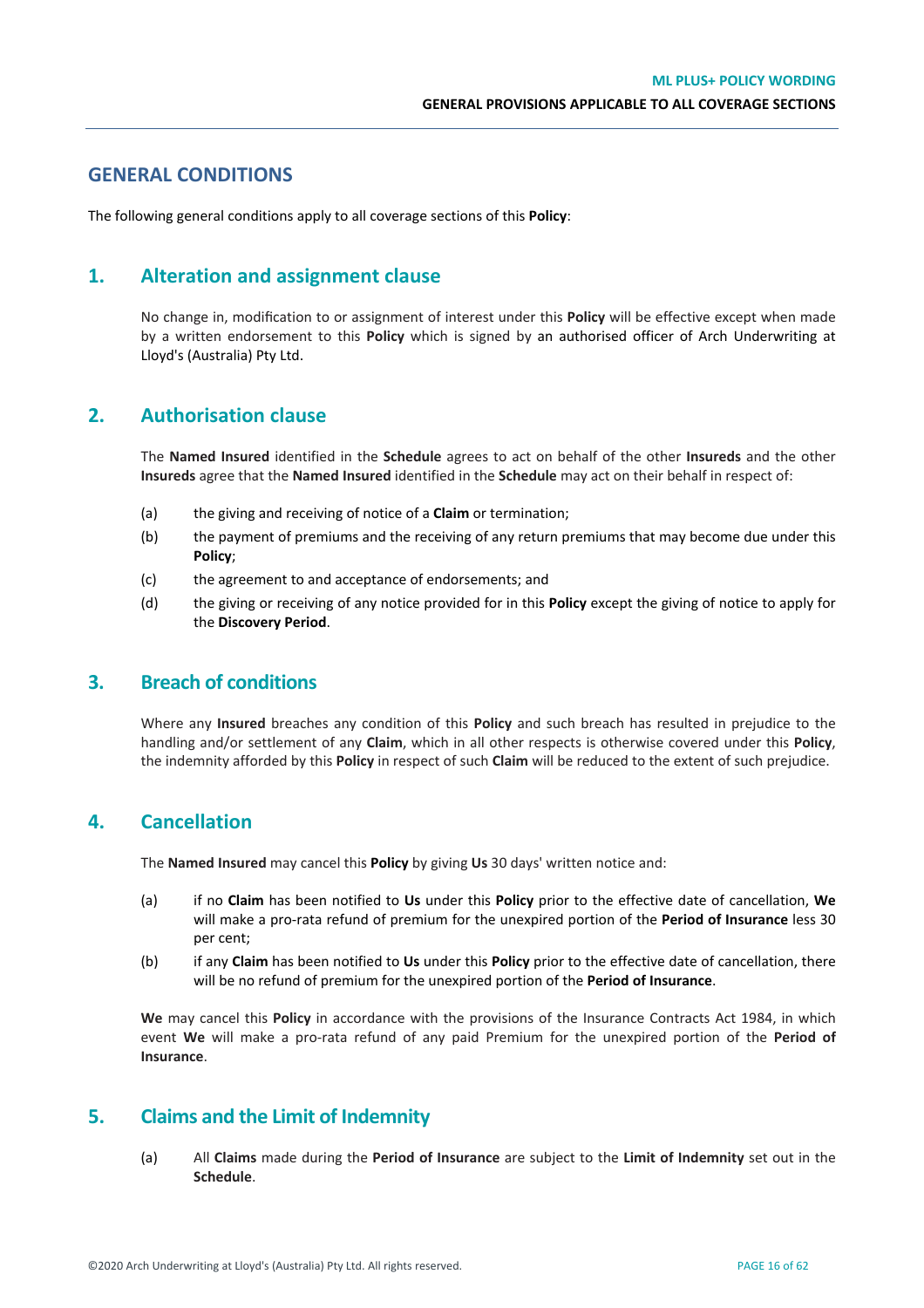- (b) A **Claim** is deemed to be first made on the date the **Claim** is initially made against any **Insured**, regardless of whether such date is before or during the **Period of Insurance**.
- (c) For the purposes of this **Policy**, all **Claims** arising out of the same **Wrongful Act** and all **Interrelated Wrongful Acts** of any **Insured** will be deemed one **Claim**.

### <span id="page-21-0"></span>**6. Confidentiality**

The existence and terms of the **Policy** are confidential as between **You** and **Us** and must not be published, disclosed or otherwise communicated except where required by law.

### <span id="page-21-1"></span>**7. Continuing representations**

In granting cover under this **Policy**, **We** relied upon the statements and representations in the **Proposal** and any other material and/or information supplied to **Us** by **You** or on **Your** behalf, in any form and however provided. The **Insured** represents that all such statements and representations including but not limited to the correctness of what is stated to be the **Business** as noted in the **Schedule** will continue to be true and the continuing accuracy of these statements is deemed material to the acceptance of the risk or the hazard assumed by **Us** under this **Policy**.

Notwithstanding what is stated above, any act, error, omission, breach, default or knowledge of any **Director** or officer will not be imputed to any other **Insured** for the purposes of a statement or representation made in the **Proposal**.

The **Insured** must immediately advise **Us** in writing if any of the following occurs during the **Period of Insurance**:

- (a) undertaking activities that are materially different from the **Business** as described in the **Schedule**;
- (b) any cancellation or suspension, or loss of or condition imposed, upon any licence, registration or authority required by the **Insured** to conduct the **Business**; or
- (c) the **Named Insured** being insolvent, bankrupt or in liquidation.

### <span id="page-21-2"></span>**8. Goods and services tax neutrality**

**We** and **You** agree that, to the extent possible as between **Us**, neither is to be adversely affected or advantaged by the operation of "GST". If any party requires a tax invoice or the assistance of any other party to obtain an input tax credit the other party will provide such invoice or assistance promptly upon being requested to do so.

### <span id="page-21-3"></span>**9. Policy law**

All disputes arising in relation to this **Policy** will be determined pursuant to Australian law by an Australian Court, and in accordance with the laws of the State or Territory of Australia where this **Policy** was issued.

### <span id="page-21-4"></span>**10. Service of suit and jurisdiction**

We agree that: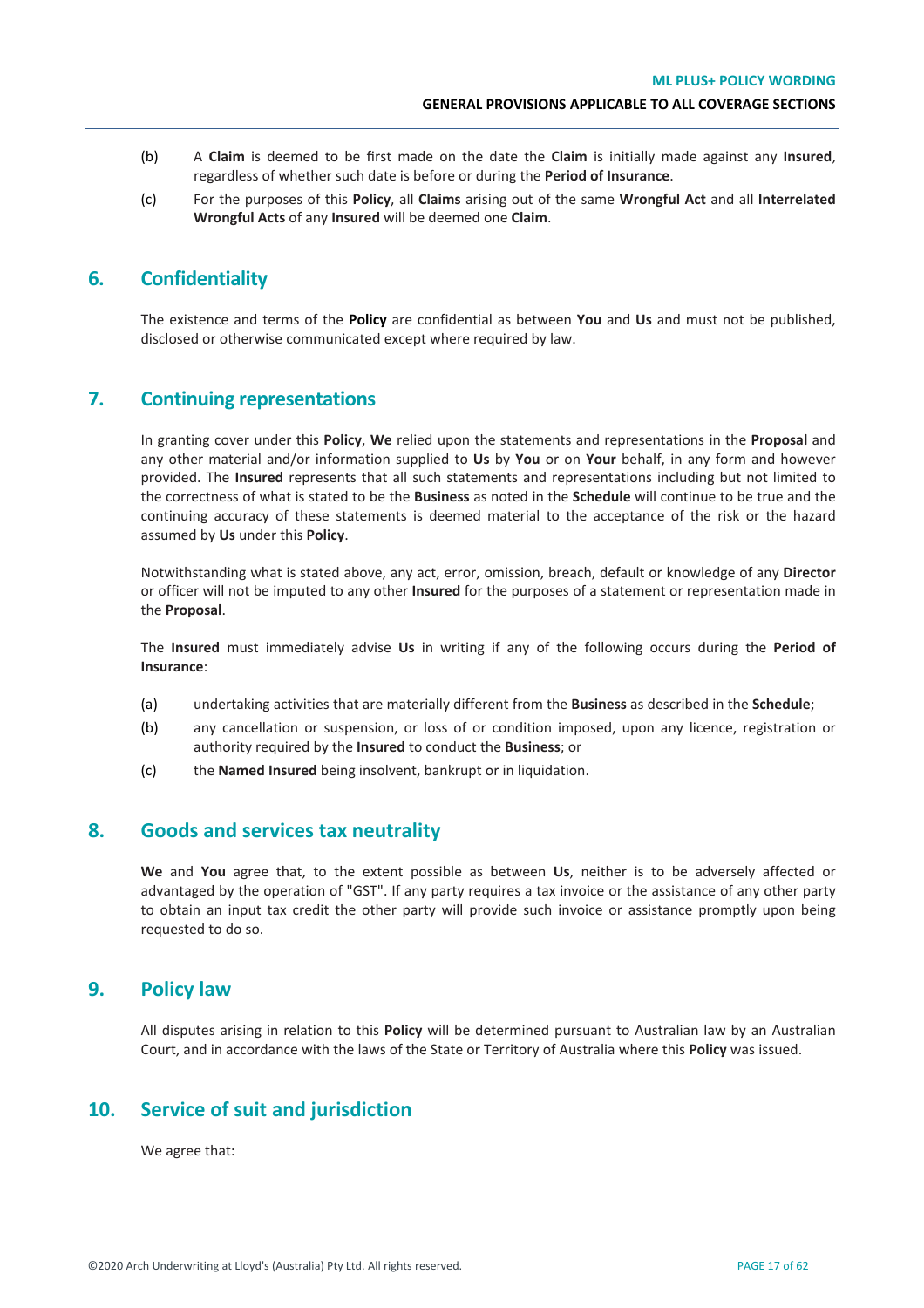- (a) in the event of a dispute arising under this **Policy**, at **Your** request, **We** will submit to the jurisdiction of any competent Court in the Commonwealth of Australia. Such dispute will be determined in accordance with the law and practice applicable in such Court; and
- (b) any summons notice or process to be served upon **Us** may be served upon:

*Lloyd's Underwriters' General Representative in Australia Level 9, 1 O'Connell Street Sydney NSW 2000*

who has authority to accept service and to enter an appearance on **Our** behalf, and who is directed at **Your** request to give a written undertaking to **You** that he will enter an appearance on **Our** behalf.

If a suit is instituted against any one of the **Underwriters**, then all of the **Underwriters** will abide by the final decision of such Court or any competent Appellate Court.

### <span id="page-22-0"></span>**11. Severability and non-imputation**

In determining the availability of cover for **Claims** against **Insured Persons**, no fact pertaining to, knowledge possessed by, nor any **Wrongful Act** committed by one of **Insured Persons** will be imputed to any other of **Insured Persons**.

### <span id="page-22-1"></span>**12. Territorial limits**

The cover provided by this **Policy** is for **Claims** arising from **Wrongful Acts** committed or occurring in whole or in part anywhere in the world but excluding:

- (a) actions brought in or determined pursuant to the laws of, the United States of America or the Dominion of Canada and their Territories, Dependencies or Protectorates; or
- (b) arising from the enforcement of any judgment, order or award in respect of any action brought in any Court of law in the United States of America or the Dominion of Canada and their Territories, Dependencies or Protectorates.

### <span id="page-22-2"></span>**13. Valuation and foreign currency**

All premiums, **Limits of Indemnity**, **Excesses**, **Loss** and other amounts under this **Policy** are expressed and payable in Australian currency. Except as otherwise provided, if judgment is rendered, settlement is denominated or another element of **Loss** under this **Policy** is stated in a currency other than Australian dollars, payment under this **Policy** will be made in Australian dollars at the cash rate of exchange for the purchase of Australian dollars published in the Australian Financial Review on the date the final judgment is reached, the amount of the settlement is agreed upon or the other element of **Loss** is due, respectively.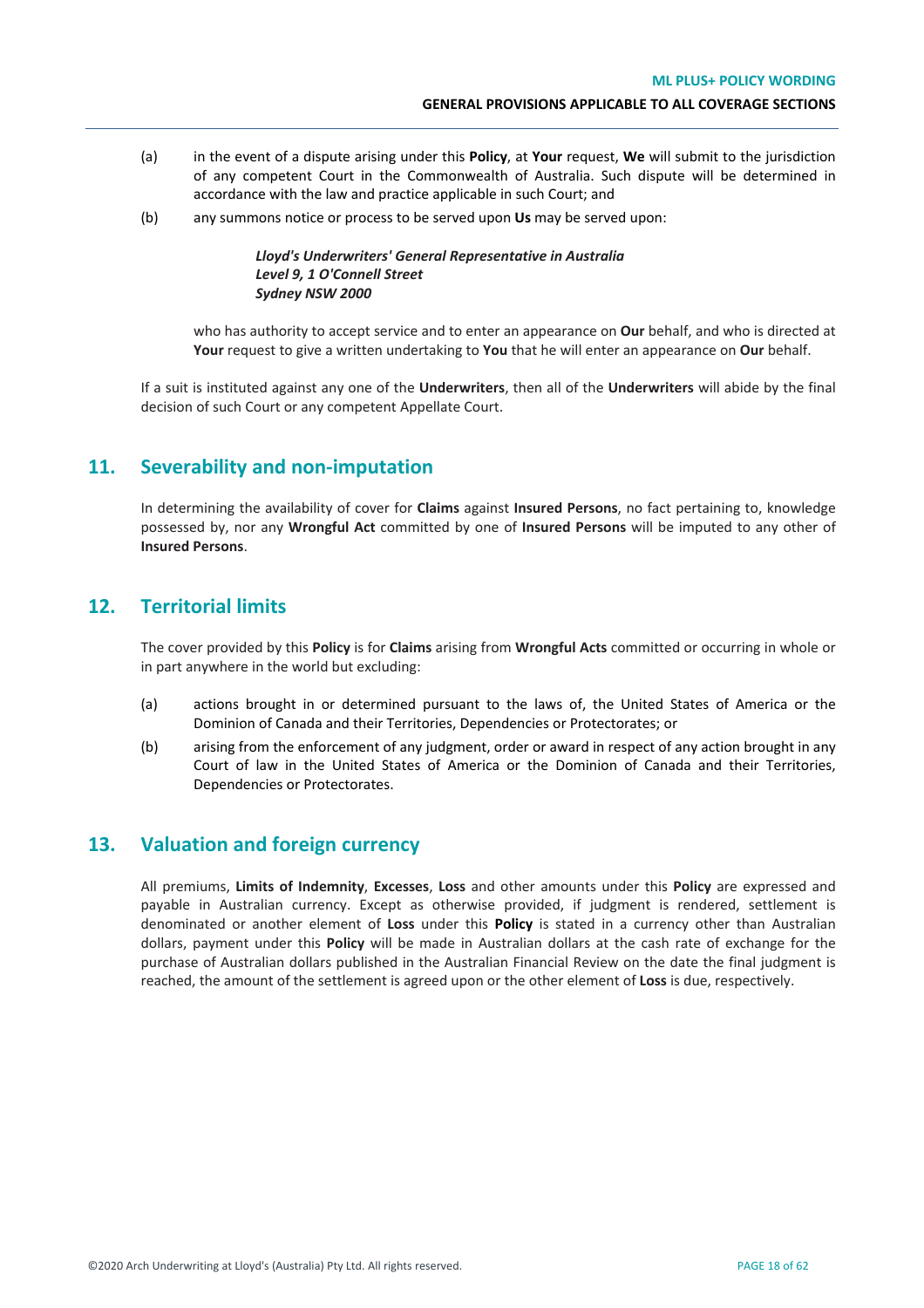### <span id="page-23-0"></span>**GENERAL CLAIMS CONDITIONS**

<span id="page-23-1"></span>The following general conditions apply to all coverage sections of this **Policy**:

### **1. Notification: What? When? Where? Who? How?**

**You** must notify **Us** in writing of any **Claim**, **Loss** or **Circumstances** which may reasonably be expected to give rise to such a **Claim** or **Loss** as soon as reasonably practicable within the **Period of Insurance**.

**You** must give the notice to **Us** in writing and must provide full particulars including relevant dates, events, circumstances and persons or entities involved, including the amount of the alleged or potential **Loss**.

**You** and/or **Your** insurance broker or intermediary must send the notice to the following address and all notifications to **Us** will be deemed given if so notified in writing to:

*Arch Underwriting at Lloyd's (Australia) Pty Ltd Suite 11.02, Level 11, 360 Collins Street, Melbourne VIC 3000*

Such notice will be effective on the date of actual receipt at the above address.

### <span id="page-23-2"></span>**2. Your duty to minimise loss**

**You** will take all reasonable practicable steps and precautions to avoid and minimise any liability or **Loss** which may be or is the subject of a **Claim** under this **Policy**.

### <span id="page-23-3"></span>**3. Defence and settlement**

- (a) Unless otherwise agreed by **Us** in writing, **We** have the right to investigate any **Circumstance** and the right, but not the obligation, to conduct in the name of the **Insured** the investigation, defence or settlement of any **Claim**. This right will cease on the exhaustion of the **Limit of Indemnity**.
- (b) The **Insured** agree not to settle or offer to settle any **Claim**, incur any **Defence Costs** or otherwise assume any contractual obligation or admit any liability with respect to any **Claim** without **Our** prior written consent. **We** will not be liable for any settlement, **Defence Costs**, assumed obligation or admission to which **We** have not consented to in writing.
- (c) The **Insured** agree to provide **Us** with all information, assistance and co-operation **We** reasonably request. Further, the **Insured** agree that in the event of a **Claim**, they will do nothing that may prejudice either the **Insured's** or **Our** position or any potential or actual rights of recovery. Should the handling or settlement of any **Claim** be prejudiced by the **Insured's** actions, the amount payable in respect of such **Claim** (including costs and expenses) will be reduced to reflect such prejudice.
- (d) **We** may settle any **Claim** for any amount that **We** deem reasonable and the **Insured** will consent to such settlement and provide any assistance with the resolution of the **Claim** that **We** reasonably require.
- (e) If the **Insured** withhold consent to such settlement or decline to provide the assistance **We** require, **Our** liability for all **Loss** on account of such **Claim** will not exceed the amount for which **We** could have settled such **Claim** plus **Defence Costs** accrued as at the date such settlement was proposed in writing by **Us** to the **Insured**.
- (f) The **Insured** will not unreasonably withhold any consent referred to in this general claims condition.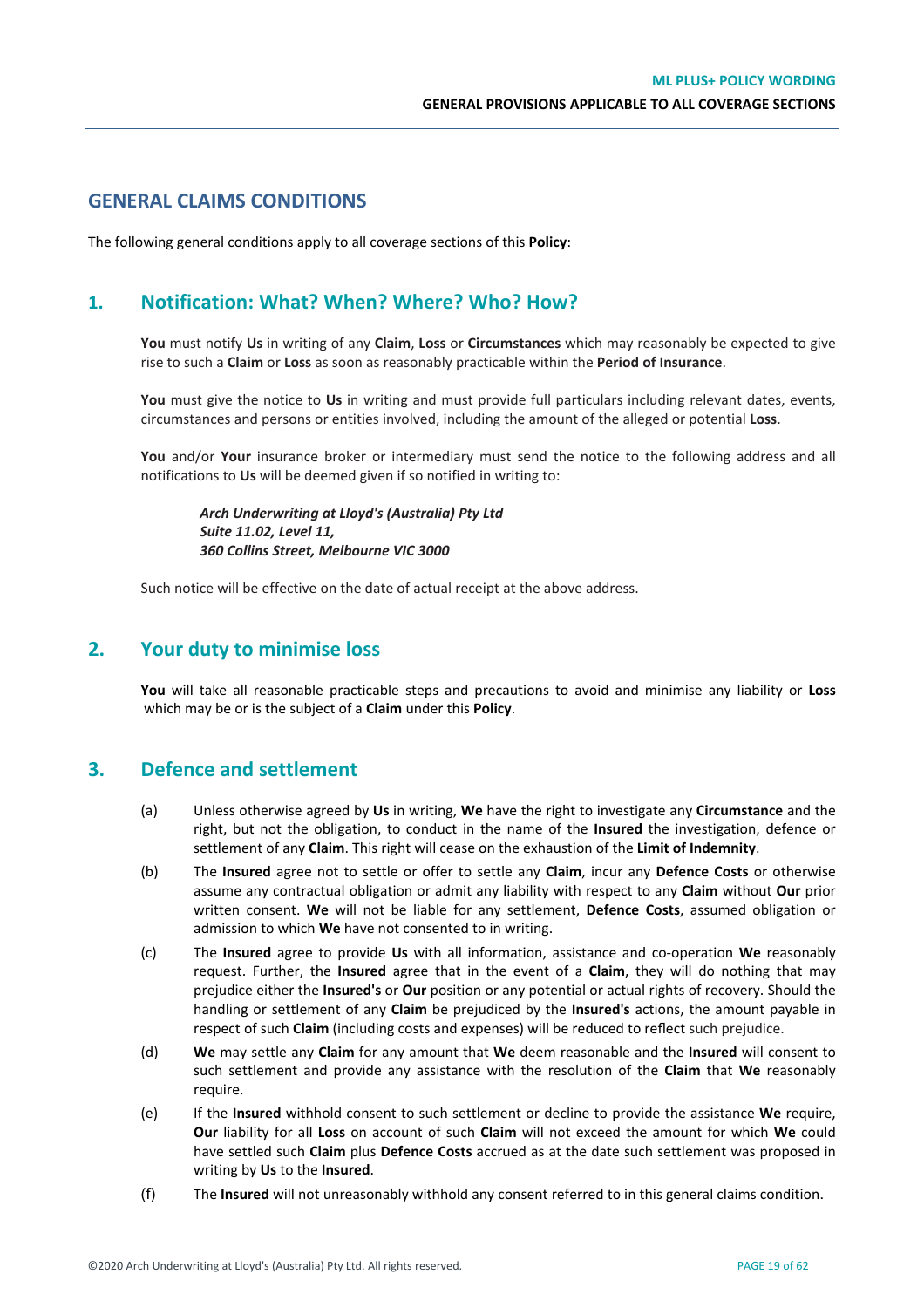# <span id="page-24-0"></span>**4. Insured's right to contest claims**

If the **Insured** does not agree with a decision made by **Us** to settle a **Claim**, the **Insured** can elect to contest the **Claim** at its own expense but **Our** liability will not exceed the amount for which the **Claim** should be settled in the opinion of a Senior Counsel appointed under General Claims Condition 8. Senior Counsel.

**We** will pay all **Defence Costs** incurred up to the date the **Insured** notifies **Us** in writing of its election under this clause and **We** will pay the **Insured** (subject to the **Limit of Indemnity** less the **Excess**) the amount for which the **Claim** should be so settled.

The **Insured** expressly agrees that **Our** liability in respect of such **Claim** will then be at an end.

If **We** believe that the **Claim** will not exceed the **Excess**, **We** may instruct the **Insured** to conduct the investigation, defence and settlement at their own expense. Should the **Claim** subsequently exceed the **Excess**, **We** agree to reimburse the reasonable **Defence Costs** incurred by the **Insured** in excess of the **Excess**, or pay on their behalf any additional **Defence Costs**, but not exceeding the lesser of the amount Senior Counsel advised the matter should be settled for or the **Limit of Indemnity**.

# <span id="page-24-1"></span>**5. Defence costs**

- (a) **Defence Costs** are part of and not in addition to the **Limit of Indemnity** set forth in the **Schedule** and any **Defence Costs** paid by **Us** will reduce the available **Limit of Indemnity** by the amount of such **Defence Costs** paid.
- (b) Subject to General Claims Condition 6. Allocation, **We** will advance on behalf of the **Insured**, **Defence Costs** that they have incurred in connection with **Claims** made against them, prior to settlement of such **Claims**. Provided that to the extent it is finally established by judgment, settlement or other final adjudication that any such **Defence Costs** are not covered under this **Policy**, all **Insured** severally according to their interests, agree to repay to **Us** such **Defence Costs**.

### <span id="page-24-2"></span>**6. Allocation**

- (a) If a **Claim** covered by this **Policy** includes a loss or liability which is not covered by this **Policy**, **We** and **You** will use our best efforts to agree upon a fair and proper allocation between the covered and uncovered loss or liability;
- (b) If **We** and **You** cannot agree on an allocation of loss or liability, then:
	- (i) together we may agree to submit the dispute to a Senior Counsel (to be mutually agreed or failing agreement to be appointed by the current Chair of Resolution Institute whose decision will be final and whose associated costs will be regarded as **Defence Costs**; and
	- (ii) **We** will advance on a current basis **Defence Costs** that **We** believe to be covered under this **Policy** until a different allocation is agreed or is determined by Senior Counsel in accordance with this clause or is judicially determined.
- <span id="page-24-3"></span>(c) Any decision by Senior Counsel under sub-paragraph (b) above, or any judicially determined allocation of loss or liability, will be applied retrospectively to all loss or liability relating to any **Claim** under this **Policy**. Any allocation or advancement on account of any amount under this **Policy** will not apply to or create any presumption with respect to the final allocation of loss or liability.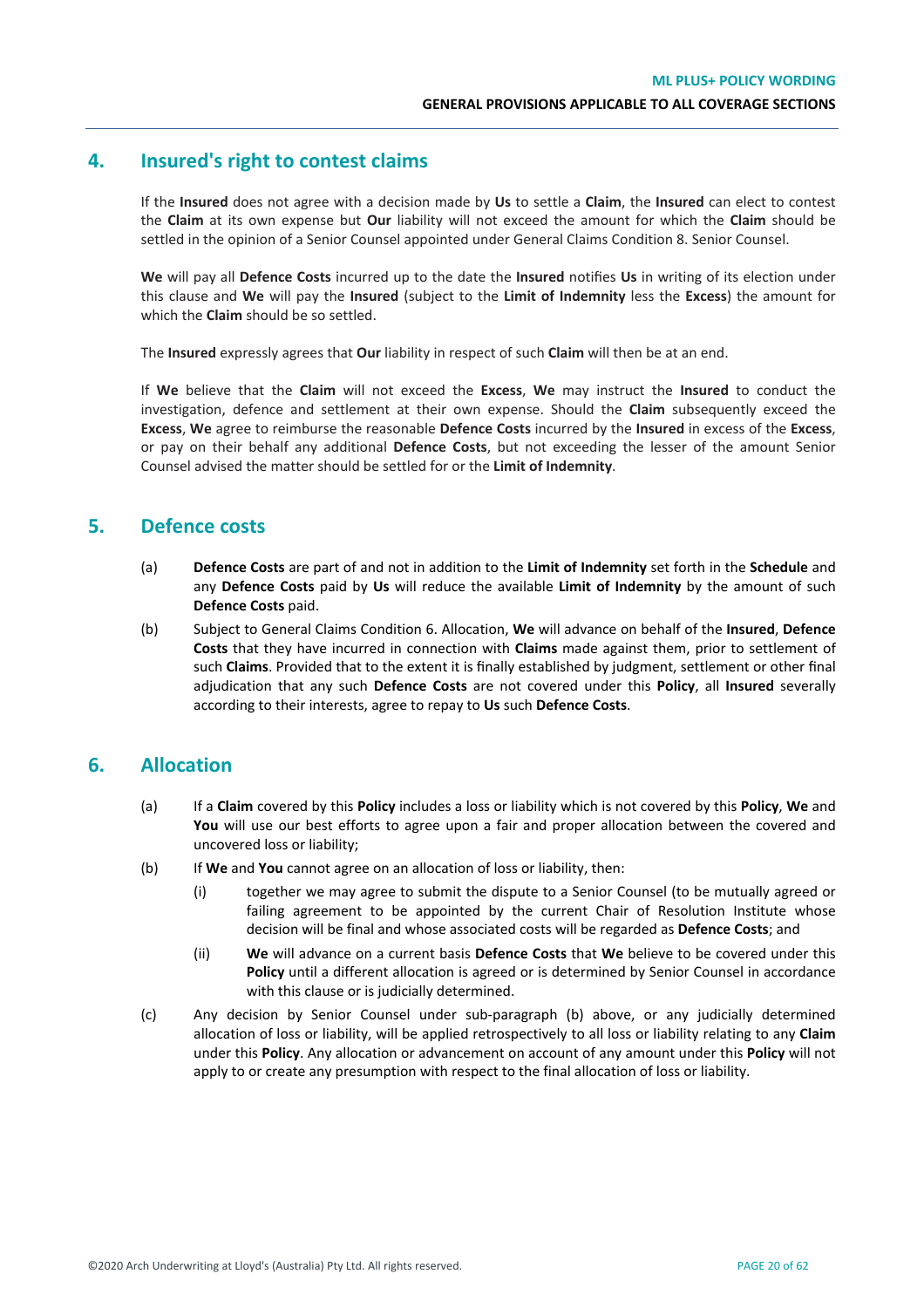# **7. Order of payment**

Where **You** have an overall annual single aggregate **Limit of Indemnity** for this **Policy** and have a **Claim** which is covered by one or more coverage sections, **We** will:

- (a) first pay **Loss** due under coverage Section 1 Directors and Officers Liability / Company Reimbursement Coverage Clause 2.1 . Individual Cover; and
- (b) then pay **Loss** under any other applicable coverage sections.

### <span id="page-25-0"></span>**8. Senior Counsel**

**We** will not require the **Insured** to defend any legal proceedings in respect of any **Claim** against them, nor will the **Insured** be able to require **Us** to defend, on their behalf, any legal proceedings in respect of any such **Claim**, unless a Senior Counsel (to be mutually agreed upon by the **Insured** and **Us** and in default by the Chairman of the Bar Association of the state in which the **Policy** is issued) will advise that such proceedings should be defended. In formulating such advice, the Senior Counsel will take into consideration the economics of the matter, the damages and costs that are likely to be recovered by the claimant, the likely **Defence Costs** and the prospects of the **Insured** successfully defending the action. The cost of the Senior Counsel's opinion will be regarded as part of the **Defence Costs** of any **Claim**.

In the event that the Senior Counsel advises that, having regard to all the circumstances, the matter should not be defended but should be settled, provided that settlement can be achieved within certain limits that in the Senior Counsel's opinion are reasonable, then the **Insured** will co-operate with **Us** to try to effect such settlement in accordance with this **Policy**. Should the **Insured** decide to defend such a **Claim**, **Our** liability will not exceed the amount which the matter could have been resolved for in the advice of the Senior Counsel.

# <span id="page-25-1"></span>**9. Fraudulent claims**

If any **Insured** makes any application for indemnity under this **Policy** knowing that such application for indemnity is false or fraudulent, **We** may refuse to make any payment in connection with the **Claim** and may cancel the contract in accordance with the Insurance Contracts Act 1984.

### <span id="page-25-2"></span>**10. Subrogation**

**We** will be subrogated to the **Insured's** rights of recovery to the extent of any payment made under this **Policy**. Each **Insured** agrees to do everything necessary to secure and preserve such rights, including, but not limited to, the execution of such documents as are necessary to enable **Us** to bring proceedings in the name of the **Insured**.

### <span id="page-25-3"></span>**11. Recoveries**

**We** agree not to exercise **Our** rights of recovery against an **Insured**. All recoveries obtained by or on behalf of the **Insured** from parties other than an **Insured** in connection with the settlement or resolution of a **Claim,** and after deducting the reasonable cost of obtaining such recovery, will be applied in the following order:

(a) first to the benefit of the **Insured**, where the **Insured** has contributed to a payment exceeding the **Limit of Indemnity** made to resolve the **Claim** up to the amount of that payment;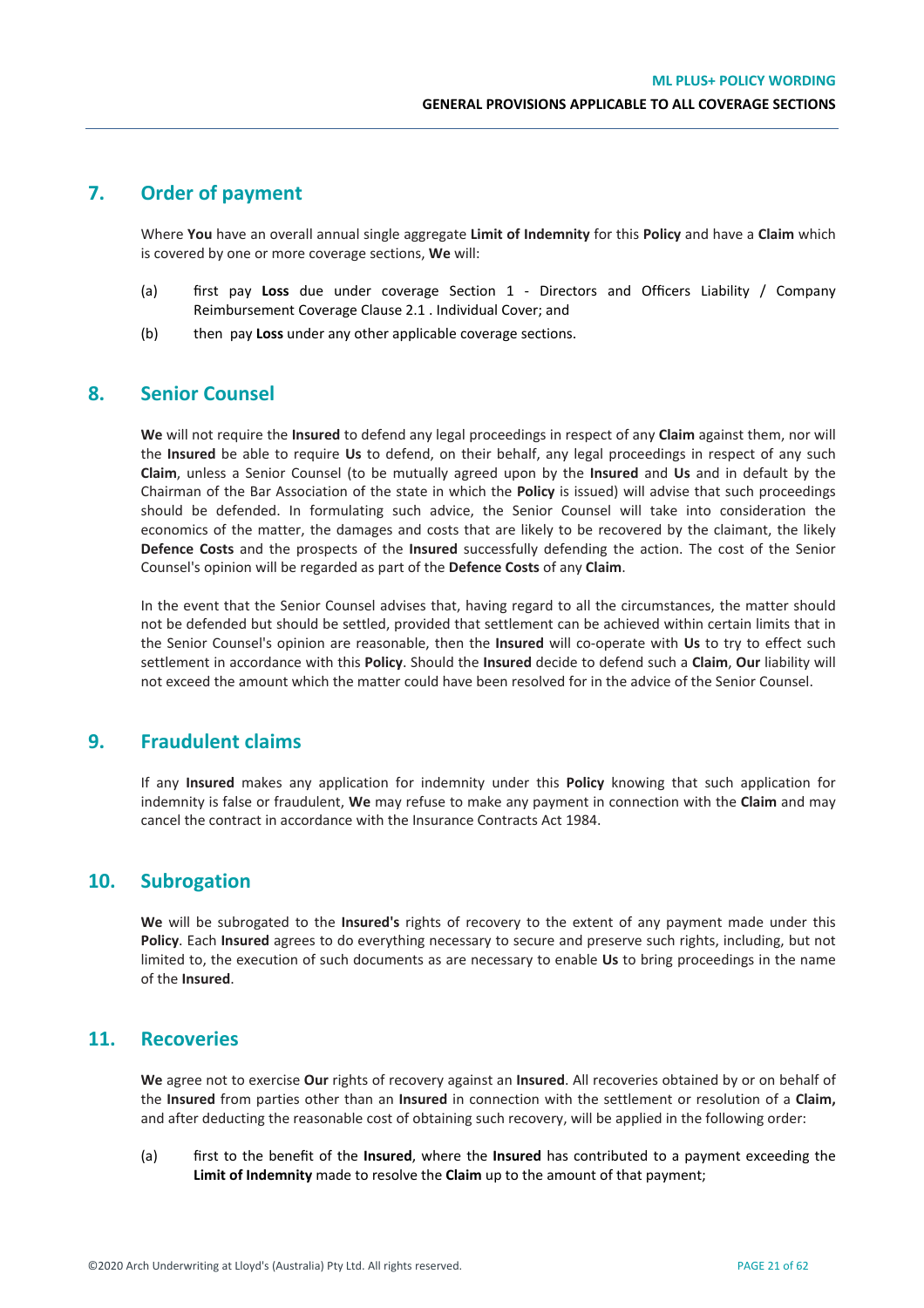- (b) then to **Our** benefit for any amount **We** paid in connection with the **Claim**;
- (c) then to the benefit of the **Insured** for the **Excess** paid in respect of the **Claim**; and
- (d) then to the benefit of the **Insured** for any uninsured losses.

All recoveries made prior to settlement of any **Claim** will be held by **You** or the lawyer appointed to act for **Our** benefit pending any settlement. The monies will not be applied to **You** or **Us** in the order set out above until the matter has been fully resolved and all costs and expenses have been ascertained.

# <span id="page-26-0"></span>**12. Other insurance**

Upon giving notice of any **Claim** the **Insured** agree to provide **Us** with written details of any other insurance or source of indemnification that may cover or partially cover that **Claim**.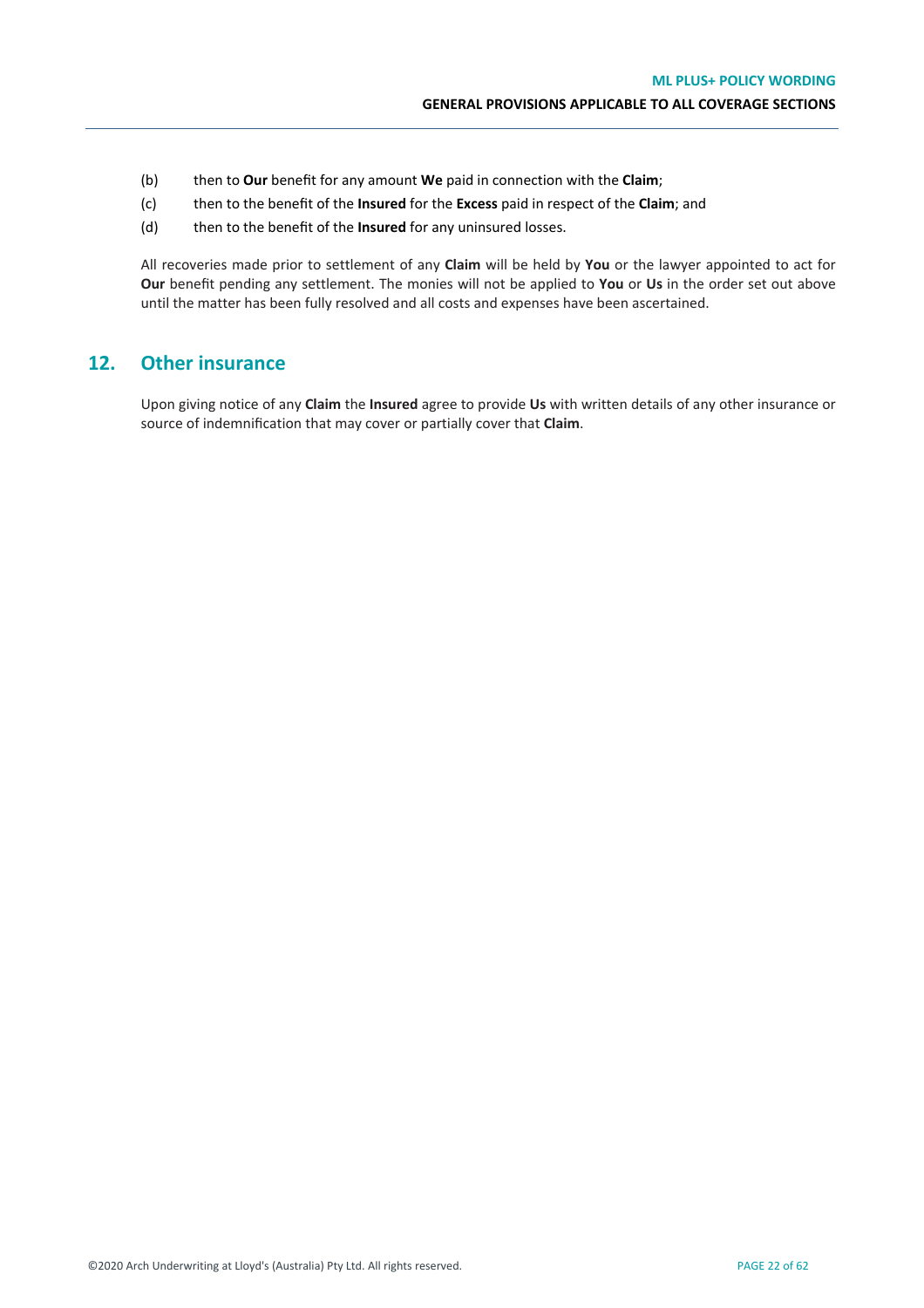### <span id="page-27-0"></span>**GENERAL EXTENSIONS**

<span id="page-27-1"></span>The following general extensions apply to all coverage sections of this **Policy**:

# **1. Acquisition of Named Insured**

- (a) If during the **Period of Insurance**:
	- (i) the **Named Insured** merge, or consolidate with another organisation or are taken over,
	- (ii) another organisation, or person or group of organisations or persons acting in concert acquires **Securities** or voting rights that result in ownership or voting control by the other organisation or person of more than 50 per cent of the voting rights of the **Named Insured**; or
	- (iii) another organisation, or person or group of organisations or persons acting in concert secures the ability to control decisions made by the board of **Directors** of **Named Insured**,

cover under this **Policy** continues until termination of the **Period of Insurance** as set forth in the **Schedule** to this **Policy**, but only in respect of **Claims** for **Wrongful Acts** taking place prior to such merger, consolidation takeover, acquisition, or the ability to control the board of **Directors**' decisions. As of the effective date of such merger, consolidation, takeover, acquisition or the ability to control the board of **Directors**' decisions, all premiums paid or due at any time under this **Policy** are deemed fully earned and non-refundable.

(b) The **Insured** agree to provide **Us** with written notice of such merger, consolidation, takeover, acquisition or ability to control the board of **Directors**' decisions as soon as practicable, together with such further information as **We** may subsequently request.

### <span id="page-27-2"></span>**2. New Subsidiaries**

- (a) **Subsidiaries** created or acquired by **You** prior to the beginning of the **Period of Insurance** will be covered under the terms of this **Policy** for **Wrongful Acts** committed or alleged to have been committed after the date the **Subsidiary** was created or acquired so long as **Your Business** as noted in the **Schedule** remains unchanged in whole or part.
- (b) **Subsidiaries** created or acquired by **You** after the beginning of and during the **Period of Insurance**, either directly or indirectly through any existing **Subsidiary**, will be covered under the terms of this **Policy** for the **Period of Insurance** for **Wrongful Acts** committed or alleged to have been committed after such date the **Subsidiary** was created or acquired but only if:
	- (i) the new **Subsidiary** is not domiciled, registered or incorporated outside of the Commonwealth of Australia or New Zealand;
	- (ii) the new **Subsidiary** does not have any of its **Securities** listed on any exchange;
	- (iii) there are no changes in whole or part to **Your Business** as **Your Business** is noted in the **Schedule**; and
	- (iv) the consolidated assets of such **Subsidiary** are less than 20 per cent of the consolidated assets of the **Named Insured** noted in the **Schedule**.
- (c) Any **Subsidiary** created or acquired by **You** after the beginning of and during the **Period of Insurance** which are excluded under b) above will be covered under the terms of this **Policy** for a period of 60 days from the date of creation or acquisition but only for **Wrongful Acts** committed or alleged to have been committed after such date the **Subsidiary** was created or acquired. **You** may apply for an extension of cover for such **Subsidiaries**. **We** will request any additional information required and if **We** accept them, **We** will provide terms and conditions, including any additional premium payable, which may be required to extend cover to these **Subsidiaries**. If **We** grant cover it will be extended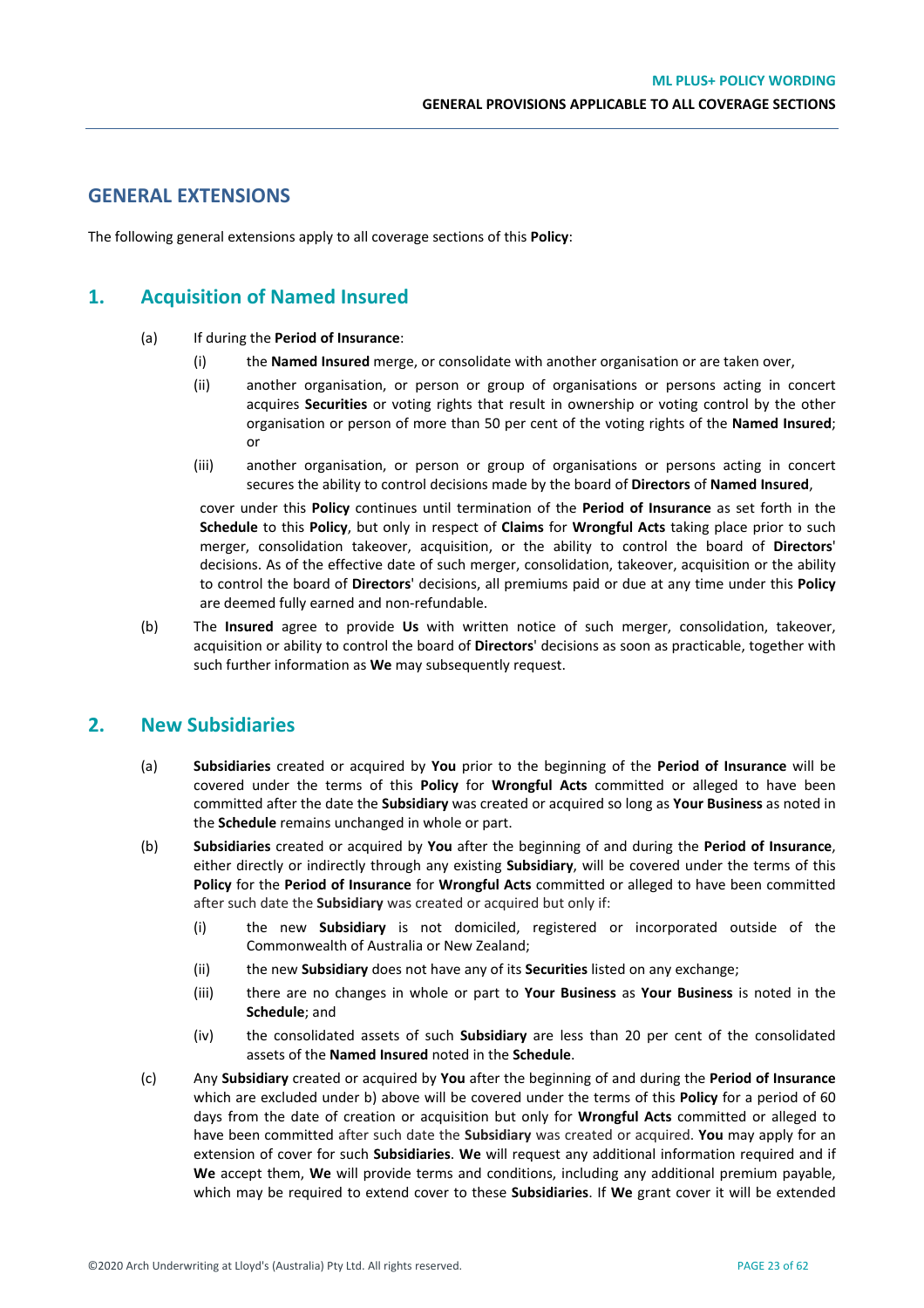via endorsement and only for **Wrongful Acts** committed or alleged to have been committed on or after **We** provide cover.

# <span id="page-28-0"></span>**3. Previous Subsidiaries**

**Subsidiaries** sold or otherwise dissolved or divested of by the **Named Insured** after the beginning of the **Period of Insurance** will be covered under the terms of this **Policy** for **Wrongful Acts** committed or alleged to have been committed prior to the date of sale, dissolution or other divestment as the case may be.

# <span id="page-28-1"></span>**4. Compensation for court attendance**

**We** will pay the **Named Insured** compensation if legal advisers, acting on behalf of the **Insured** with **Our** written consent, require any **Director** or **Employee** to attend court as a witness in connection with a **Claim** covered under this **Policy**, but only in circumstances where the **Named Insured** actually pays the **Director** or **Employee** for his/her time. Such compensation will be at the rate equivalent to such **Director's** or **Employee's** daily take home salary or wage, up to the sub-limit shown in the **Schedule** across all coverage sections and for all persons for any one **Claim**.

The **Excess** applicable to this extension is nil.

# <span id="page-28-2"></span>**5. Continuous cover**

If any of the **Insured** first becomes aware of a **Circumstance** prior to the **Period of Insurance**, and that **Circumstance** is not notified to **Us** until a date during the **Period of Insurance** then:

- (a) providing that the failure to notify such **Circumstance** was not as a result of fraudulent non-disclosure or fraudulent misrepresentation by the **Insured**; and
- (b) subject to **You** having continuously held cover under the relevant coverage section with **Us** between the time when the **Insured** first became aware of such **Circumstance** and the time of its notification to **Us**; and
- (c) subject to any reduction of liability by **Us** under this **Policy** to the extent of any prejudice suffered by **Us** as a result of the failure to notify such **Circumstance** prior to the **Period of Insurance**;

**We** will accept such **Circumstance** as a valid notification, including any **Claim** arising from it, and General Exclusion 10. Known Claims and Circumstances will not apply to that **Circumstance**. The **Limit of Indemnity** under this Extension will be the lesser available under the terms of the **Policy** in force at the time that the **Insured** first became aware of the **Circumstances** and this **Policy**. The terms of this **Policy** will otherwise apply.

# <span id="page-28-3"></span>**6. Discovery Period**

If this **Policy** is not renewed or replaced at the end of the **Period of Insurance** the **Insured** may purchase a **Discovery Period** of 12 months commencing from the end of the **Period of Insurance** during which time the **Insured** may continue to notify **Us** of any **Claims** but only **Claims** based on a **Wrongful Act** committed prior to the expiry of the **Period of Insurance**. The **Insured** must request this **Discovery Period** in writing prior to the end of the **Period of Insurance**. **We** may offer this **Discovery Period** at an additional premium and on such terms and conditions as **We** determine. This extension is not available if an administrator, receiver, provisional liquidator or liquidator is appointed in relation to **You**.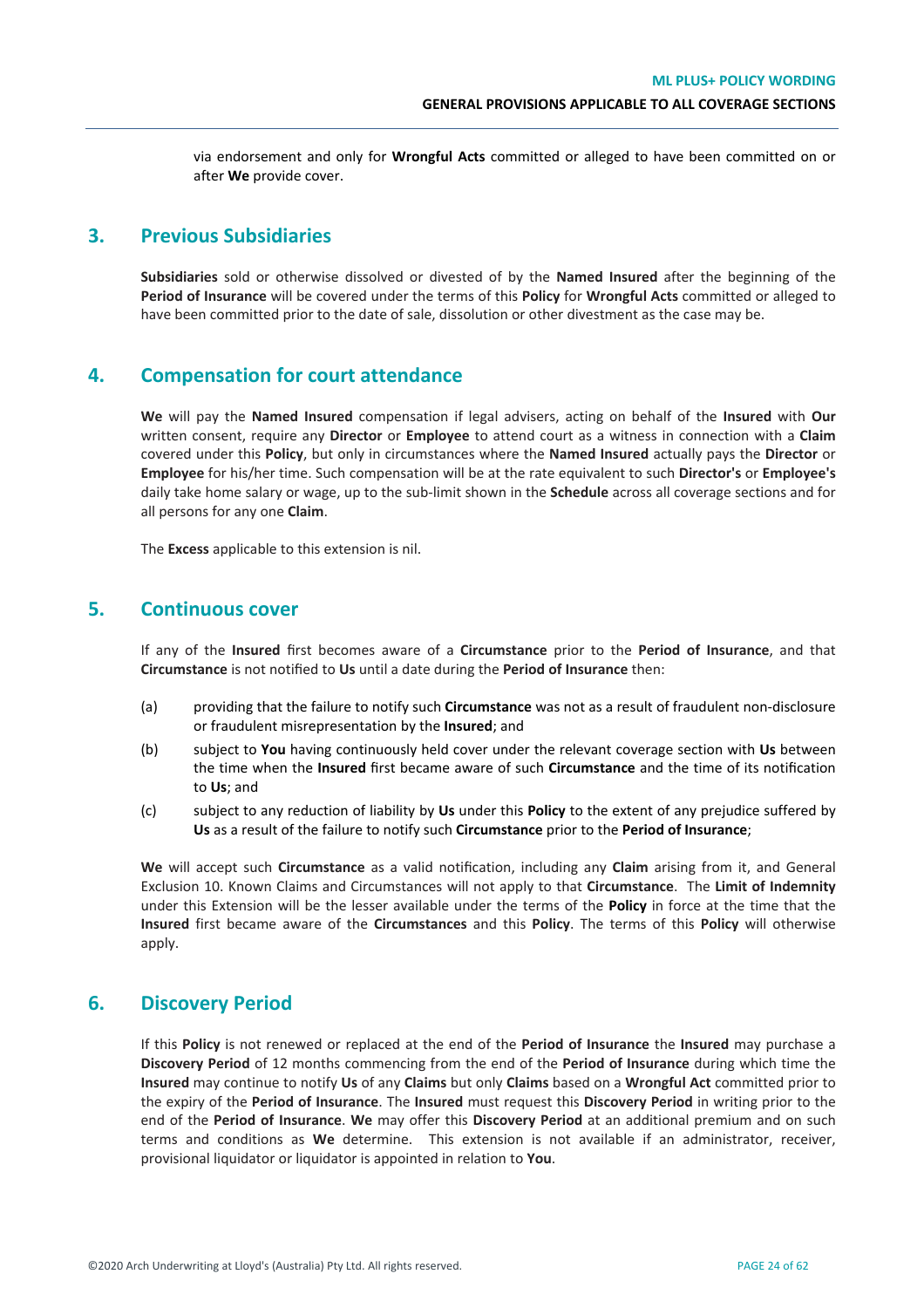# <span id="page-29-0"></span>**7. Estates and legal representatives**

This **Policy** provides cover for **Claims** for the **Wrongful Acts** of **Insured Persons** where those **Claims** are made against the estates, heirs or legal representatives of **Insured Persons** who are deceased or against the legal representatives, trustees in bankruptcy, guardians or attorneys of **Insured Persons** who are mentally incompetent, infirm, disabled, insolvent or bankrupt, but only to the extent that in the absence of such death, incompetence, infirmity, disability, insolvency or bankruptcy, such **Claims** would have been covered under this **Policy**.

# <span id="page-29-1"></span>**8. Financial Impairment of Named Insured**

If any of **Insured Persons** are unable to obtain the full benefit of a right to indemnity against the **Named Insured** to which he or she is entitled, by reason only of the **Named Insured** suffering **Financial Impairment** and having insufficient funds available so as to indemnify **Insured Persons**, then **We** will indemnify **Insured Persons** against **Loss** arising from any **Claim**. The burden of adducing satisfactory proof to obtain the benefit of this extension will rest entirely with **Insured Persons** and will include the production of documentary evidence of the assets and liabilities of the **Named Insured** and any official statements issued by the liquidator, receiver, statutory manager or compromise manager.

# <span id="page-29-2"></span>**9. Public relations & crisis management costs**

(a) **We** will pay the reasonable and necessary costs and expenses of a professional firm which advises on public relations matters retained by the **Named Insured** in order to prevent or limit adverse effects or negative publicity which it is reasonably anticipated may arise from a **Claim** or **Investigation** covered under this **Policy.**

This extension is subject to:

- (b) no costs or expenses being incurred without **Our** prior written consent; and
- (c) **Our** being reasonably satisfied that any expenditure with such a firm will be more than proportionately offset by reduced **Claims** costs to **Us**; and
- (d) the sub-limit shown in the **Schedule** across all coverage sections of this **Policy**.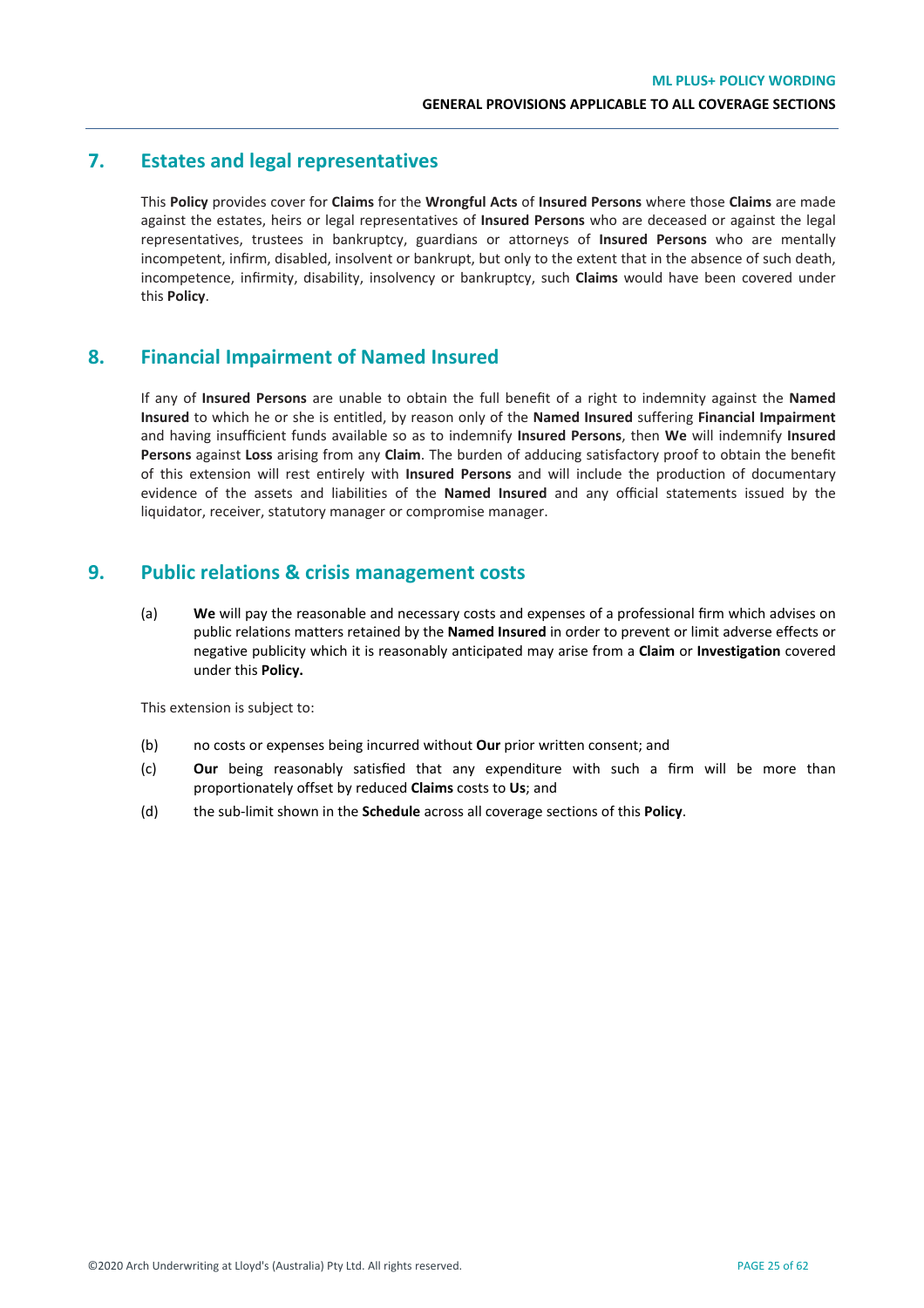# <span id="page-30-0"></span>**GENERAL EXCLUSIONS**

The following general exclusions apply to all coverage sections of this **Policy**:

We will not be liable to indemnify **You** for any **Claim** made under this **Policy**:

# <span id="page-30-1"></span>**1. Asbestos**

which arises directly or indirectly from or is in any way connected to **Asbestos**, **Asbestos** fibres or derivatives of **Asbestos**.

# <span id="page-30-2"></span>**2. Silica**

which arises directly or indirectly from or is in any way connected to any actual or alleged inhalation of, or ingestion, or absorption of silica or silica-related dust.

# <span id="page-30-3"></span>**3. Bodily injury and property damage**

which arises directly or indirectly from or is in any way connected to any bodily injury, mental anguish, emotional distress, sickness, disease or death of any person, or damage to or destruction of any tangible property including loss of use thereof.

# <span id="page-30-4"></span>**4. Contractual liability**

which arises directly or indirectly from or is in any way connected to any contractual liability, warranty or guarantee which **You** have assumed or provided, except if **You** would have been liable in the absence of the contractual liability, warranty or guarantee.

# <span id="page-30-5"></span>**5. Cyber**

which arises directly or indirectly from or is in any way connected to a **Cyber Event** or a **Cyber Attack** (other than as provided in Coverage Section 6).

### <span id="page-30-6"></span>**6. Damages**

- (a) for the payment of any tax, levy or duty, including any fine or penalty arising from the failure to pay any tax, levy or duty;
- (b) which consists of punitive, exemplary or aggravated damages;
- (c) in respect of which it is illegal to insure or indemnify; or
- (d) for damages which are a multiple proportion of any lesser damages award.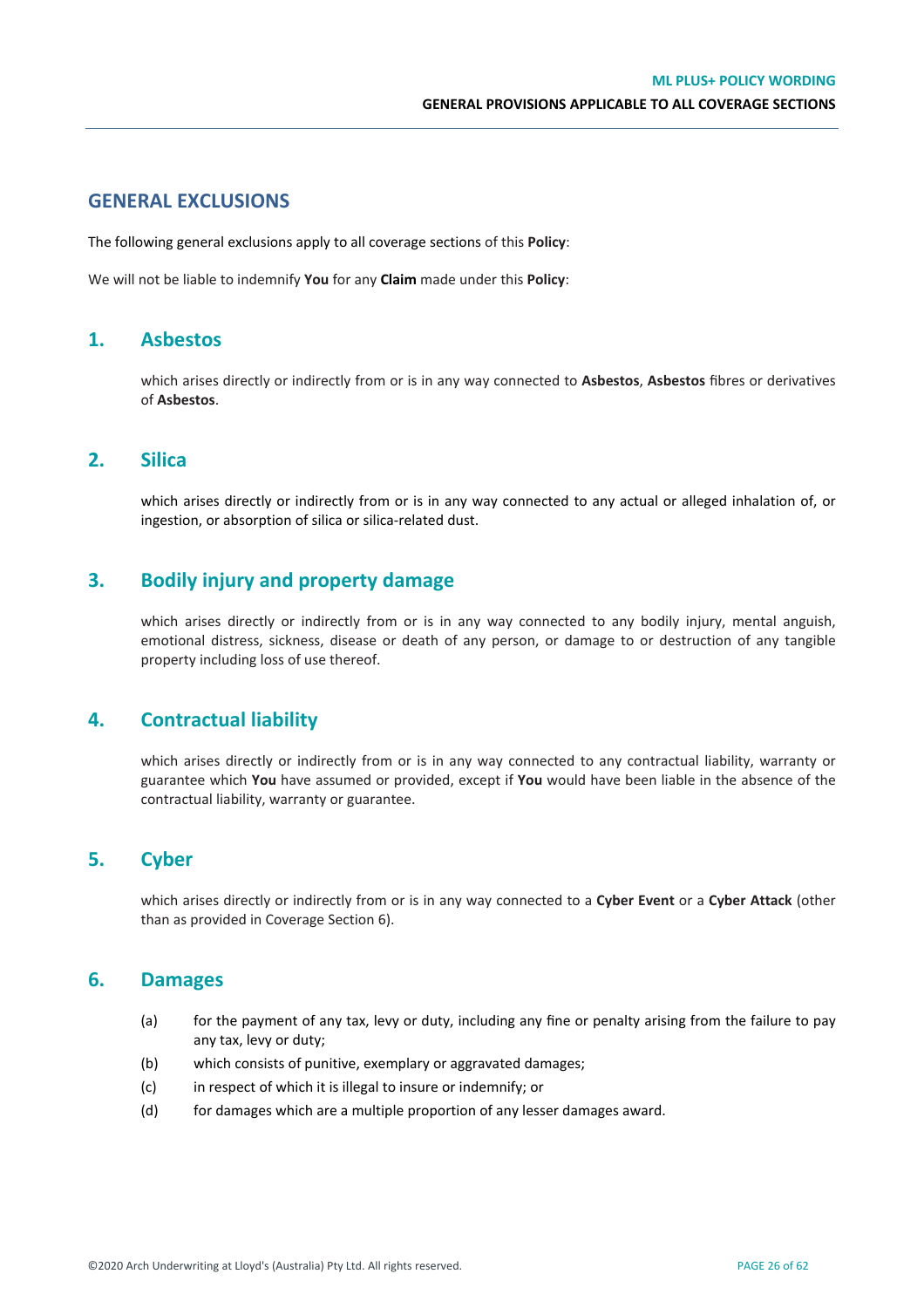# <span id="page-31-0"></span>**7. Franchise liability**

which arises directly or indirectly from or is in any way connected to any franchise agreement or the absence of a franchise agreement.

# <span id="page-31-1"></span>**8. Fraudulent and dishonest conduct**

which arises directly or indirectly from or is in any way connected to:

- (a) any dishonest, fraudulent, criminal, reckless or malicious act or omission of any **Insured** or of:
	- (i) any company, person or entity which has a beneficial interest in the **Named Insured**; or
	- (ii) any of **Your** consultants, contractors, sub-contractors, or agents.
- (b) any wilful breach of any statute, contract or duty, or any act or omission committed or omitted or alleged to have been committed or omitted with a reckless disregard for the consequences by any of any **Insured** or **Your** consultants, contractors, sub-contractors, or agents;
- (c) any **Insured** having gained in fact any personal advantage to which he/she was not legally entitled; or
- (d) such **Insured** having improperly benefited in fact from **Securities** transactions as a result of information that was not available to other sellers and/or purchasers of such **Securities**

except to the extent covered under Coverage Section 5 Crime

However, this exclusion will only apply to the extent that the conduct specified above has been established by:

- (i) a written admission by the **Insured** or any person authorised to make such an admission; or
- (ii) an adjudication in any judicial, administrative, or alternative dispute resolution proceeding

at which time the **Insured** will reimburse **Us** for all payments made in connection with such conduct and **Our** duties in respect of the **Claim** or **Investigation** will cease.

### <span id="page-31-2"></span>**9. Insolvency**

which arises directly or indirectly from or is in any way connected to the **Financial Impairment**, bankruptcy, insolvency, receivership or administration of the **Named Insured**, any **Associated Company**, Non Profit Entity or other entity for which **Outside Positions** cover is confirmed in the **Schedule**.

### <span id="page-31-3"></span>**10. Known Claims and Circumstances**

which arises directly or indirectly from or is in any way connected to any **Claim** made prior to the commencement of the **Period of Insurance**, or in respect of any **Claim** or **Circumstances**:

- (a) notified under any previous contract or **Policy**;
- (b) known to **You** at the commencement of the **Period of Insurance** and which **You** considered or which a reasonable person in **Your** position would or might have considered may give rise to a **Claim**; or
- (c) stated in any **Proposal**, questionnaire, submission or declaration in relation to this **Policy** or any earlier contract or **Policy**.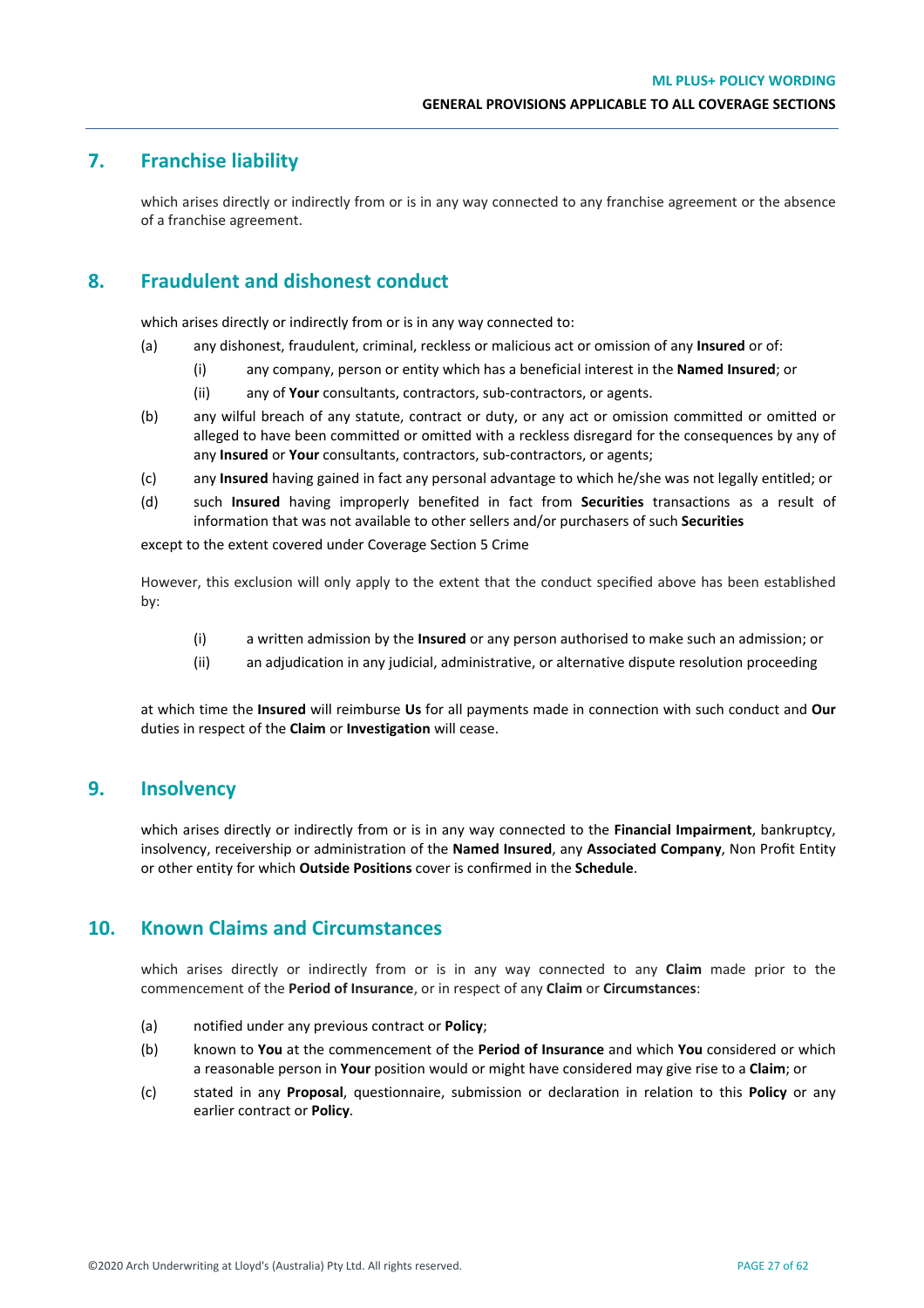This exclusion relates to all **Claims**, and **Defence Costs**, arising out of the act, error or omission which gives rise to the excluded **Circumstance** irrespective of how that **Circumstance** is reported, discovered, notified or expressed.

# <span id="page-32-0"></span>**11. Non-compliant building products**

which arises directly or indirectly from or is in any way connected to the specification, use or approval of any building product or material which, at the time of use or approval, was not in compliance with the National Construction Code of Australia or applicable Australian Standards or equivalent provisions in New Zealand.

# <span id="page-32-1"></span>**12. Personal profit**

based upon, arising (directly or indirectly) out of or attributable in any way to any **Insured** gaining any personal profit, remuneration or financial advantage to which such **Insured** was not legally entitled. This Exclusion does not apply to Coverage Section 5 Crime.

# <span id="page-32-2"></span>**13. Pollution**

which arises directly or indirectly from or is in any way connected to or based upon or attributable to or in any way connected with **Pollution**, except that:

- (a) under Coverage Section 1 **Directors** and Officers Liability/Company Reimbursement, **We** will pay, on behalf of **Insured Persons**, **Defence Costs** up to the sub-limit shown in the **Schedule**, arising from any **Claim** first made against them and notified during the **Period of Insurance** and which **Claim** involves the commission of an alleged criminal or regulatory offence in respect of **Pollution** occurring or committed in Australia or New Zealand only; and
- (b) under Coverage Section 4 Statutory Liability, **We** will pay, on behalf of the **Named Insured**, **Defence Costs** up to the sub-limit shown in the **Schedule** for any **Claim** first made and notified to **Us** during the **Period of Insurance** for a **Wrongful Act** in respect of **Pollution** occurring or committed in Australia or New Zealand only.

# <span id="page-32-3"></span>**14. Product liability**

which arises directly or indirectly from or is in any way connected to goods, products or merchandise (including containers in each case) manufactured, produced, processed, treated, sold, supplied, distributed, assembled, installed, serviced, handled or dealt with in any way by or on behalf of an **Insured**.

# <span id="page-32-4"></span>**15. Professional services**

which arises directly or indirectly from or is in any way connected to:

- (a) any actual or alleged act, error, omission, neglect or breach of duty in respect of any services or advice of a professional nature by the **Insured**;
- (b) any actual or alleged breach of any contract in respect of any services or advice of a professional nature provided by the **Insured**; or
- (c) any actual or alleged failure to render any services or advice of a professional nature.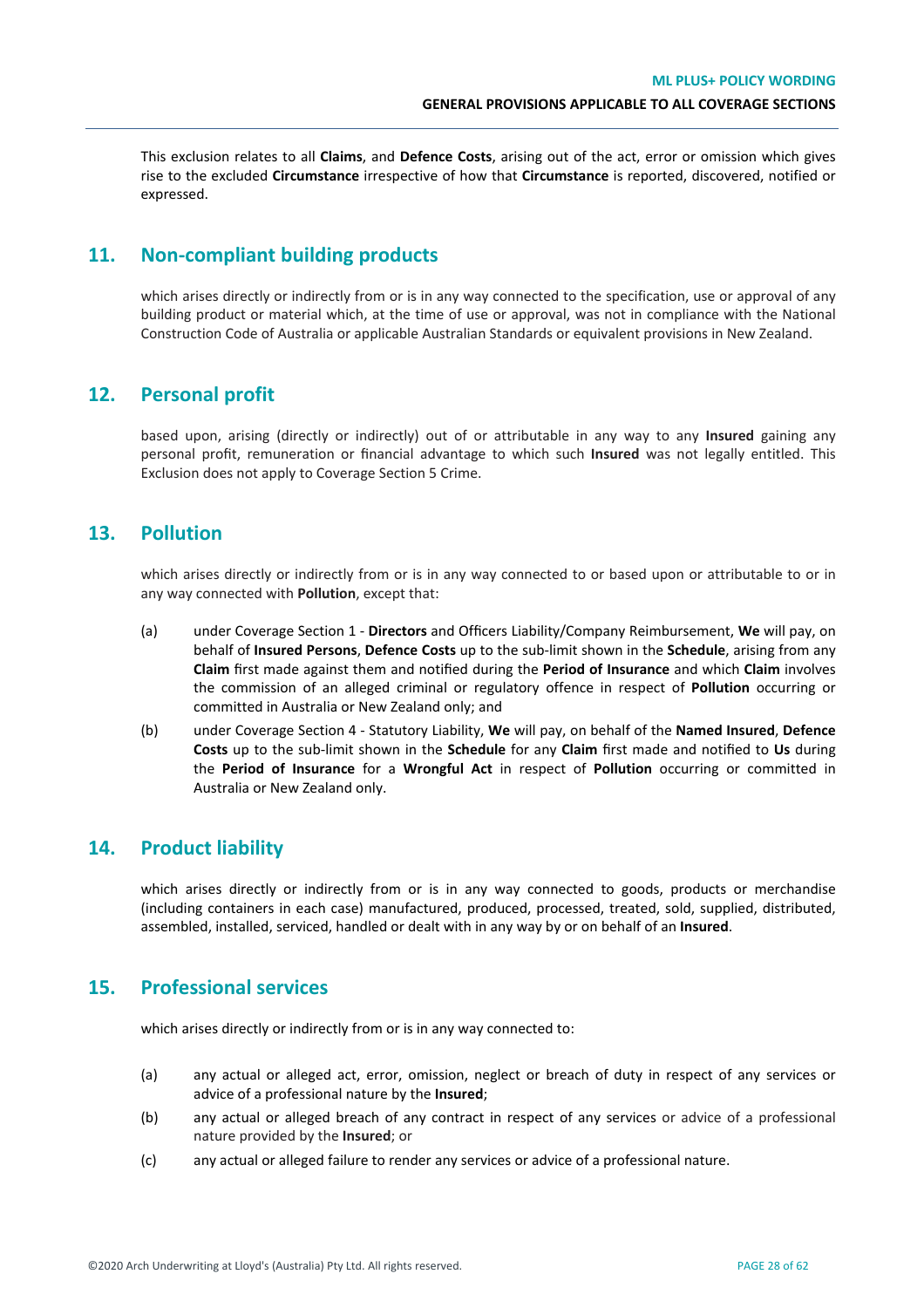# <span id="page-33-0"></span>**16. Retroactive Date**

which arises directly or indirectly from or is in any way connected to any **Wrongful Act**, criminal act or **Tax Audit Costs** committed, occurring or incurred prior to the **Retroactive Date** specified in the **Schedule**. This exclusion extends to and includes any **Claim** or **Loss** relating to or in any way connected with the original subject matter or conduct giving rise to such **Claim** or **Loss** including any repetition or continuation of any such act, error or omission occurring after the **Retroactive Date**.

# <span id="page-33-1"></span>**17. Sanctions**

which would expose any of **Us** to any sanction, prohibition or restriction under United Nations resolutions or the trade or economic sanctions, laws or regulations of the European Union, United Kingdom or United States of America.

### <span id="page-33-2"></span>**18. Securities**

which arises directly or indirectly from or is in any way connected to:

- (a) **Your** offer, sale or listing of any **Securities** at any time; or
- (b) any of **Insured Persons'** offer, sale, or listing of any **Securities**, but only where such **Securities** have been offered, sold or listed after the commencement of the **Period of Insurance**.

### <span id="page-33-3"></span>**19. War or terrorism**

which arises directly or indirectly from or is in any way connected to any of the following regardless of any other cause or event contributing concurrently or in any other sequence to the loss:

- (a) war, invasion, acts of foreign enemies, hostilities or warlike operations (whether war be declared or not), civil war, rebellion, revolution, insurrection, civil commotion assuming the proportions of or amounting to an uprising, military or usurped power; or
- (b) any **Act of Terrorism**.

Damage, **Loss**, cost or expense of whatsoever nature directly or indirectly caused by, resulting from or in connection with any action taken in controlling, preventing, suppressing or in any way relating to subparagraphs (a) or (b) above is also excluded.

### <span id="page-33-4"></span>**20. Radioactive contamination**

which arises directly or indirectly from or is in any way connected to:

- (a) **Loss** or damage to property eligible for insurance by the relevant Nuclear Insurance Pool and/or Association; or
- (b) **Loss**, cost, damage, liability or expense directly or indirectly caused by or contributed to or arising from:
	- (i) ionising radiation from or contamination by radioactivity from any nuclear fuel or from any nuclear waste or from the combustion of nuclear fuel;
	- (ii) the radioactive, toxic, explosive or other hazardous or contaminating properties of any nuclear installation, reactor or other nuclear assembly or nuclear component thereof;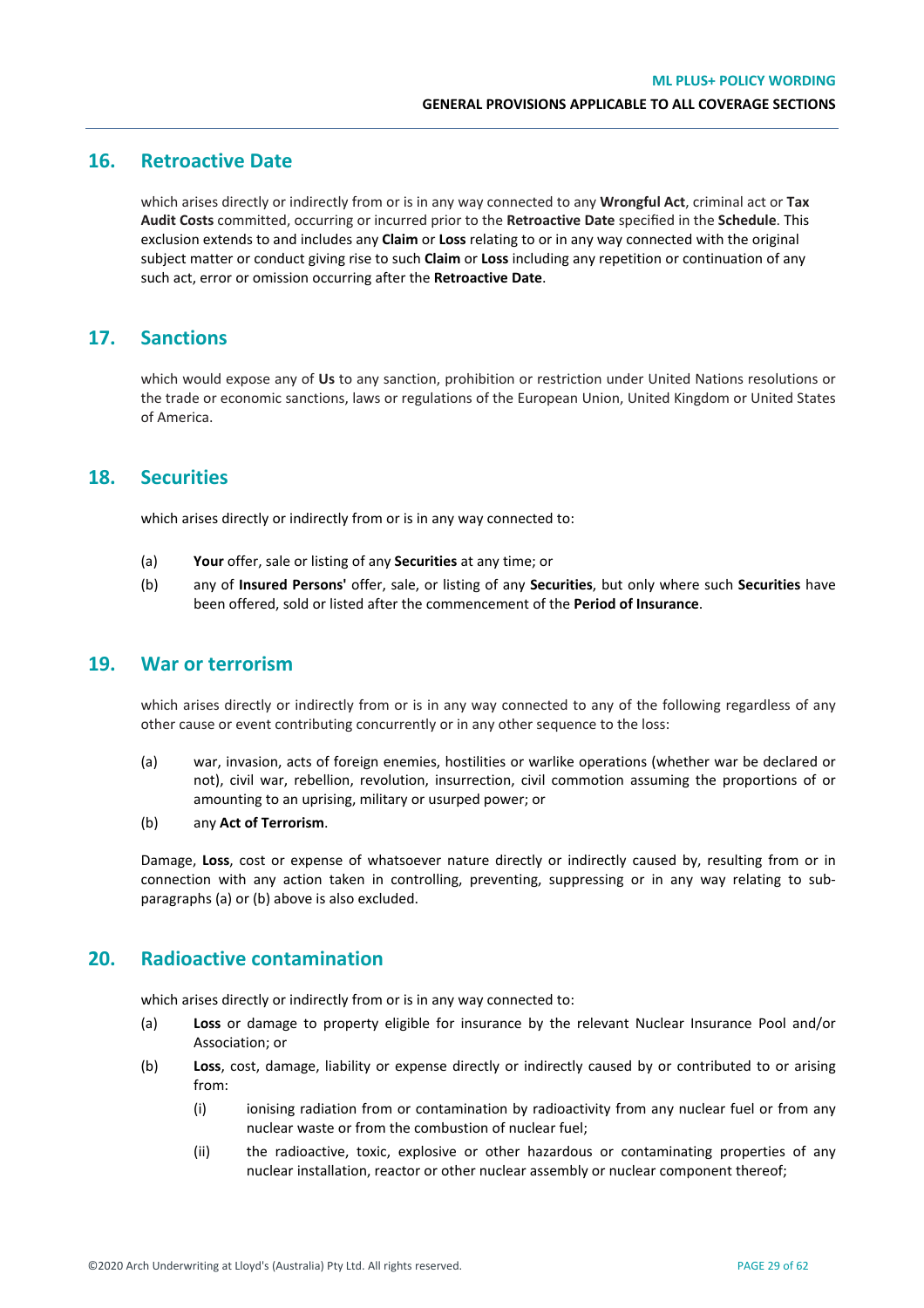- (iii) any weapon or device employing atomic or nuclear fission and/or fusion or other like reaction or radioactive force or matter; or
- (iv) the radioactive, toxic, explosive or other hazardous or contaminating properties of any radioactive matter.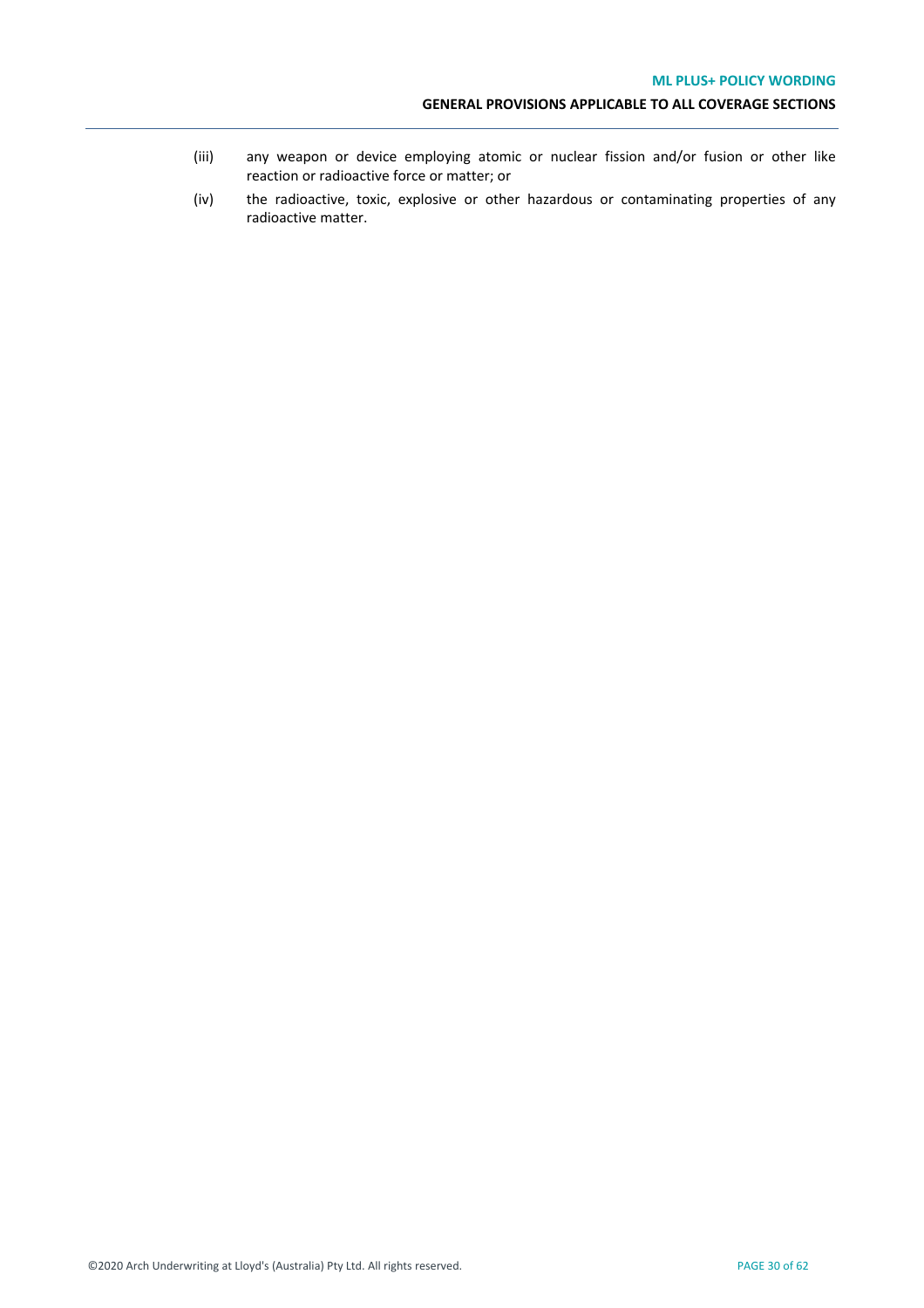# <span id="page-35-0"></span>**COVERAGE - SECTION 1 - DIRECTORS & OFFICERS LIABILITY/COMPANY REIMBURSEMENT**

<span id="page-35-1"></span>Note: This Coverage Section 1 is to be read together with the General Provisions section of this **Policy**.

# **1. Definitions**

The following additional definitions apply to this Coverage Section 1 only:

**Claim** means:

- (a) the receipt of any written demand for compensation or damages or threatening commencement of proceedings against an **Insured Person** alleging a **Wrongful Act**;
- (b) the service of any civil or arbitral proceeding seeking compensation from an **Insured Person** alleging a **Wrongful Act**;
- (c) the service of any criminal prosecution against an **Insured Person** alleging a **Wrongful Act**;
- (d) any **Investigation**; or
- (e) any **Pre-Investigation.**

**Investigation** means a formal or official external investigation, examination or inquiry into the **Named Insured** or an **Insured Person** in their capacity as such **Insured Person** alleging a **Wrongful Act** at which the attendance of the **Insured Person** is first required or requested in writing by the investigating body during the **Period of Insurance**. **Investigation** does not include any routine regulatory supervision, inspection or compliance reviews, or any investigation which focuses on an industry rather than the **Named Insured** or an **Insured Person**.

**Investigation Expenses** means the necessary and reasonable legal costs incurred by or on behalf of the **Insured Person** with **Our** prior written consent, not to be unreasonably withheld or delayed, directly in connection with the **Insured Person** co-operating with the **Investigation.**

**Loss** means any amount which **Insured Persons** become legally obligated to pay in respect of any **Claim** first made during the **Period of Insurance**. Such **Claim** must be made against **Insured Persons** for **Wrongful Acts** for which cover applies, including, damages, judgments, compensation, contributions, or settlements, **Defence Costs** and **Investigation Expenses**.

**Pre-Investigation** means:

- (a) a raid or on-site visit to any **Named Insured** or **Insured Person** by a regulator, established under statute, first occurring during the **Period of Insurance** that involves the production, review, copying or confiscation of records or interviews of any **Insured Person**; or
- (b) any formal notification by the **Named Insured** or an **Insured Person** to any regulator, established under statute, first given during the **Period of Insurance**, where the **Named Insured** or an **Insured Person** reasonably considers that a material breach of the **Named Insured's** or the **Insured Person's** legal or regulatory duty has occurred or may occur; or
- (c) an internal inquiry conducted by the **Named Insured** if and to the extent such an inquiry is requested by such regulator or official body, following a formal notification given in (b) above.

**Wrongful Act** means any error, misstatement, misleading statement, act, omission, negligence, breach of duty, defamation, breach of warranty of authority, wrongful trading, or other act actually or allegedly committed or attempted by **Insured Persons** in their capacity as a **Director**, secretary, officer or **Employee** of **Named Insured** or in an **Outside Position**.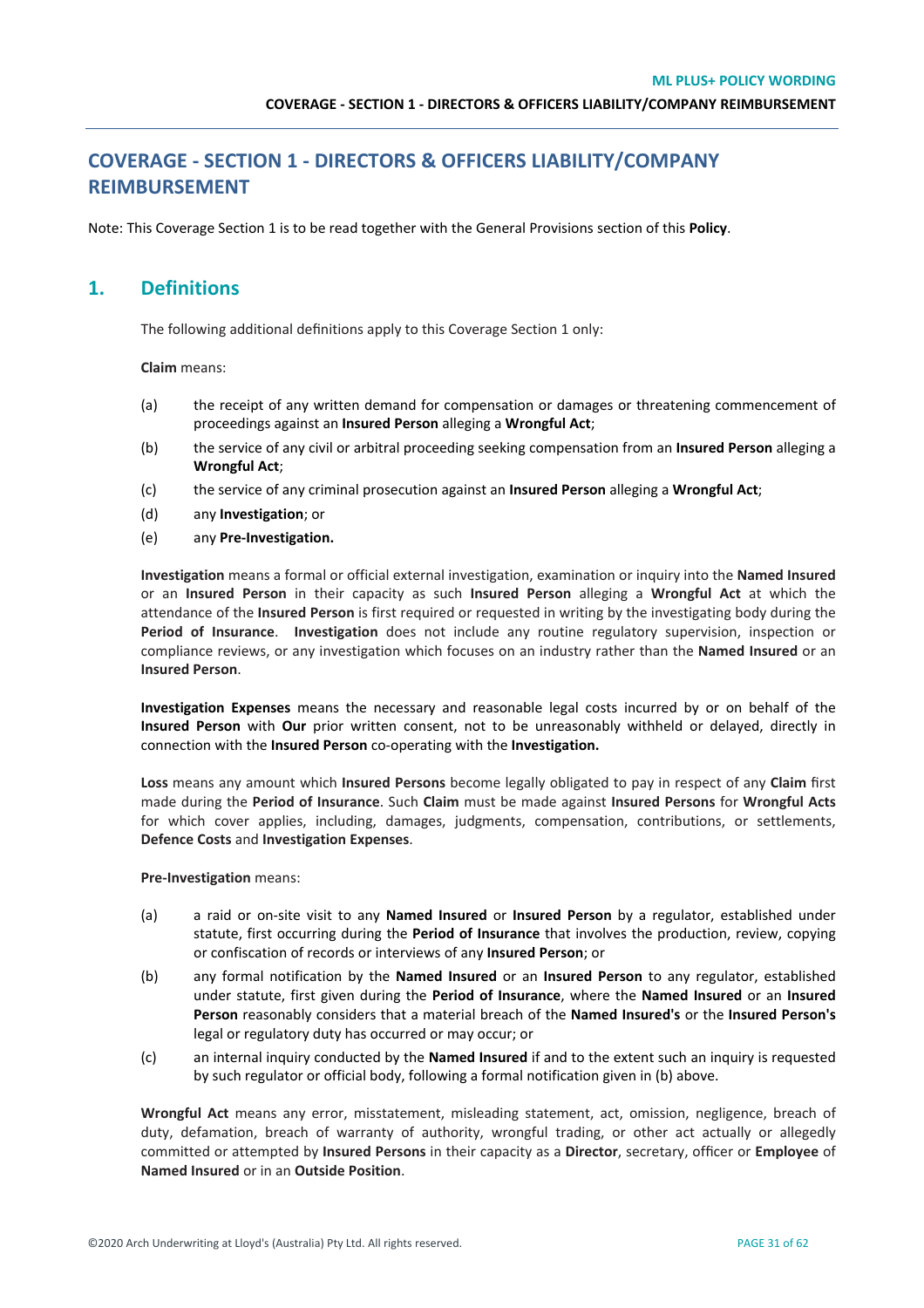### <span id="page-36-0"></span>**2. Insuring Clauses**

The following insuring clauses apply to this Coverage Section 1 only:

#### **2.1 Individual cover**

**We** will pay, on behalf of **Insured Persons, Loss** in respect of any **Claim** for a **Wrongful Act** first made and notified to **Us** during the **Period of Insurance**, provided **Insured Persons** are not entitled to be indemnified by You and are legally obligated to pay.

#### **2.2 Your reimbursement cover**

**We** will pay **You** for any **Loss** arising from **Your** indemnification of **Insured Persons**, as permitted or required by law, and that **Insured Persons** have become legally obligated to pay, in respect of any **Claim** for a **Wrongful Act** first made and notified to **Us** during the **Period of Insurance**.

### <span id="page-36-1"></span>**3. Automatic Extensions**

The following automatic extensions apply to this Coverage Section 1 only:

### **3.1 Automatic reinstatement of the Limit of Indemnity for Non-Executive Directors**

In the event that the **Limit of Indemnity** and all other indemnification available to a **Non-Executive Director** is exhausted **We** will reinstate the **Limit of Indemnity** (not to exceed the aggregate **Limit of Indemnity**) once for all **Non-Executive Directors**, provided that this provision is only available to those of **Insured Persons** who are not an executive **Director** of a **Named Insured**.

For the purpose of this extension a **Non-Executive Director** is:

- (a) any natural person who was or is or during the **Period of Insurance** becomes a member of the board of a **Named Insured**; and
- (b) who within the last three years:
	- (i) has not served as an executive **Director** of a **Named Insured**;
	- (ii) has not served as an **Employee** of a **Named Insured**;
	- (iii) has not received, either directly or indirectly from a **Named Insured**, money or benefits of any kind for services given in any capacity except as a **Director** of a **Named Insured**.

#### **3.2 Bail and Civil Bond Expenses**

We will pay the cost of **Bail and Civil Bond Expenses** for **Insured Persons** incurred in connection with a **Claim** that is covered under this **Policy** subject to:

- (a) no costs or expenses being incurred without **Our** prior written consent; and
- (b) the sub-limit shown in the **Schedule**.

### **3.3 Deprivation of Assets Proceedings**

**We** will pay the reasonable and necessary fees, costs and expenses incurred by **Insured Persons** arising from any **Deprivation of Assets Proceedings** up to the sub-limit shown in the **Schedule**.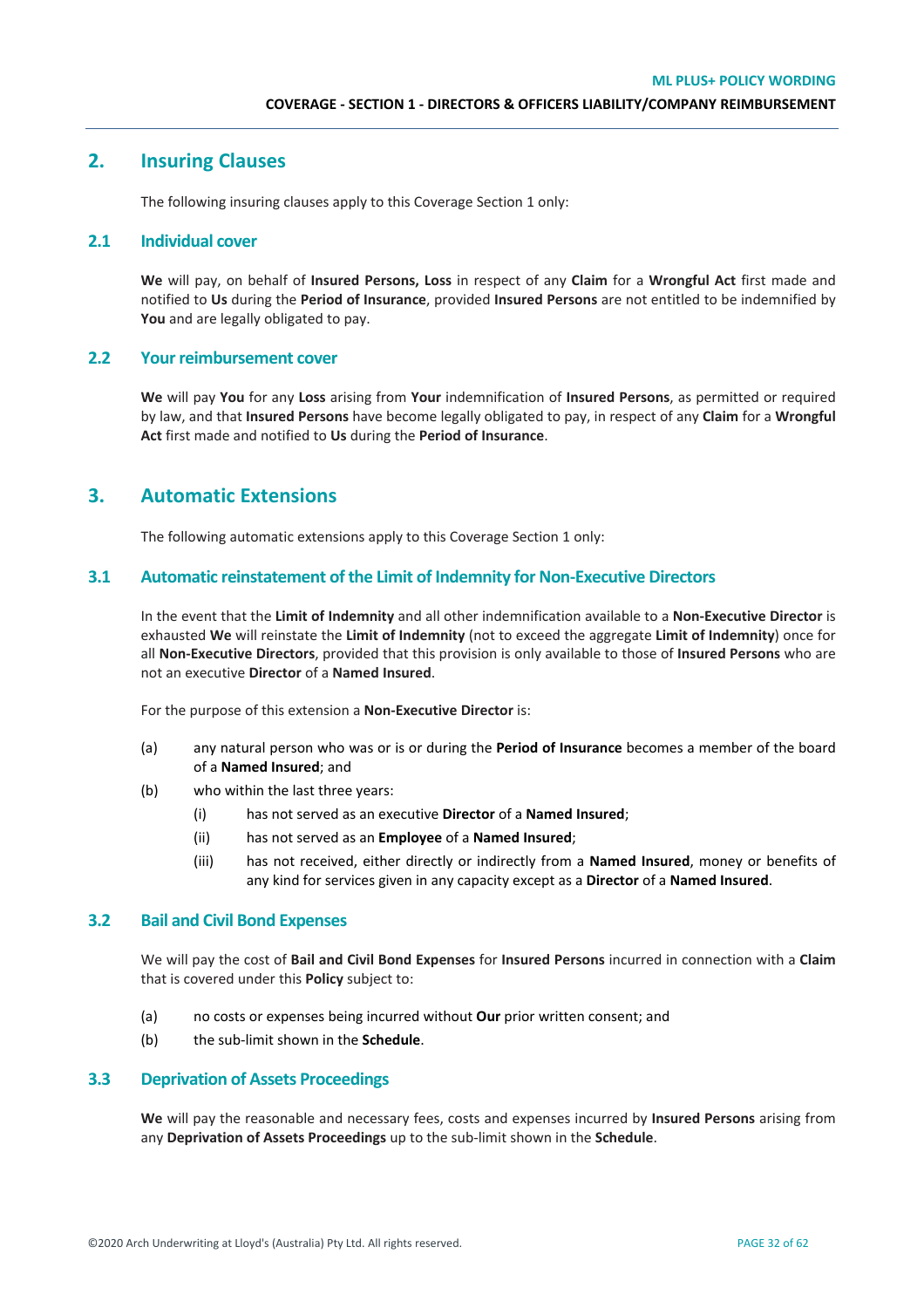### **3.4 Directors' tax liability**

**We** will pay, on behalf of **Insured Persons** any personal liability **Insured Persons** incur with respect to the unpaid taxes of a **Named Insured** due to the **Named Insured's Financial Impairment** subject to:

- (a) a sub-limit of indemnity as shown in the **Schedule**;
- (b) only where the **Named Insured** has failed to pay such taxes solely because of the **Named Insured's Financial Impairment**; and
- (c) the failure to pay such taxes is not criminal, wilful, reckless or deliberate.

#### **3.5 Employment superannuation scheme**

**We** will pay, on behalf of **Insured Persons**, **Loss** in respect of any **Claim** by reason of any **Wrongful Act** committed in their individual or collective capacities as trustees of a **Named Insured's Stand Alone Superannuation Fund**. Cover provided by this extension will not be excluded solely on the grounds that a **Claim** is brought by a member of the superannuation or pension scheme who is also a **Director** or officer of **Named Insured**.

### **3.6 Extradition expenses**

**We** will pay on behalf of **Insured Persons** reasonable and necessary fees, costs and expenses incurred with **Our** prior written consent (which will not be unreasonably withheld) in respect of an extradition proceeding in retaining:

- (a) an accredited counsellor;
- (b) an accredited tax advisor;

subject to the sub-limit shown in the **Schedule**.

#### **3.7 Outside Position liability**

- (a) **We** will indemnify **Insured Persons** against **Loss** arising from a **Wrongful Act** committed whilst serving in an **Outside Position** of any **Non-Profit Entity** or **Associated Company** or any entity listed in **Outside Position** Liability in the **Schedule**.
- (b) Any cover provided in this extension will only be in excess of any indemnity available from or provided by, or insurance taken out by, the entity in which **Insured Persons** serve in the **Outside Position** or any insurance taken out by any other entity that covers **Insured Persons** in the **Outside Position**.

### **3.8 Retired Directors**

In the event that any of **Insured Persons** cease to be a **Director** or officer of **Named Insured** prior to the expiry of the **Period of Insurance** for reasons other than:

- (a) disqualification from holding the office of **Director** or officer;
- (b) dismissal from their position as **Director** or officer;
- (c) the acquisition of **Named Insured** as noted in General Extensions 1. Acquisition of **Named Insured**; and/or
- (d) **Named Insured** being wound up,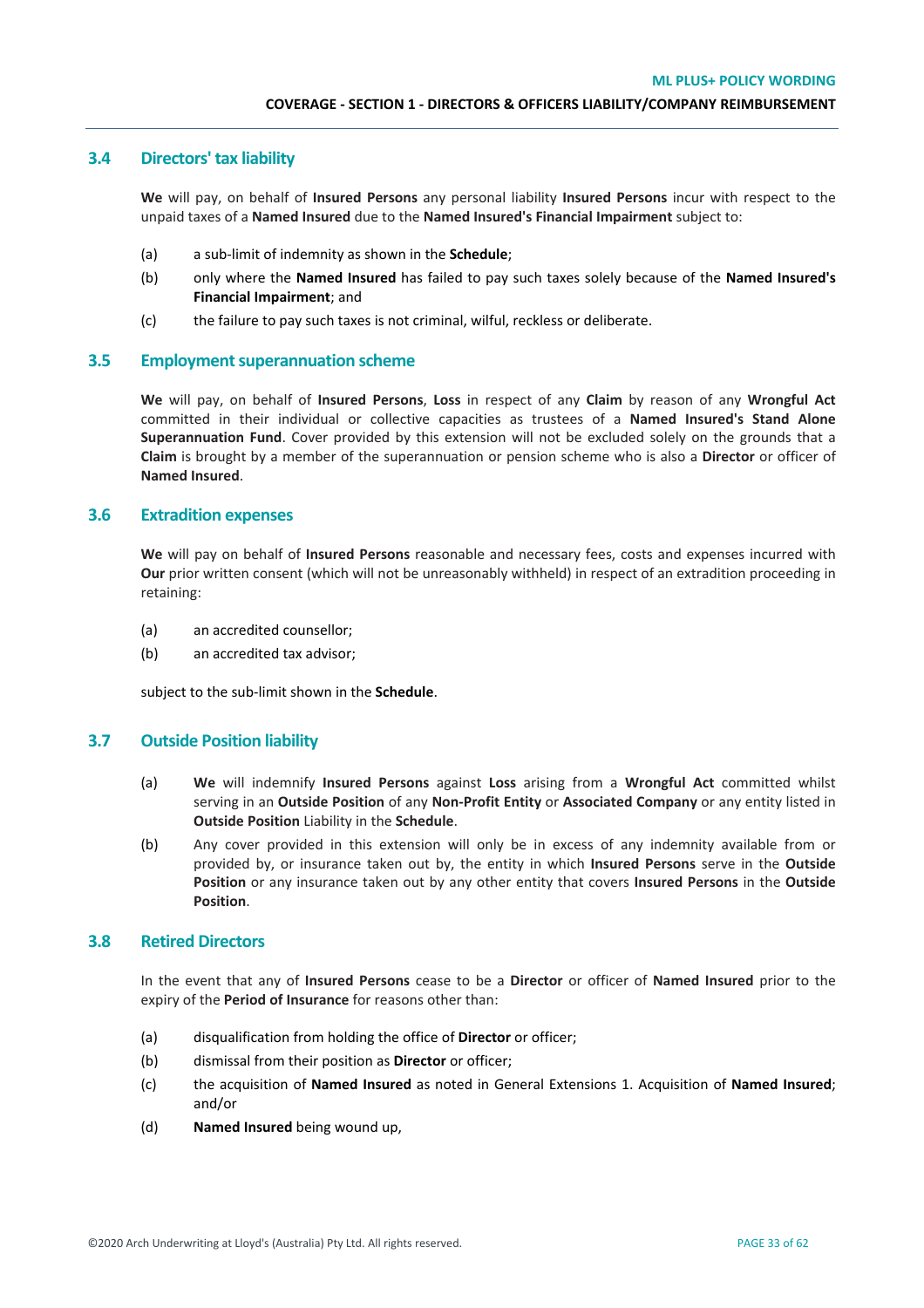then **Insured Persons** will be entitled to a **Discovery Period** for a period of 84 months at no additional premium, provided always that this **Discovery Period** will not apply where **You** renew or replace this coverage section (whether with **Us** or not).

### **3.9 Spousal liability**

If a **Claim** against **Insured Persons** includes a **Claim** against **Insured Person's Spouse** solely by reason of:

- (a) the legal status as a **Spouse** of **Insured Persons**; or
- (b) ownership or interest in property which the claimant asserts an interest in or right to in connection with **Wrongful Acts** of **Insured Persons** then:
	- (i) all **Loss** which such **Spouse** becomes legally obligated to pay by reason of such **Claim** will be treated for purposes of this coverage section as **Loss** which **Insured Persons** become legally obligated to pay on account of the **Claim** made against **Insured Persons**;
	- (ii) all terms and conditions of this coverage section, including without limitation the **Excess** if any, applicable to **Loss** incurred by **Insured Persons** in the **Claim** will also apply to such spousal **Loss**; and
	- (iii) the cover provided by this extension does not apply to the extent the **Claim** alleges any act or omission by **Insured Person's Spouse**, independent of **Insured Persons**.

### <span id="page-38-0"></span>**4. Exclusions**

The following additional exclusions apply to this Coverage Section 1 only.

**We** will not be liable for **Loss** on account of any **Claim**:

#### **4.1 Anti-competitive practices**

which arises directly or indirectly from or is in any way connected to:

- (a) an actual or alleged violation of any law or regulation which regulates or restricts anti-trust or cartel conduct, monopolistic behaviour or practices, price fixing, price discrimination, predatory pricing, unfair or restrictive trade practices; or
- (b) tortious interference in a **Third Party's** business or contractual relationships.

### **4.2 Employment Related Wrongful Act**

which arises directly or indirectly from or is in any way connected to any **Employment Related Wrongful Act.**

#### **4.3 Fines and penalties**

which consists of fines (including but not limited to any **Statutory Fine**) or penalties.

#### **4.4 Insured versusInsured**

arising out of or instigated against **Insured Persons** (whether in **Your** name or not) by any other of **Insured Persons**, provided that this exclusion will not apply to: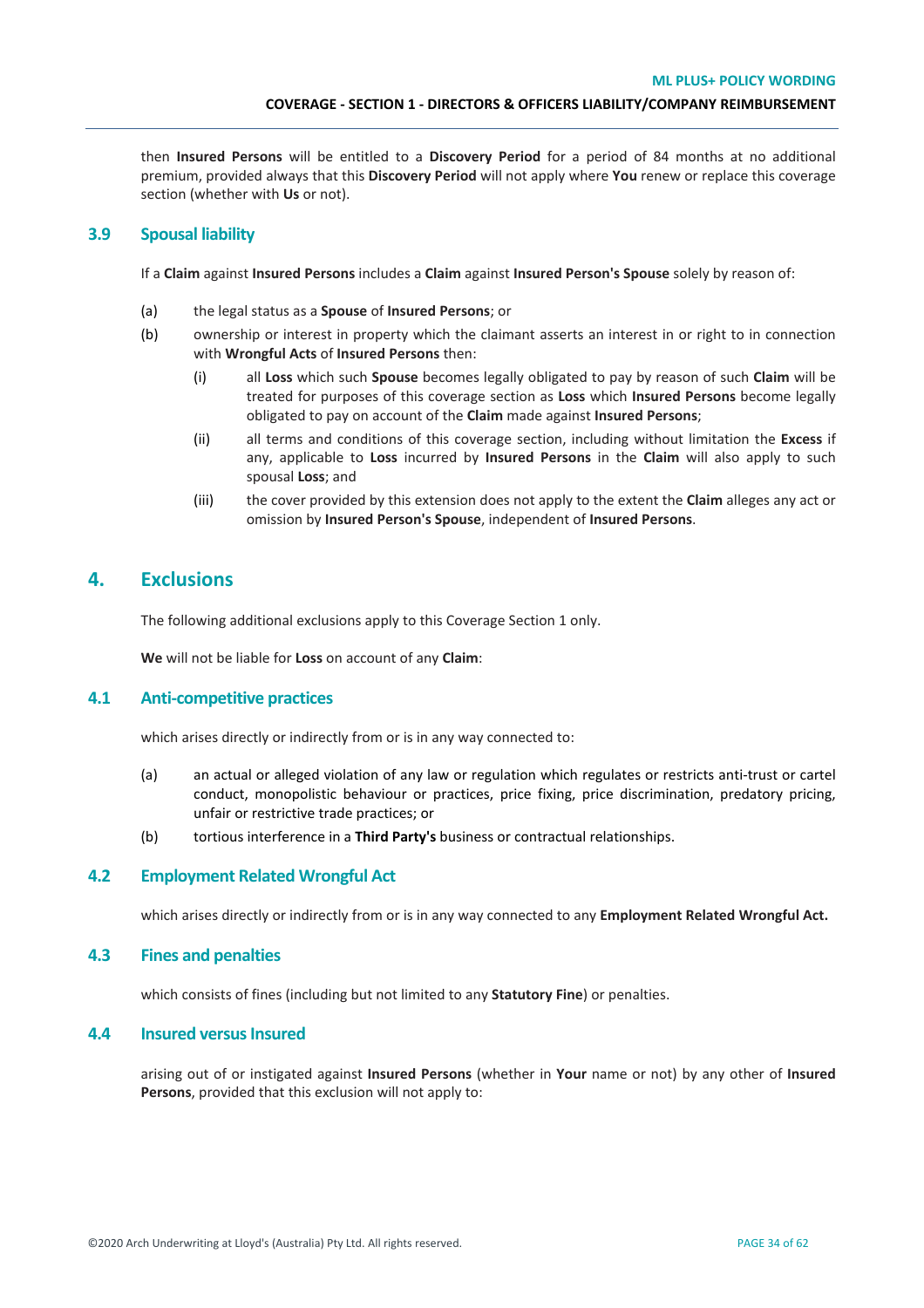#### **COVERAGE - SECTION 1 - DIRECTORS & OFFICERS LIABILITY/COMPANY REIMBURSEMENT**

- (a) any **Claim** brought by **Insured Persons** solely for a contribution or indemnity in respect of a **Claim** brought against any other of **Your** people and which is otherwise covered under another coverage section of this **Policy**; or
- (b) any **Claim** brought in **Your** name as a shareholders' derivative action, provided that such **Claim** is not solicited or assisted by any of **Insured Persons**; or
- (c) any **Claim** brought in **Your** name by a liquidator, administrator, or receiver or manager, provided that such **Claim** is not solicited or assisted by any of **Insured Persons**.

#### **4.5 Majorshareholder**

brought or maintained by or on behalf of any shareholder holding or controlling (directly or beneficially) 15 per cent or more of the voting shares or rights or issued capital of the **Named Insured** if the **Wrongful Act** occurred or allegedly occurred any time after the date on which that shareholder became a major shareholder.

#### **4.6 Outside Position**

which arises directly or indirectly from or is in any way connected to a **Wrongful Act** by **Insured Persons** in an **Outside Position**, if such **Claim** is brought or maintained by or on behalf of the entity in which **Insured Persons** serves, or by or on behalf of any **Director**, officer or trustee of such entity except:

- (a) a **Claim** that is a derivative action brought or maintained on behalf of such entity without the solicitation, assistance or active participation of such entity or any **Director**, officer or trustee of such entity;
- (b) a **Claim** brought or maintained by a **Director**, officer or trustee of such entity for any actual or alleged **Employment Related Wrongful Act**;
- (c) a **Claim** brought or maintained by an external auditor appointed by the outside directorship company; or
- (d) a **Claim** brought or maintained by a liquidator, administrator or receiver or manager or equivalent in any jurisdiction on behalf of such entity without the solicitation, assistance or active participation of any of **Insured Persons** or by or on behalf of any **Director** or officer in such entity.

### **4.7 Superannuation liabilities**

which arise directly or indirectly from or are in any way connected to:

- (a) a failure to pay superannuation contributions giving rise to a superannuation guarantee charge; or
- (b) the failure of **Insured Persons** to pay into or collect contributions for an Employment Superannuation Scheme as required by law and/or the Employment Superannuation Scheme trust deed; or the failure to pay any amount payable to a beneficiary of an Employment Superannuation Scheme under the rules governing the Employment Superannuation Scheme.

#### **4.8 Tax**

which arises directly or indirectly from or in any way connected to tax obligations of any kind. This exclusion shall not apply to Extension 3.4 **Directors'** tax liability.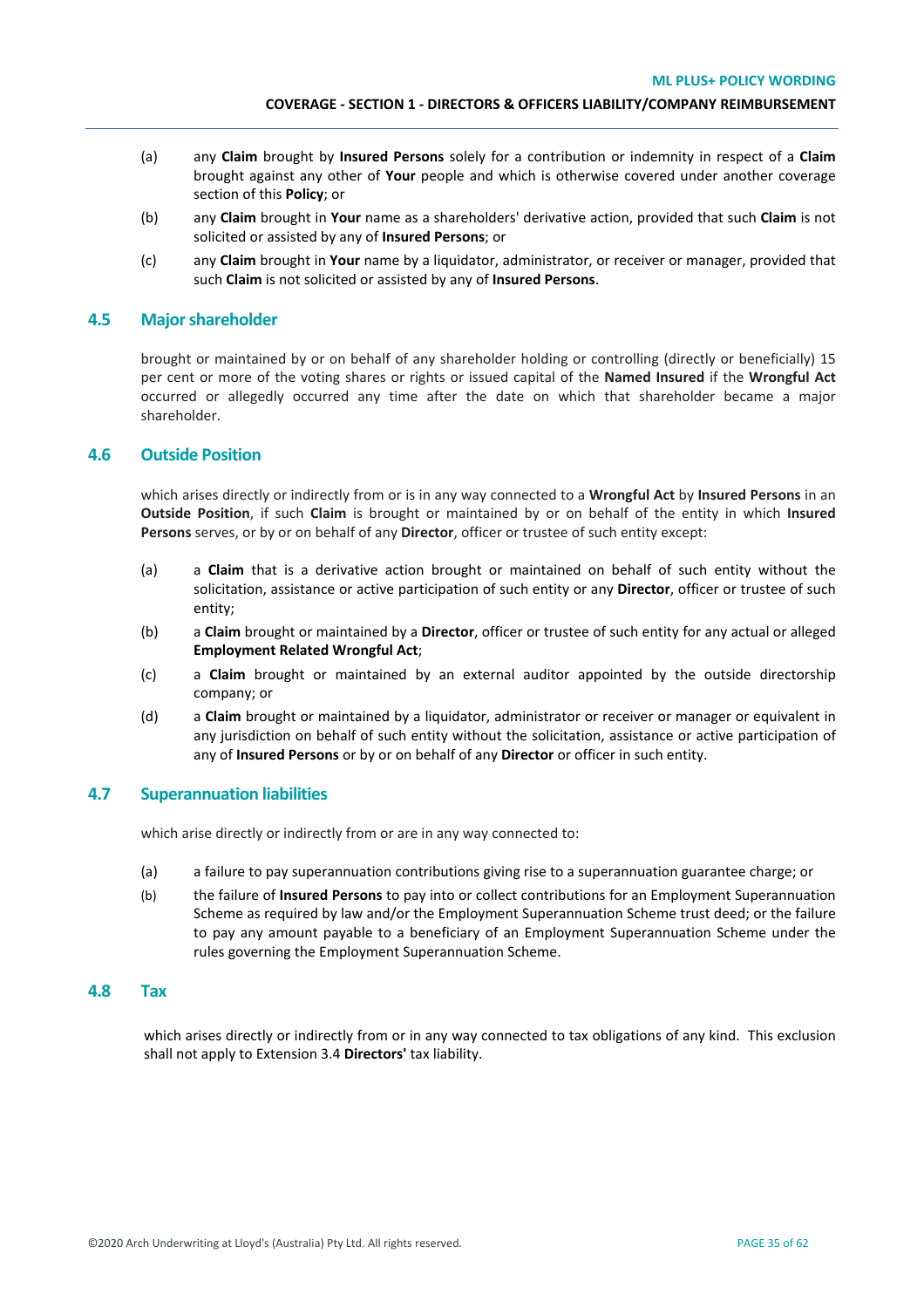### <span id="page-40-0"></span>**COVERAGE - SECTION 2 - COMPANY LIABILITY**

<span id="page-40-1"></span>Note: This Coverage Section 2 is to be read together with the General Provisions section of this **Policy**.

### **1. Definitions**

The following additional definitions apply to this Coverage Section 2 only:

**Claim** means:

- (a) the receipt of any written demand for compensation or damages or threatening commencement of proceedings against **Named Insured** alleging a **Wrongful Act**;
- (b) the service of any civil or arbitral proceeding seeking compensation from **Named Insured** in respect of an actual or alleged **Wrongful Act**; or
- (c) any **Tax Audit Costs** incurred by **Named Insured**.

**Loss** means any amount which **Named Insured** becomes legally obligated to pay on account of any **Claim** first made during the **Period of Insurance**. Such **Claim** must be made against **Named Insured** for **Wrongful Acts** for which cover applies, including, damages, judgments, compensation, contributions, or settlements and **Defence Costs**.

However, **Loss** does not include any amount for which **Named Insured** is absolved from payment, or payable by **Named Insured** under any warranty, guarantee or for money payable to a **Third Party** for goods or services supplied to **Named Insured**.

**Wrongful Act** means any error, misstatement, misleading statement, act, omission, negligence, breach of duty, defamation, wrongful trading, or other act actually or allegedly committed or attempted by **Named Insured** in connection with **Your Business**.

### <span id="page-40-2"></span>**2. Insuring clauses**

The following insuring clauses apply to this Coverage Section 2 only:

**We** will pay on behalf of the **Named Insured Loss** for any **Claim** for a **Wrongful Act** first made and notified to **Us** during the **Period of Insurance**.

### <span id="page-40-3"></span>**3. Automatic extensions**

The following automatic extensions apply to this Coverage Section 2 only:

### <span id="page-40-4"></span>**3.1 Breach of contract defence costs**

Notwithstanding exclusion 4.2, and subject to the **Excess**, **We** will pay **Defence Costs** arising from any **Claim** in connection with an unintentional, alleged breach of any express contract or agreement with a **Third Party** by **Named Insured** in the normal course of conducting **Your Business** as stated in the **Schedule**. **Our** total liability during the **Period of Insurance** for all **Claims** under this extension will not exceed the sub-limit shown in the **Schedule**.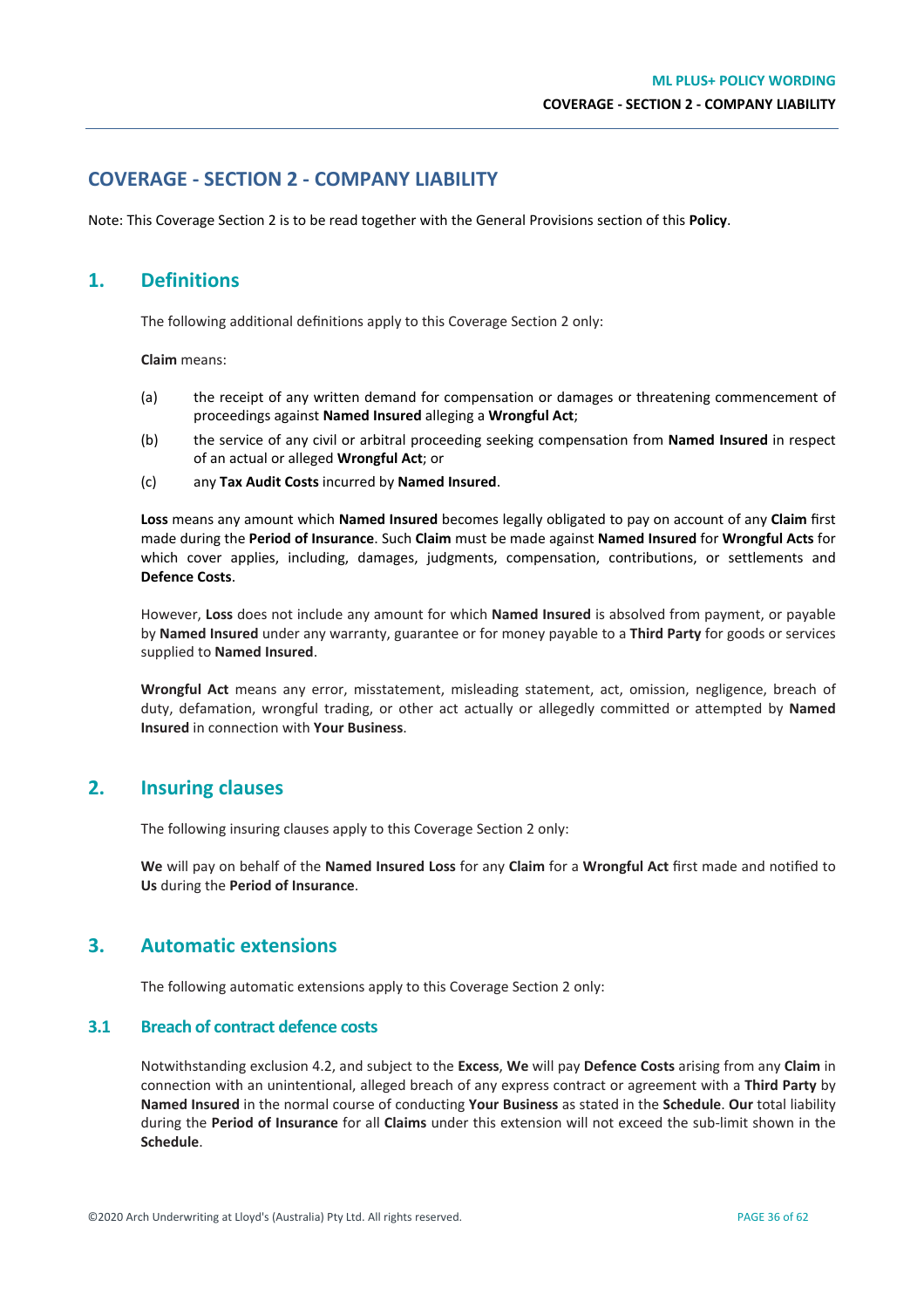### **3.2 Tax Audit Costs**

Subject to the **Excess** in respect of **Tax Audit Costs** as specified in the **Schedule**, **We** will pay **Tax Audit Costs** up to the sub-limit shown in the **Schedule**.

### <span id="page-41-0"></span>**4. Exclusions**

The following additional exclusions apply to this Coverage Section 2.

**We** will not be liable for **Loss** on account of any **Claim**:

### **4.1 Anti-competitive practices**

which arises directly or indirectly from or is in any way connected to:

- (a) an actual or alleged violation of any law or regulation which regulates or restricts anti-trust or cartel conduct, monopolistic behaviour or practices, price fixing, price discrimination, predatory pricing, unfair or restrictive trade practices; or
- (b) tortious interference in a **Third Party's** business or contractual relationships.

#### **4.2 Breach of contract**

which arises directly or indirectly from or in any way connected to any liability of **Named Insured** under any written or verbal contract or agreement (other than as provided in extension [3.1](#page-40-4)) . However, this exclusion will not apply to any liability that would have attached to **Named Insured** in the absence of such contract.

#### **4.3 Fines and penalties**

which consists of fines or penalties

### **4.4 Insured Persons**

- (a) solicited or brought by **Insured Persons**; or
- (b) arising out of or connected with an **Employment Related Wrongful Act**.

#### **4.5 Intellectual property**

which arises directly or indirectly from or is in any way connected to any actual or alleged infringement, violation, plagiarism, breach of intellectual property or copyright, patent, trademark or trade secret.

### **4.6 Intentional Claims**

that the **Named Insured** has intentionally encouraged.

### **4.7 Motor, air or marine**

which arises directly or indirectly from or is in any way connected to an actual or alleged violation of any law or regulation with respect to vehicle, air or marine traffic.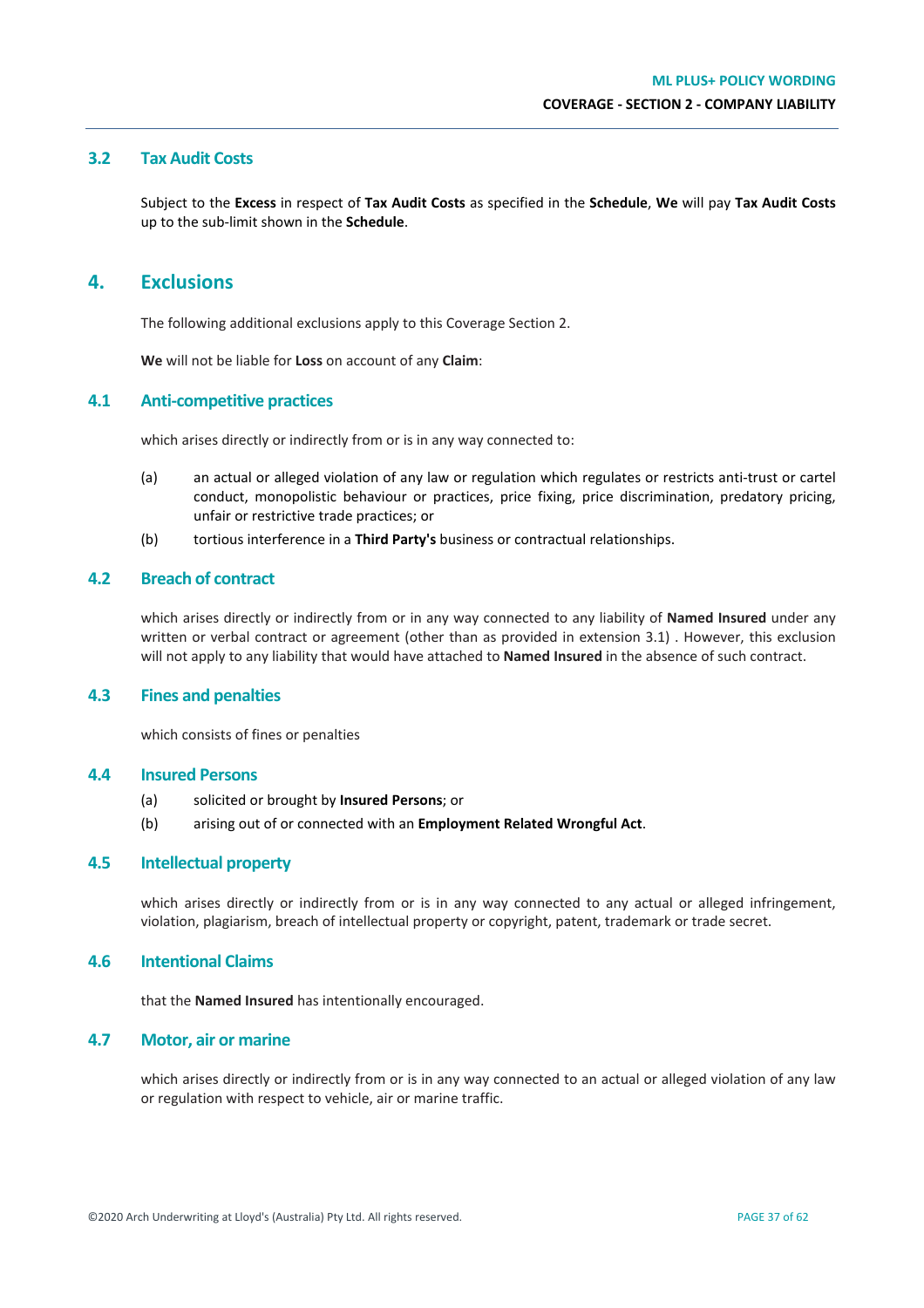### **4.8 Product liability and product recall**

arising directly or indirectly from or in any way connected to:

- (a) **Named Insured's** manufacture, distribution and/or sale of products; or
- (b) the recall of any products manufactured, distributed and/or sold by **Named Insured**.

### **4.9 Statutory liability**

which arises directly or indirectly from or is in any way connected to an actual or alleged offence under an **Act of Parliament**.

#### **4.10 Trading debts**

which arises directly or indirectly from or is in any way connected to any trading or business debt incurred by **Named Insured**.

### **4.11 Employment Related Wrongful Act**

which arises directly or indirectly from or is in any way connected to any **Employment Related Wrongful Act.**

### **4.12 Tax**

which arises directly or indirectly from or in any way connected to tax obligations of any kind. This exclusion shall not apply to Extension 3.2 **Tax Audit Costs**.

### **4.13 Fees**

which arises directly or indirectly from or in any way connected to unpaid Fees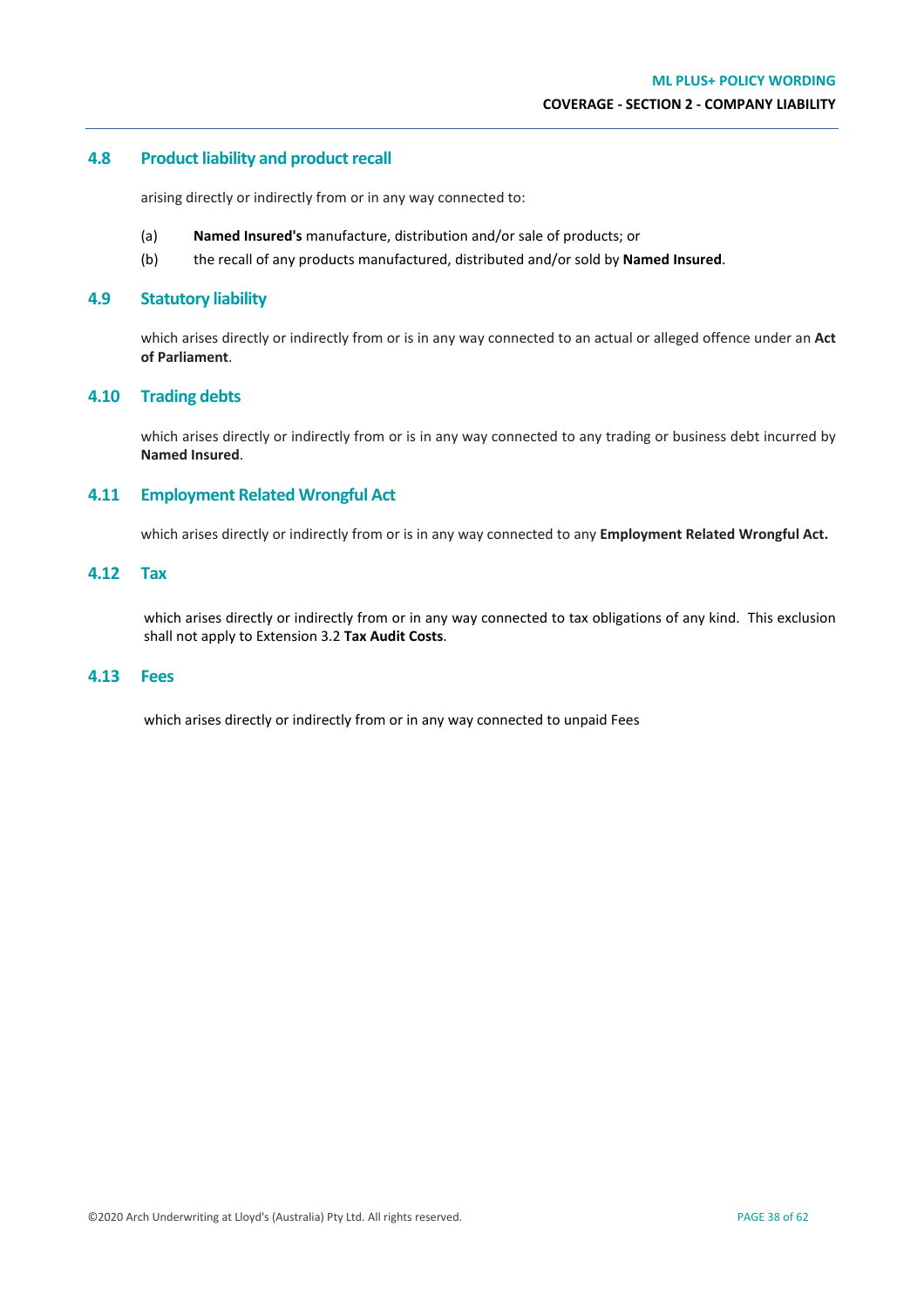# <span id="page-43-0"></span>**COVERAGE - SECTION 3 - EMPLOYMENT PRACTICES LIABILITY**

<span id="page-43-1"></span>Note: This Coverage Section 3 is to be read together with the General Provisions section of this **Policy**.

# **1. Definitions**

The following additional definitions apply to this Coverage Section 3 only:

**Claim** means:

- (a) the receipt of any written demand for compensation or damages or threatening commencement of proceedings against a **Named Insured** or **Insured Person** alleging an **Employment Related Wrongful Act** or **Third Party Sexual Harassment**; or
- (b) the service of any civil or arbitral proceeding seeking compensation from the **Named Insured** or **Insured Person** in respect of an actual or alleged **Employment Related Wrongful Act** or **Third Party Sexual Harassment.**

**Loss** means any amount which **Named Insured** or an **Insured Person** becomes legally obligated to pay on account of any **Claim** first made during the **Period of Insurance**. Such **Claim** must be made against **Named Insured** or the **Insured Person** for **Employment Related Wrongful Acts** or **Third Party Sexual Harassment** for which cover applies, including, damages, judgments, compensation, contributions, or settlements and **Defence Costs**.

**Loss** does not include:

- (a) any amount for which **Named Insured** or an **Insured Person** is absolved from payment,
- (b) taxes, fines or penalties imposed by law,
- (c) the multiple portion of any multiplied damage award,
- (d) punitive or exemplary damages, or
- (e) any other amount which is uninsurable under the law pursuant to which this **Policy** is construed.

### <span id="page-43-2"></span>**2. Insuring Clauses**

The following insuring clauses apply to this Coverage Section 3 only.

- (a) **We** will pay **Loss** for any **Claim** for an **Employment Related Wrongful Act** or **Third Party Sexual Harassment** first made, and notified to **Us,** during the **Period of Insurance**.
- (b) Subject to the **Excess** in respect of **Employment Practices Liability** or **Third Party Sexual Harassment** as specified in the **Schedule**, **We** will indemnify **You**, up to the sub-limit shown in the **Schedule** for any **Claim** in connection with any actual or alleged **Third Party Sexual Harassment** which is first made and notified to **Us** during the **Period of Insurance**.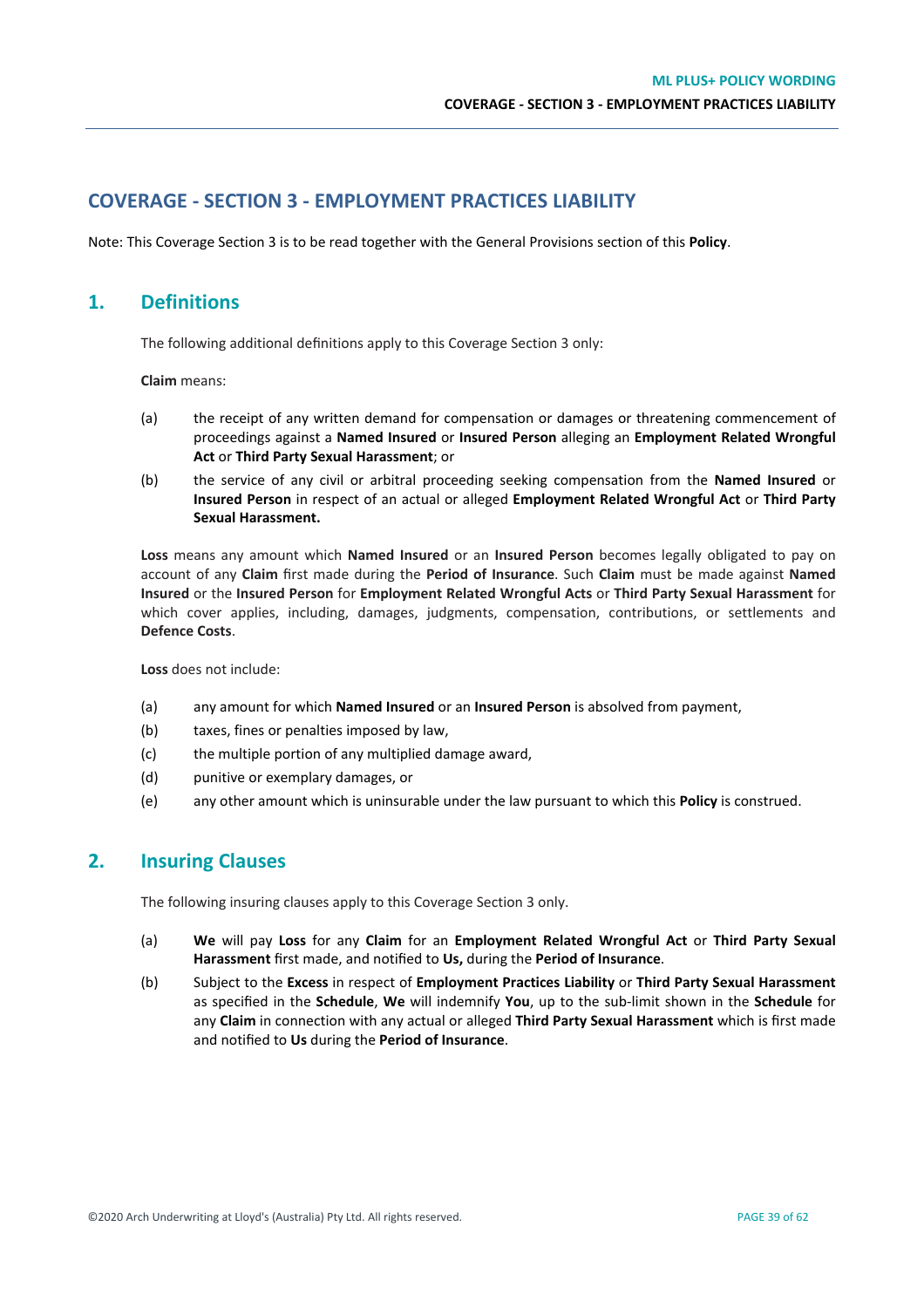# <span id="page-44-0"></span>**3. Exclusions**

The following additional exclusions apply to this coverage section.

**We** will not be liable for **Loss** on account of any **Claim**:

### **3.1 Employee entitlements**

based upon, directly or indirectly arising from or attributable to **Employee** benefit arrangements of any kind (whether during or post-employment) including but not limited to:

- (a) any amounts payable under or by reference to any statute or any express or implied term of any employment agreement or otherwise;
- (b) provision for unemployment, redundancy, retirement, sickness, disability;
- (c) provision for any type of leave including but not limited to annual leave, parental leave or personal leave;
- (d) superannuation;
- (e) accident, life, medical, disability or other welfare plans;
- (f) profit sharing or deferred remuneration plans;
- (g) compensation payable in respect of a contract of employment alleged to be unfair.

#### **3.2 Employee remuneration**

for the payment of any back pay, remuneration or benefit to any of **Insured Persons** who has been reinstated into their former position after an **Employment Related Wrongful Act**.

### **3.3 Industrial action**

which arises directly or indirectly from or is in any way connected to **Employment Related Wrongful Acts** committed during any lockout, strike, picket, stand down or suspension, or other industrial dispute.

### **3.4 Modificationsto workplace**

for the cost of physical modifications to the **Named Insured's** workplace, or the cost of changes to workplace procedures.

#### **3.5 Non-compliance**

for non-compliance with any judgment, award, determination or demand against the **Named Insured** issued or published by any Employment Relations Authority, Employment Court, Court of Appeal, Human Rights Commission, Complaints Review Tribunal, Privacy Commission, workplace health and safety regulator or any other court or equivalent statutory body.

#### **3.6 Redundancy compensation**

for failure by the **Named Insured** to pay adequate redundancy compensation or benefit in accordance with any legal requirement to any of **Insured Persons** whose employment is terminated by reason of redundancy.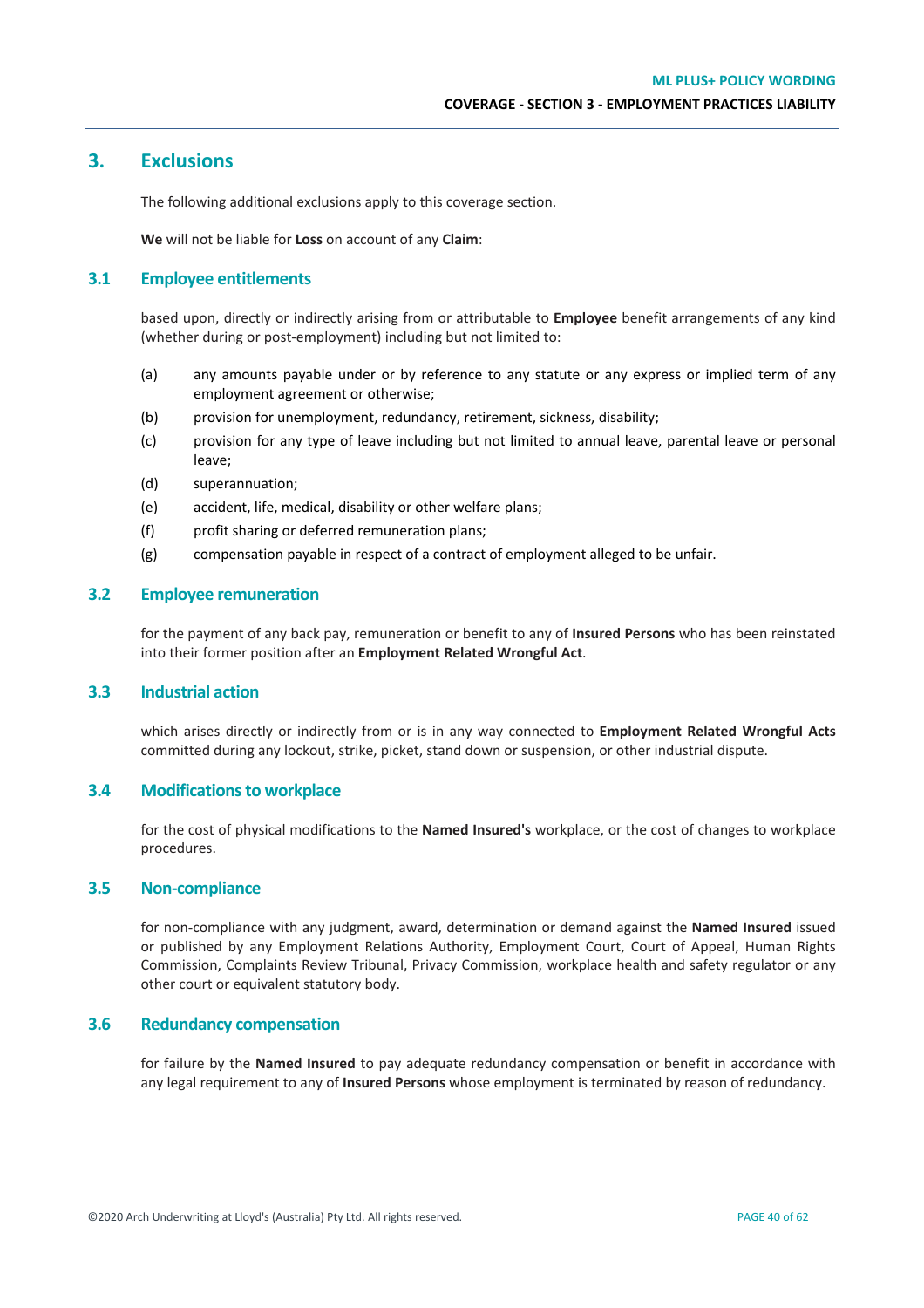### **3.7 Statutory liability**

which arises directly or indirectly from or is in any way connected to any statute relating to workers compensation, accident compensation or work health and safety.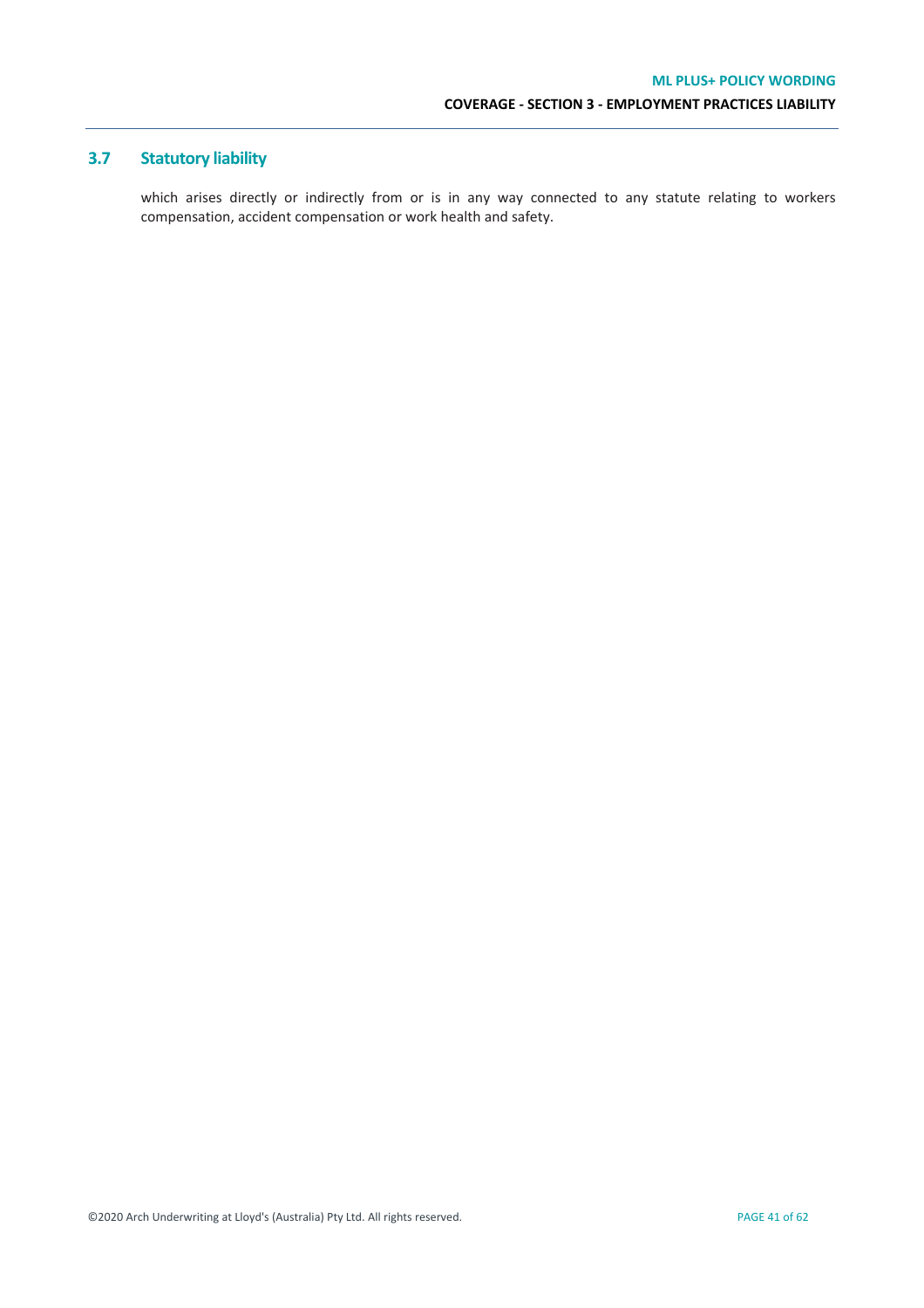# <span id="page-46-0"></span>**COVERAGE - SECTION 4 -STATUTORY LIABILITY**

<span id="page-46-1"></span>Note: This Coverage Section 4 is to be read together with the General Provisions section of this **Policy**.

### **1. Definitions**

The following additional definitions apply to this Coverage Section 4:

**Claim** means:

- (a) the receipt of any written communication by a regulatory, governmental, professional or other authorised institution served upon an **Insured** alleging a **Wrongful Act** and threatening commencement of legal proceedings;
- (b) the service of any document marking the beginning of legal proceedings against an **Insured** alleging a **Wrongful Act;** or
- (c) Any **Investigation**.

**Loss** means any **Defence Costs**, **Investigation Expenses** and any **Statutory Fine** arising from a **Claim** notified during the **Period of Insurance**.

**Loss** does not include:

- a) any amounts representing damages or compensation;
- b) any compliance, remedial, reparation or restitution costs, enforcement orders; or
- c) any matter deemed uninsurable under the law applicable to this coverage section.

**Wrongful Act** means any act or omission by an **Insured** in the course of or connection with **Your Business** that results in an allegation that the **Insured** has committed an offence under an **Act of Parliament** punishable on conviction by **Statutory Fine** or imprisonment.

**Investigation** means a formal or official external investigation, examination or inquiry into the **Named Insured** alleging a **Wrongful Act,** at which the attendance of the **Named Insured** or its representative is first required or requested in writing by the investigating body, during the **Period of Insurance**. **Investigation** does not include any routine regulatory supervision, inspection or compliance reviews, or any investigation which focuses on an industry rather than the **Named Insured**.

**Investigation Expenses** means the necessary and reasonable legal costs incurred by or on behalf of the **Named Insured** or its representative with our prior written consent, not to be unreasonably withheld or delayed, directly in connection with the **Named Insured** co-operating with the **Investigation**.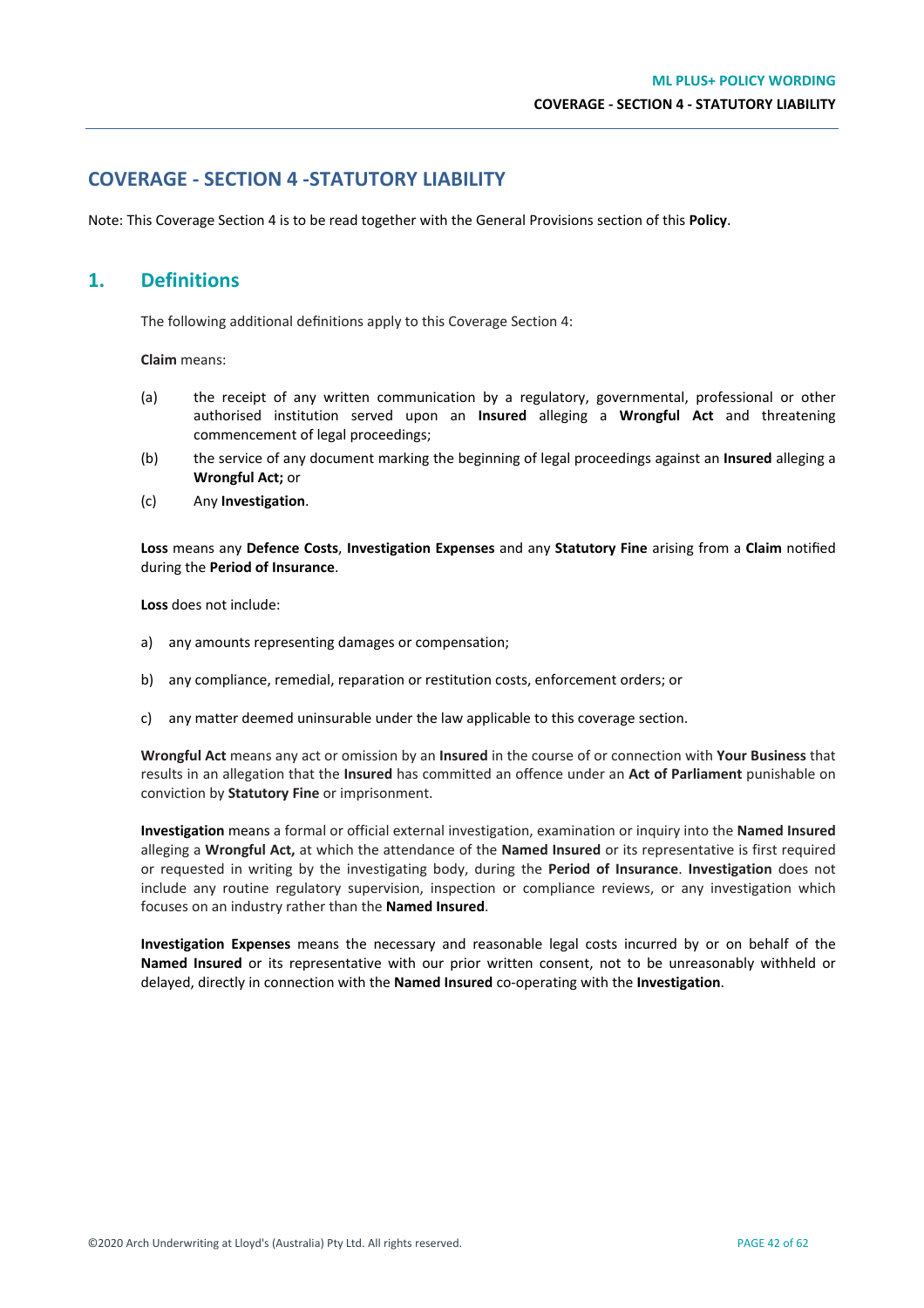# <span id="page-47-0"></span>**2. Insuring Clause**

The following insuring clause applies to this coverage section only:

**We** will pay, on behalf of an **Insured, Loss** for any **Claim** for a **Wrongful Act** first made and notified to **Us** during the **Period of Insurance** up to the sub-limit shown in the **Schedule**. This sub-limit forms part of and is not in addition to the **Limit of Indemnity** shown in the **Schedule** in respect of Coverage Section 1.

# <span id="page-47-1"></span>**3. Automatic extensions**

The following automatic extensions apply to this Coverage Section 4 only:

#### **3.1 Workplace health and safety defence costs and Investigation Expenses**

Notwithstanding General Exclusion 3 (Bodily Injury and Property Damage), **We** will pay **Defence Costs** and **Investigation Expenses** arising from any **Claim**, first made and notified to **Us** during the **Period of Insurance**, alleging involuntary manslaughter, gross negligence manslaughter or a **Wrongful Act** in breach of applicable health and safety legislation, including Chain of Responsibility laws relating to the operation of heavy vehicles, in Australia or New Zealand. Our total liability during the **Period of Insurance** for all **Claims** under this extension will not exceed the sub-limit shown in the **Schedule**.

### <span id="page-47-2"></span>**4. Exclusions**

The following additional exclusions apply to this Coverage Section 4 only:

**We** will not be liable for **Loss** on account of any **Claim**:

#### **4.1 Anti-competitive practices**

arising directly or indirectly out of or in connection with:

- (a) an actual or alleged violation of any law or regulation which regulates or restricts anti-trust or cartel conduct, monopolistic behaviour or practices, price fixing, price discrimination, predatory pricing, unfair or restrictive trade practices; or
- (b) tortious interference in a **Third Party's** business or contractual relationships.

#### **4.2 Enforcement order**

for payment of any fine (or part of a fine) which is a penalty imposed for failing to comply with any enforcement order or remedial order or for the cost incurred by **You** in complying with any enforcement or remedial order.

### **4.3 Corporations Act**

arising out of or based upon, attributable to, or in any way involving any breach of sections 182, 183, 601FD, 601FE or 601JD of the *Corporations Act 2001* (Cth) or similar law in any other jurisdiction.

#### **4.4 Motor, air and marine**

arising out of an actual or alleged violation of any law or regulation with respect to vehicle, air or marine traffic.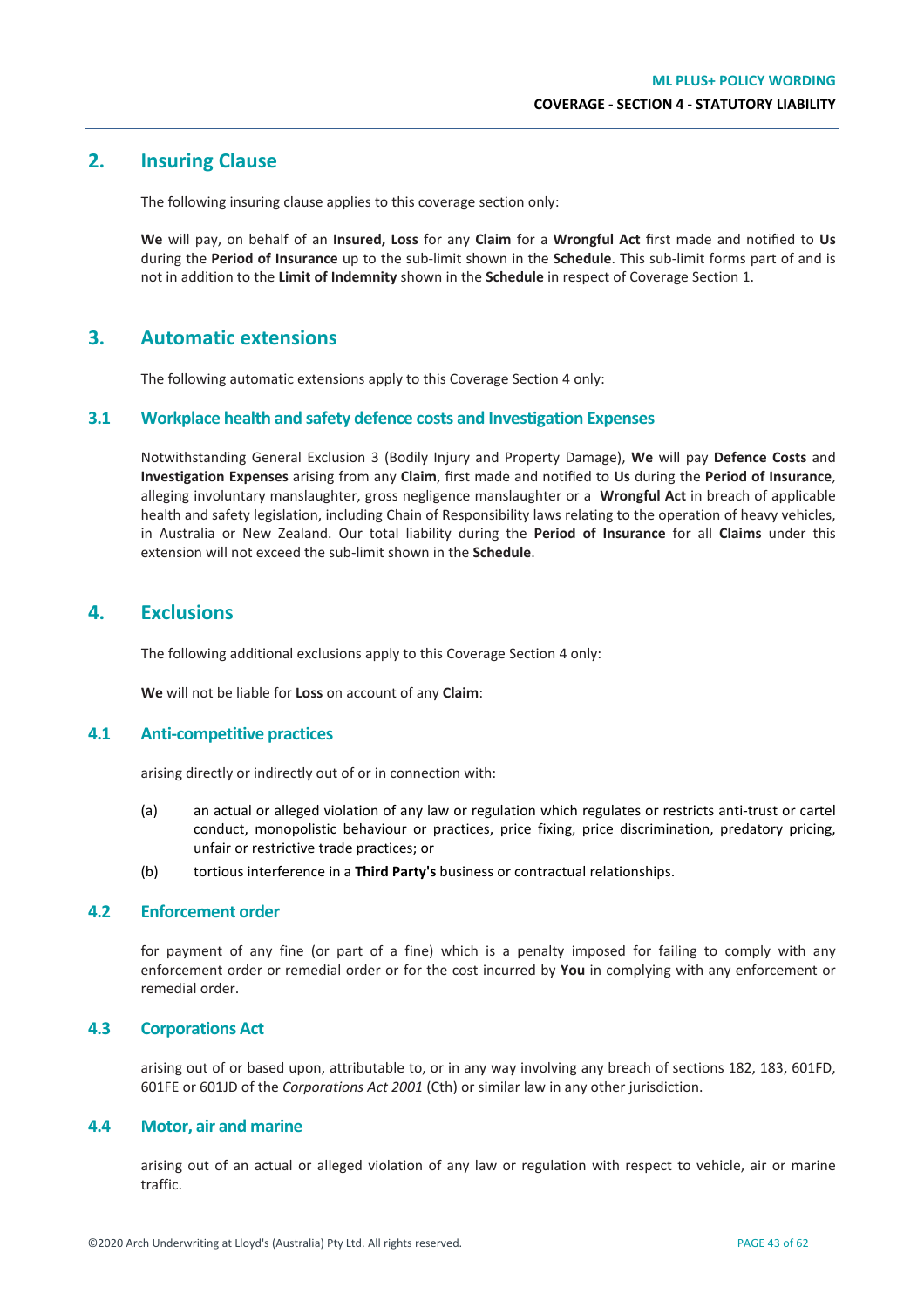### **4.5 Tax**

arising from or in any way connected with any direct or indirect tax obligations of any kind.

### **4.6 Unreasonable plea**

in respect of which the **Named Insured** is intending to plead guilty or not guilty, but the intended plea is not in **Our** view reasonable, based on the available evidence, the weight and cogency of that evidence, the burden of proof and the applicable law.

### **4.7 Your Business**

arising out of activities which are not either:

- (a) part of the ordinary course of the **Business**; or
- (b) directly connected with the **Business**.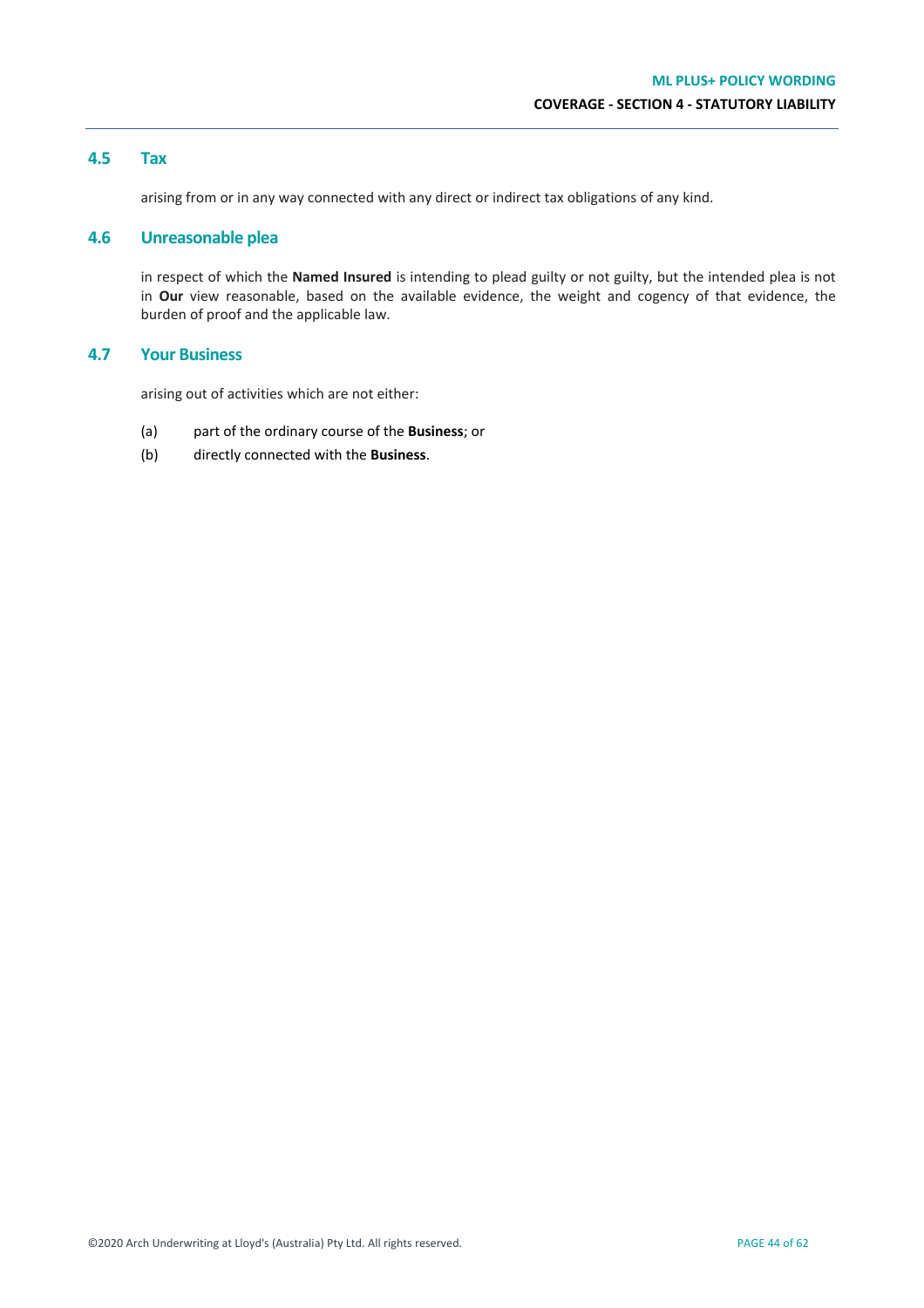# <span id="page-49-0"></span>**COVERAGE - SECTION 5 - CRIME**

<span id="page-49-1"></span>Note: This Coverage Section 5 is to be read together with the General Provisions section of this **Policy**.

# **1. Definitions**

The following additional definitions apply to this Coverage Section 5:

**Computer Fraud** means the unlawful loss of the **Named Insured's** money as a result of the loss of control of a **Computer System**, by manipulation of computer hardware, software programmes or systems, by any person to which the **Named Insured** has not given authorised access.

**Direct Financial Loss** means financial loss sustained by the **Named Insured** as a result of a single act or series of related, continuous or repeated acts of **Internal Crime**, **External Crime, Computer Fraud** or **Theft** on or after the **Retroactive Date**.

**Discovered** means the knowledge of any **Direct Financial Loss** by an **Insured Person** (other than any person who has committed any act of fraud or dishonesty).

**External Crime** means an act or acts, committed by a person who is not an **Insured Person**:

- (i) which causes the **Named Insured** to act upon or give value for a negotiable instrument that is an imitation of an authentic negotiable instrument and which deceives an **Insured Person** into believing that the imitation is the authentic original negotiable instrument; or
- (ii) which is the signing or endorsing or copying of the signature in the name of a genuine person by another person without authority and with the intent to deceive. Such signature must have been written on a cheque, a credit card, a credit card transaction slip or a bill of exchange, received or given by the **Named Insured** in consequence of which the **Named Insured** have acted or transferred funds or goods causing the **Insured** to sustain a loss.

**External Crime** does not include a genuine signature applied without authority. A signature may be handwritten, mechanically, or electronically produced or reproduced.

**Internal Crime** means an act or acts of fraud or dishonesty committed by an **Insured Person** acting alone or in collusion with others, which results in an actual personal gain for the **Insured Person** (other than salary, commission, fees, bonus, promotion, award, profit sharing, pension or any other employment benefit), and which such **Insured Person** knows will cause the **Named Insured** to suffer **Direct Financial Loss**. For the avoidance of doubt, recklessness or inadvertence do not constitute knowledge.

**Social Engineering Fraud** means impersonation by any means of:

- (i) an **Insured Person**
- (ii) client or customer of the **Named Insured**; or
- (iii) a party with which the **Named Insured** has a written contract for the sale or purchase of goods or services

by a **Third Party** to manipulate an **Insured Person** to issue an instruction to a financial institution to debit, pay, deliver or transfer money or securities from an account maintained by the **Named Insured** to that **Third Party** or another person or entity.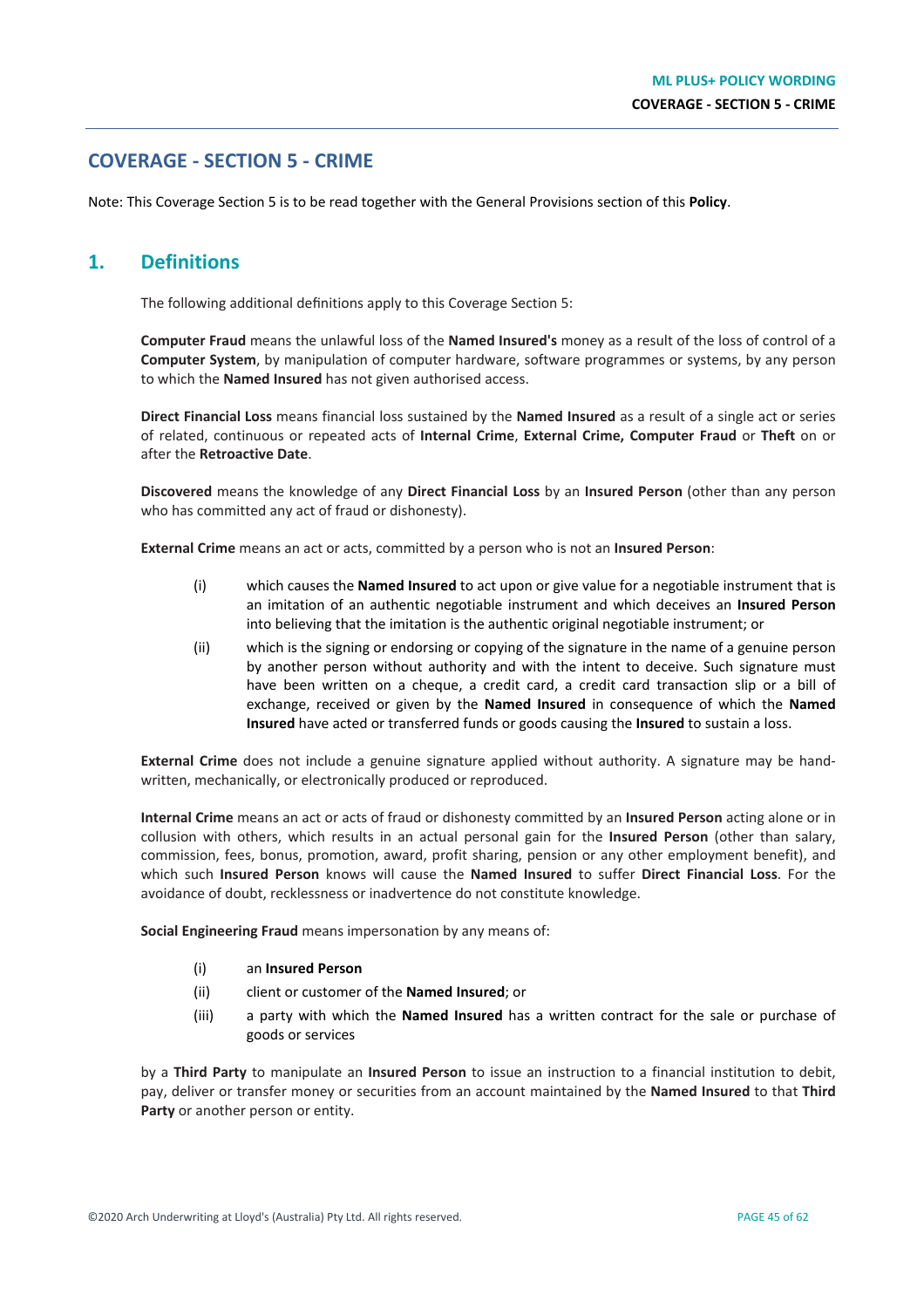**Theft** means the unlawful taking of the **Named Insured's** money, securities or property, by a person who is not an **Insured Person**, occurring:

- (i) within the premises of the **Named Insured**,
- (ii) within the interior of any banking premises; or
- (iii) while in transit and in the care, custody and control of an **Insured Person** following the actual or threatened use of force or violence.

# <span id="page-50-0"></span>**2. Insuring Clauses**

The following insuring clauses apply to this Coverage Section 5 only:

#### **2.1 Automatic cover**

- (a) **We** will pay on behalf of the **Named Insured** any **Direct Financial Loss** which takes place in the ordinary course of the **Business** and which is first **Discovered** and first notified to **Us** during the **Period of Insurance**.
- (b) **We** will pay, up to the sub-limit shown in the **Schedule,** to or on behalf of the **Named Insured** reasonable fees, costs and expenses of a fraud investigator, incurred with **Our** prior written consent, to establish the existence and/or amount of any covered **Direct Financial Loss**, **External Crime** or **Theft**. If the **Named Insured** is unable to establish a covered **Direct Financial Loss**, **External Crime** or **Theft** any fees, costs and expenses incurred by or on behalf of the **Named Insured** will be the responsibility of the **Named Insured** and not **Us.**
- (c) **We** will pay, up to the sub-limit shown in the **Schedule,** to or on behalf of the **Named Insured** reasonable legal fees, costs and expenses incurred in the defence of any written demand, **Claim**, suit or legal proceeding which results directly from a covered **Direct Financial Loss**.

#### **2.2 OPTIONAL extension for Social Engineering Fraud**

- (a) **We** will pay, up to the sub-limit shown in the **Schedule**, on behalf of the **Named Insured** any **Direct Financial Loss**:
	- **(i)** directly resulting from **Social Engineering Fraud**; and
	- (ii) which is first **Discovered** and first notified to **Us** during the **Period of Insurance**.

### <span id="page-50-1"></span>**3. Additional exclusions**

The following additional exclusions apply to this Coverage Section 5.

**We** will not provide coverage for:

#### **3.1 Agents**

any act, error or omission of any independent contractor (other than an **Employee**), broker, merchant, external lawyer or external accountant, or other similar agent or representative. This exclusion will not apply to any organisation to which the **Named Insured** has outsourced any normal administrative function under a written contract.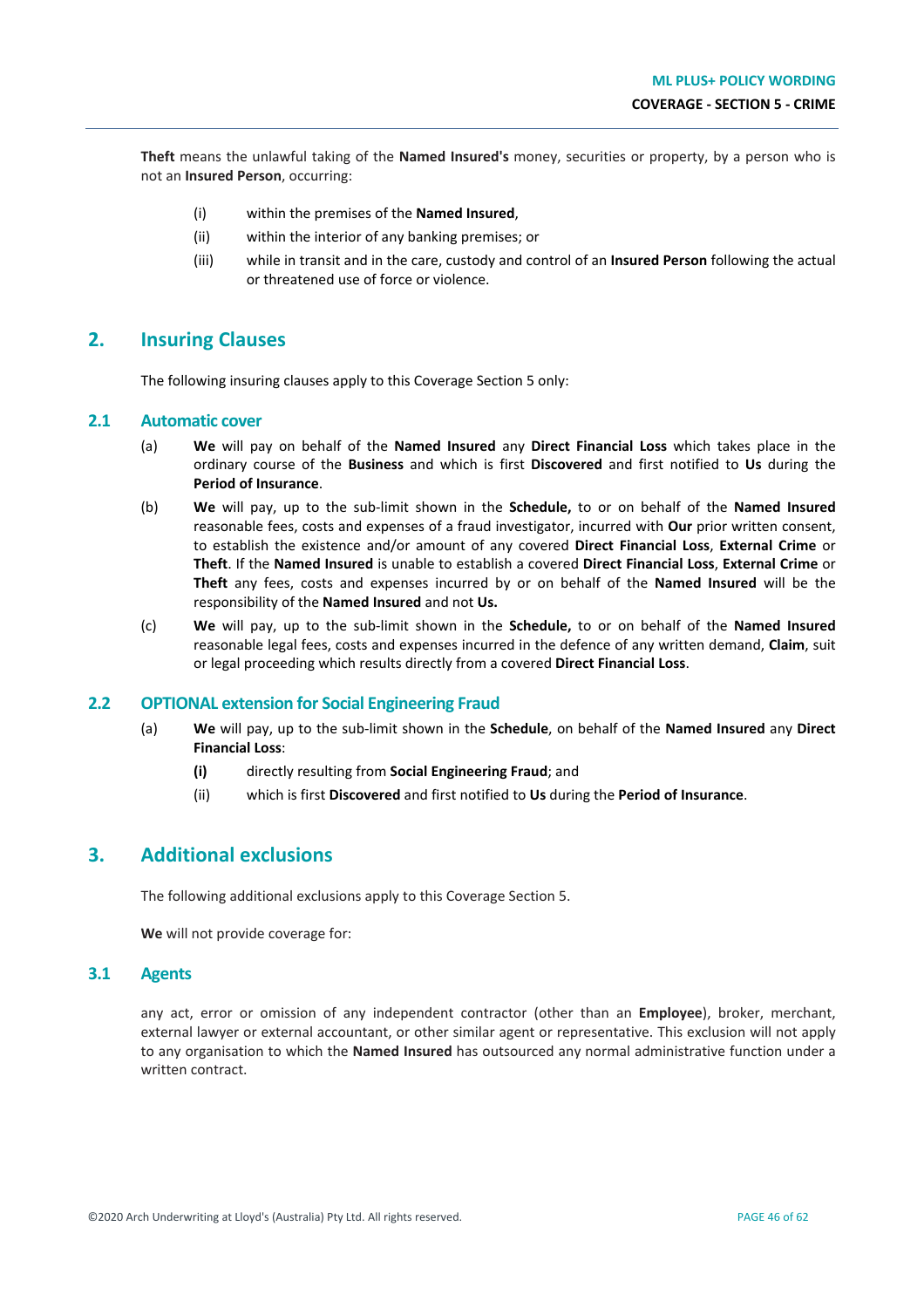### **3.2 Closely held**

any **Direct Financial Loss** caused by or involving any person who owns or controls more than 10 per cent of the issued share capital of the **Named Insured**.

#### **3.3 Trade secrets**

loss of or damage to any trade secrets, confidential processing methods or confidential information of any kind.

### **3.4 Indirect loss**

indirect or consequential loss or damage or destruction to any premises or building.

### **3.5 Losssustained after Discovery**

any **Direct Financial Loss** sustained after the **Direct Financial Loss** was first **Discovered**.

#### **3.6 Natural perils**

any loss or damage caused by typhoon, hurricane, cyclone, volcanic eruption, earthquake, subterranean fire or other convulsion of nature and contemporaneous or ensuing loss or damage by fire, flood or looting.

#### **3.7 Moth or vermin**

any loss or damage caused by moth or vermin.

#### **3.8 Profit and loss computation**

**Direct Financial Loss** which can only be proven solely by:

- (i) a profit and loss computation or comparison; or
- (ii) a comparison of inventory with an actual physical event.

#### **3.9 Social engineering**

any **Direct Financial Loss**, **External Crime** or **Theft** caused or contributed to by the impersonation by any means of:

- (i) an **Insured Person**;
- (ii) client or customer of the **Named Insured**; or
- (iii) a party with which the **Named Insured** has a written contract for the sale or purchase of goods or services,

by a **Third Party** to manipulate an **Insured Person** to issue an instruction to a financial institution to debit, pay, deliver or transfer money or securities from an account maintained by the **Named Insured** to that **Third Party** or another person or entity.

This exclusion does not apply to the optional extension for **Social Engineering Fraud**.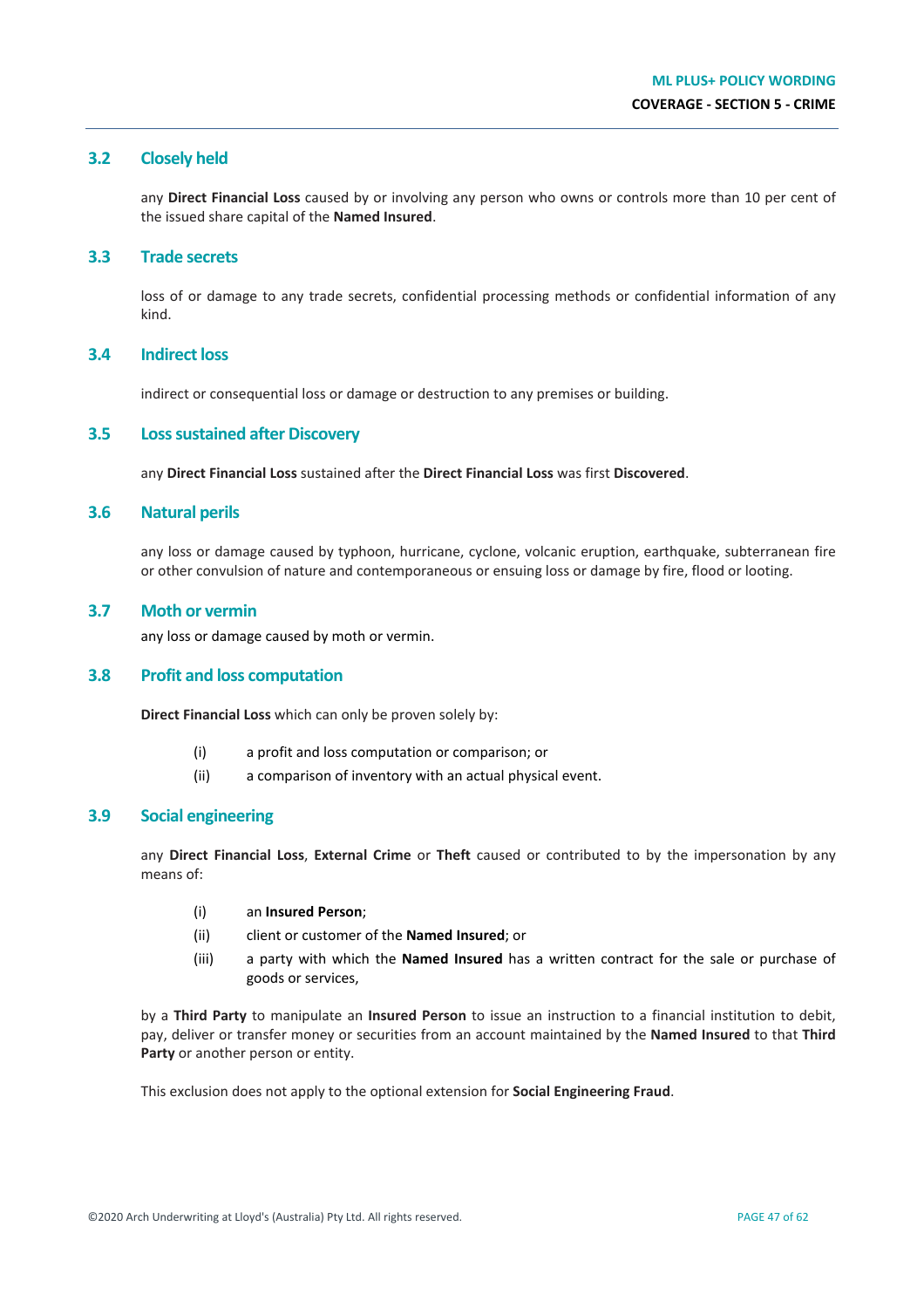### **3.10 Segregation of duties**

any **Direct Financial Loss**, **External Crime** or **Theft** directly or indirectly caused by or contributed to or in any way involving an instruction(s) to the **Insured's** bank to transfer money or securities from an account maintained by a **Named Insured** that is not authorised by at least two **Employees** with the authority to do so.

# <span id="page-52-0"></span>**4. Additional Claims conditions**

The following additional claims conditions apply to this Coverage Section 5 only:

Once **Discovered, You** must give **Us** notice in writing within 28 days:

- (a) of any loss or liability which gives rise, or may give rise, to a **Claim** under this **Policy**; or
- (b) of any reasonable cause for suspicion of fraud or dishonesty on the part of any of **Your Employees**, whether giving rise to a **Claim** under this **Policy** or not.

**We** will not be liable for any loss sustained in consequence of any act or omission on the part of the **Employee** concerned after the date such act or omission was **Discovered**.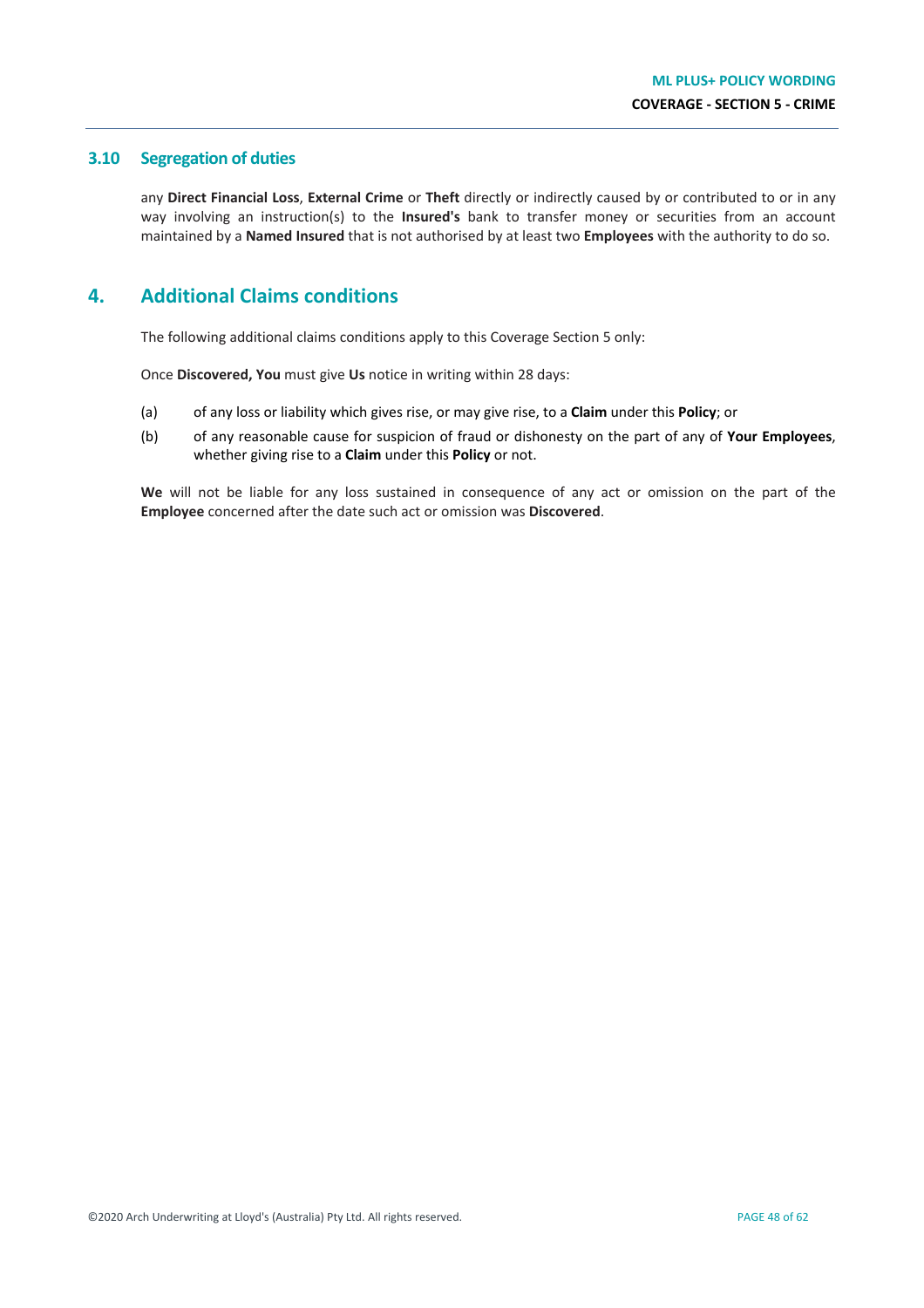# <span id="page-53-0"></span>**COVERAGE - SECTION 6 - CYBER**

<span id="page-53-1"></span>Note: This Coverage Section 6 is to be read together with the General Provisions section of this **Policy**.

# **1. Definitions**

The following additional definitions apply to this Coverage Section 6 onlycyber

#### **Computer System** means:

electronic devices (including the software on such devices) for storing and processing data that are owned, operated or controlled by **Named Insured** and/or **Subsidiary**, including:

- (a) all connected peripheral devices; and
- (b) smartphones, tablets or similar devices.

#### **Cyber Claim** means:

- (a) a written assertion of liability or potential liability, or any written demand for financial compensation or injunctive relief (or any notification of a potential demand) made against **You**; and/or
- (b) a written notification of any **Regulatory Investigation** made against **You.**

#### arising out of a **Cyber Event**.

#### **Cyber Claim Defence Costs** means:

all reasonable and necessary fees, costs and expenses (including legal fees and the fees of forensic or other experts) incurred by **Us** (or by **You** but only with **Our** prior written consent) to investigate, defend and appeal a **Cyber Claim**.

#### **Cyber Claim Defence Costs** will not mean:

- (a) **Your** overhead costs, general **Business** expenses, salaries or wages incurred by **You**; or
- (b) the defence of any criminal investigation, criminal action or criminal proceeding.

**Cyber Event** means any of the following actual or reasonably suspected events which arise out of **Your Business** activities:

#### **Data Breach:**

- (a) any personal ata breach as defined under the *Privacy Act 1988* (Cth)*,* as amended, or any similar legislation concerning the control and use of personally identifiably financial, medical or other sensitive information; or
- (b) any acquisition, access or disclosure of confidential corporate information by a person or entity unauthorised by You.

#### **Computer System security failure**:

(a) any failure to secure the **Computer System**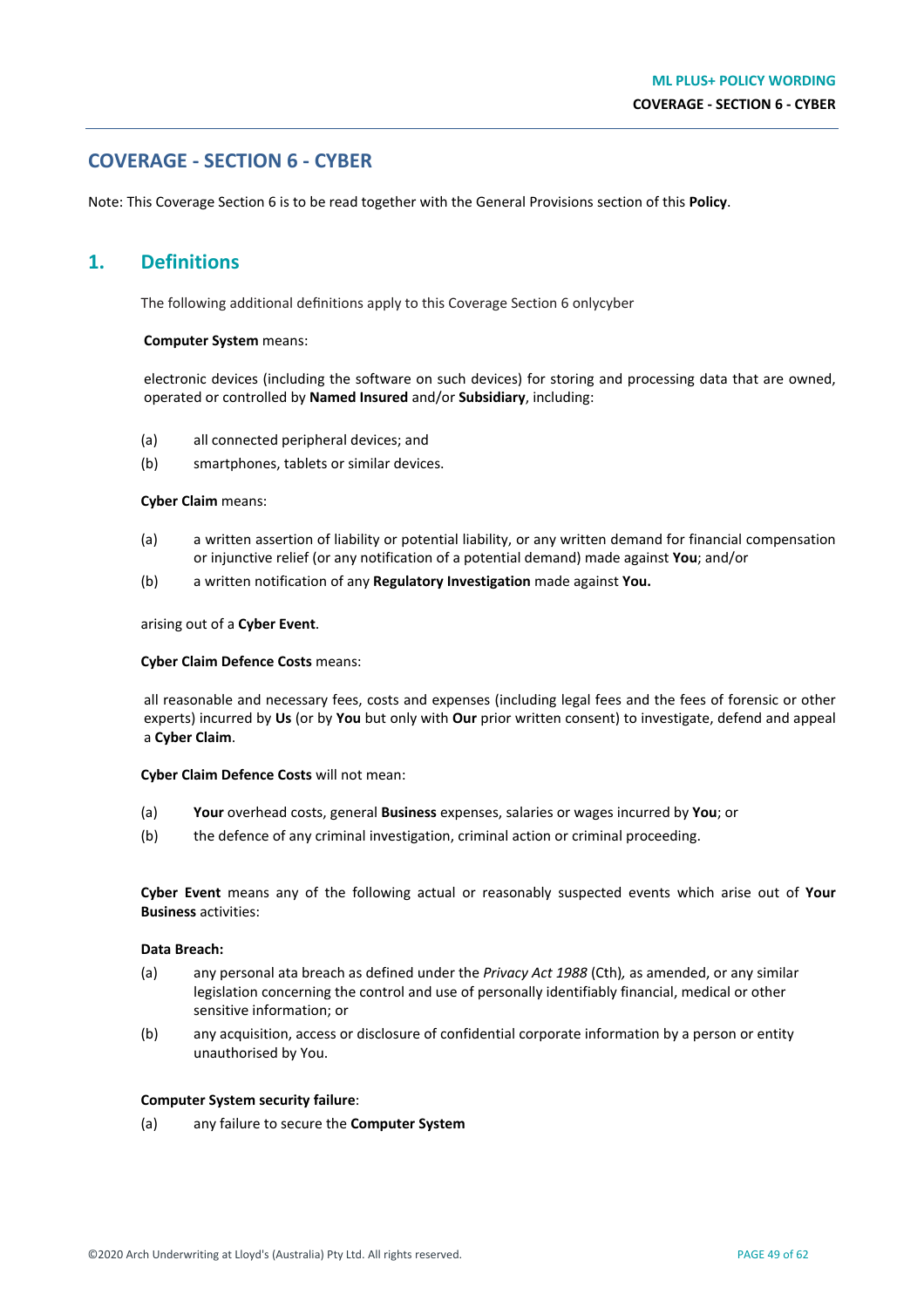#### **Cyber Extortion Event**:

- (a) a threat from a **Third Party** to intentionally attack the website or **Computer System**(s) or to publicly disclose confidential corporate information or **Personally Identifiable Information** misappropriated from the **Named Insured** and/or any **Subsidiary** if money, including any form of crypto currency is not paid;
- (b) any personal data breach as defined under the *Privacy Act 1988* (Cth), as amended, or any similar legislation; or
- (c) any acquisition, access or disclosure of confidential corporate information by a person or entity unauthorised by **You**.

#### **Cyber Event Costs** means:

- (a) the reasonable and necessary costs to provide **Cyber Services**; and
- (b) reasonable and necessary **Data Recovery Costs**.

#### **Cyber Loss/Losses** means:

- (a) **Cyber Claim Defence Costs**, **Damages** and **PCI Assessments** because of a **Cyber Claim** made against **You**;
- (b) **Cyber Claim Defence Costs** and **Penalties** because of a **Regulatory Investigation** initiated against **You**.

**Cyber Services** means the following, provided by an outside **Third Party** appointed by **Us**:

- (a) legal services:
	- (i) providing **You** with legal advice in connection with the investigation of an actual or reasonably suspected **Data Breach**;
	- (ii) assisting **You** with the preparation of notifications to regulators and impacted individuals; and
	- (iii) determining and pursuing **Your** indemnification rights under a written agreement with a **Third Party**.
- (b) computer forensic analysis:
	- (iv) investigating the cause of an actual or reasonably suspected data breach;
	- (v) determining the information impacted by a **Data Breach**; and
	- (vi) stopping or containing a data breach.
- (c) notification services:
	- (vii) notifying individuals, regulators or others as required by law; and
	- (viii) voluntarily notifying individuals impacted by a **Data Breach**.
- (d) call centre services:
	- (ix) contracting with a call centre to answer questions from individuals impacted by a **Data Breach**.
- (e) identity protection services:
	- (x) providing individuals impacted by a **Data Breach**with one year (or more as required by law) of services to monitor, restore and/or protect their credit or identity.
- (f) cyber extortion services:
	- (xi) establishing the nature of the **Cyber Extortion Event** against **You**;
	- (xii) determining that the threat is genuine and not a hoax;
	- (xiii) negotiating a resolution and paying, where legal to do so, a ransom demand.
- (g) crisis management and public relations services:
	- (xiv) assisting **You** in re-establishing **Your Business** reputation;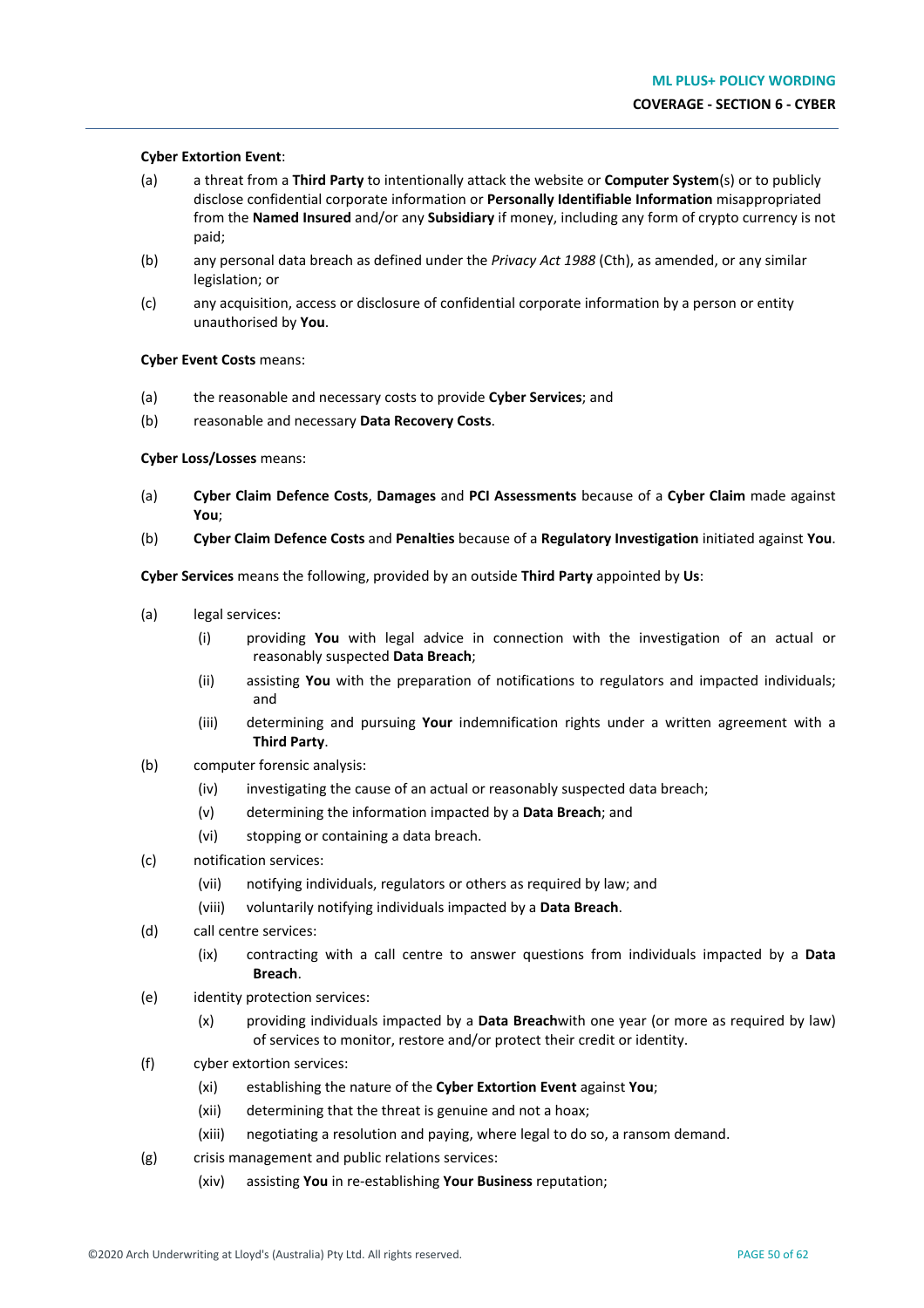- (xv) responding to media reports regarding a **Data Breach**;
- (xvi) advising **You** on reducing the likelihood or costs of any **Cyber Event Costs** otherwise covered by this **Policy**; and
- (xvii) issuing statements via email or via **Your** website regarding a **Data Breach** to non-impacted individuals.

#### **Damages** means:

a monetary judgment or monetary award that **You** are legally obligated to pay (including pre- or postjudgment interest and claimant's legal fees) or a monetary settlement agreed by **You** and **Us**.

**Damages** will not mean:

- (a) fines, penalties, taxes, sanctions;
- (b) PCI Assessments;
- (c) any punitive, exemplary, or multiple damages; We will, however, pay punitive or exemplary damages to the extent they are insurable in any applicable jurisdiction that most favours coverage;
- (d) the return or reduction of fees, commissions, profits, or charges for goods provided or services rendered;
- (e) restitution, disgorgement of profits, or unjust enrichment;
- (f) the cost of complying with injunctive or equitable relief:
- (g) amounts You agree to indemnify; however, this will not apply to amounts You would have otherwise been liable to pay in the absence of such agreement to indemnify; or
- (h) any coupons, discounts, prizes or other incentives (not including Your profits), unless agreed in advance by Us in Our discretion.

#### **Data Asset** means:

any electronic data or software of the **Computer Systems** of the **Named Insured** and/or any **Subsidiaries**.

#### **Data Recovery Costs** means:

reasonable and necessary expenses incurred by **You** with **Our** prior consent to replace, restore or repair a **Data Asset** to the same standard as before it was damaged, destroyed, deleted, altered or corrupted as a result of a **Computer System** security failure or data breach;

or

with respect to a **Data Asset** that the **Named Insured** and/or any **Subsidiaries** are unable to access, the lesser of the reasonable and necessary expenses incurred by **You** to:

- (a) regain access to such **Data Asset**; or
- (b) restore such **Data Asset** from back-ups or originals, or recreate from other sources, to the level or condition the **Data Asset** existed prior to the inability of the **Named Insured** and/or any **Subsidiaries** to access it.

If such **Data Asset** cannot reasonably be replaced, restored, repaired or recreated, then **Data Recovery Costs** means the reasonable and necessary expenses incurred by the **Named Insured** and/or any **Subsidiaries** to reach that determination.

#### **Data Recovery Costs** will not mean: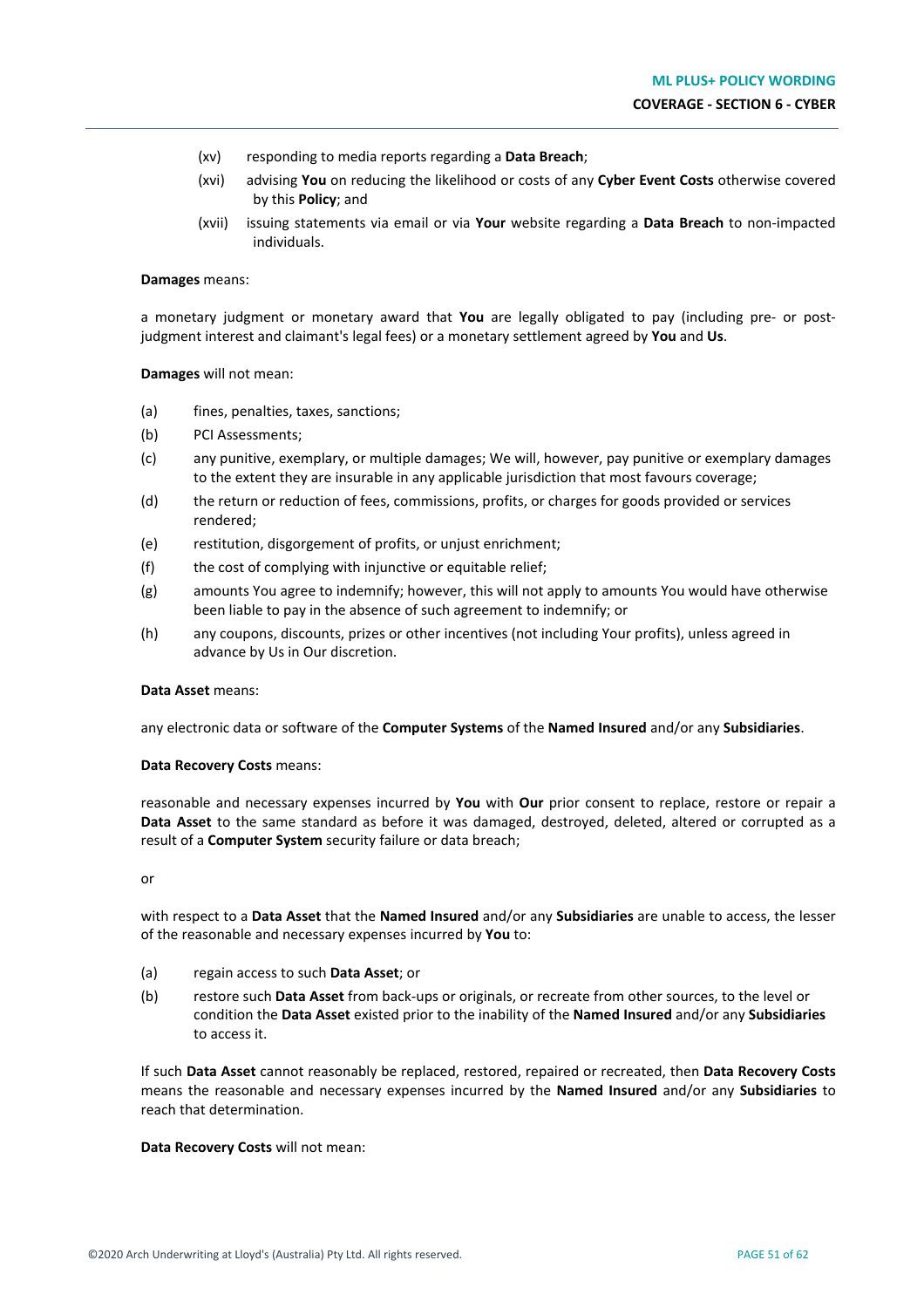- (a) amounts to identify or remediate software program errors or vulnerabilities;
- (b) the economic value of any **Data Asset**, including trade secrets;
- (c) costs to restore, update or replace any **Data Asset** to a level beyond which existed prior to the data breach or **Computer System** security failure;
- (d) costs to research or develop any **Data Asset**;
- (e) any liability to **Third Parties**; or
- (f) legal costs of any type.

#### **Excess** means:

the amount shown in the **Schedule** including the basis upon which such **Excess** operates.

#### **Media Claim** means:

- (a) any written assertion of liability or potential liability, or any written demand for financial compensation, or injunctive relief made against **You**; or
- (b) any written retraction or correction demand.

#### arising out of **Your Media Materials**.

#### **Media Claim Defence Costs** means:

all reasonable and necessary fees, costs and expenses incurred by **Us** (or by **You** but only with **Our** prior written consent) to investigate, defend and appeal a **Media Claim** made against **You**.

#### **Media Claim Defence Costs** will not mean:

- (a) **Your** overhead costs, general **Business** expenses, salaries or wages incurred by **You**; or
- (b) the defence of any criminal investigation, criminal action or criminal proceeding.

#### **Media Losses** means:

- (a) Media Claim Defence Costs; and
- (b) Damages payable because of a Media Claim made against You.

**Media Materials** means content, regardless of format, created by **You** and distributed by **You** or on **Your** behalf by email, intranet, extranet or website.

#### **Media Materials** will not mean:

- (a) content created or professional advice provided by **You** for a **Third Party**;
- (b) industrial, architectural or tangible product designs or plans;
- (c) trading, business or company names;
- (d) product names, product packaging, product labelling or product images;
- (e) software products;
- (f) patents;
- (g) trademarks;
- (h) domain names or URLs; or
- (i) false or misleading advertising.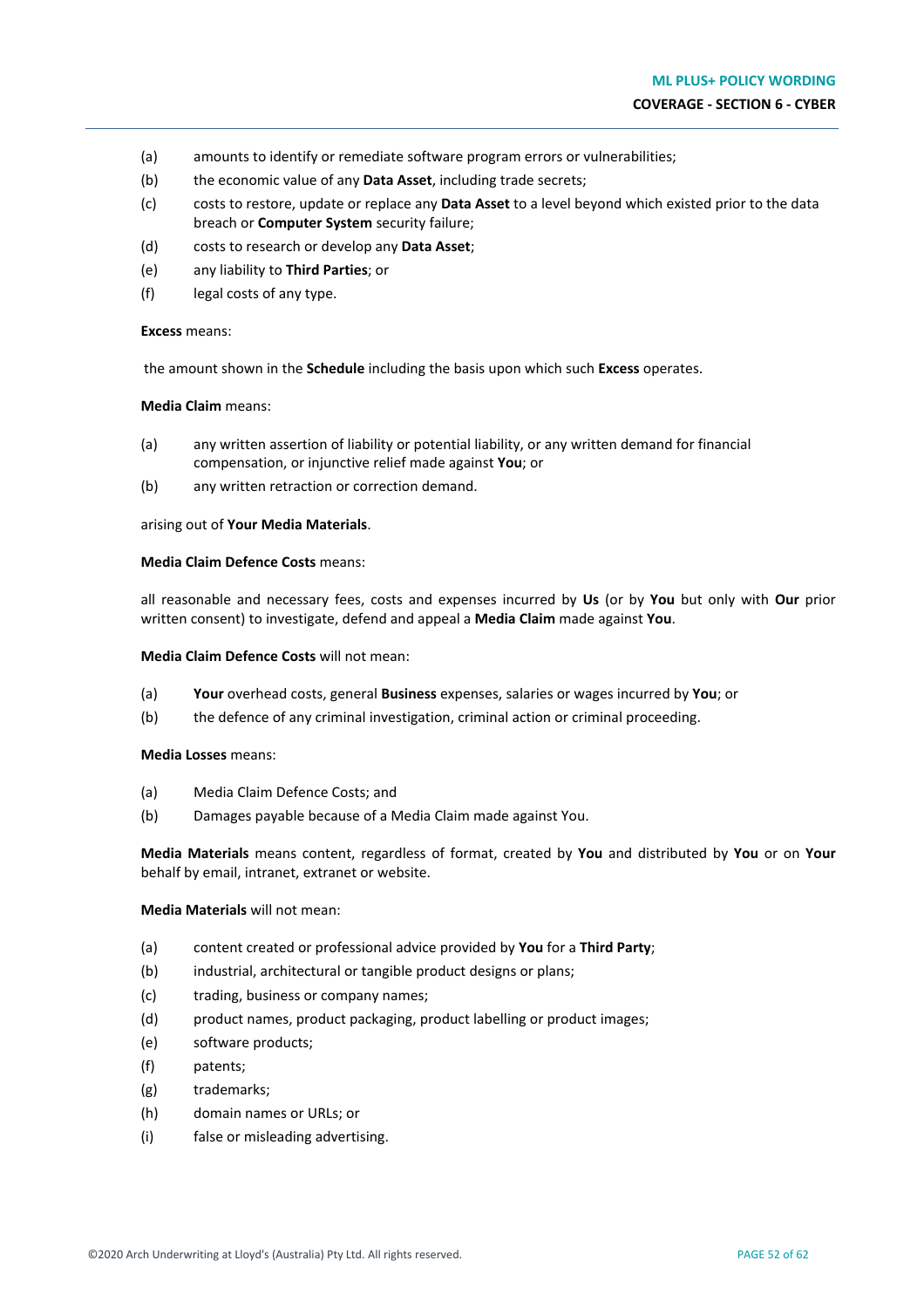#### **Merchant Services Agreement** means:

any agreement between the **Named Insured** and/or any **Subsidiaries** and a credit or debit card company, credit or debit card processor, financial institution, or independent sales organisation which allows the **Named Insured** and/or any **Subsidiaries** to accept payment by credit card, debit card or prepaid card.

#### **PCI Assessments** means:

- (a) all amounts that **You** are legally obligated to pay under a **Merchant Services Agreement** following a data breach or **Computer System** security failure impacting credit, debit or prepaid card information, including:
	- (i) monetary assessments (including for operational expenses and fraud recoveries) and case management fees;
	- (ii) contractual fines or penalties for non-compliance with the PCI Data Security Standards ('PCI DSS'); and
	- (iii) fees for a mandatory audit following a data breach to show that the **Named Insured** and/or any **Subsidiaries** are PCI DSS compliant.

#### **Penalties** means:

any monetary amounts imposed in a **Regulatory Investigation** to the extent insurable by law.

#### **Penalties** will not mean:

costs to comply with injunctive relief; costs to establish or improve security or privacy practices; or audit, reporting, or compliance costs.

#### **Personally Identifiable Information** means:

any information from which an individual may be reasonably identified or contacted including an individual's name, telephone number, email address, tax file number, healthcare data, passport details, drivers licence or any other non-public personal information as defined under legislation or regulation (including any amendments thereto) concerning the control and use of **Personally Identifiable Information**.

**Personally Identifiable Information** does not include information that is lawfully available to the general public for any reason, including government records.

**Regulatory Investigation** means a request for information or an assertion of liability by a governmental entity in its official capacity.

#### **You**/**Your** means:

- the **Named Insured** and any **Subsidiaries**;
- an officer or **Director** of the **Named Insured** and/or any **Subsidiaries**, but only with respect to the performance of his or her duties as such on behalf of the **Named Insured** and/or any **Subsidiaries**;
- an **Employee** of the **Named Insured** and/or any **Subsidiaries**, including any part-time, temporary or leased **Employee**, but only with respect to the performance of their duties as such on behalf of the **Named Insured** and/or any **Subsidiaries**;
- in the event the **Named Insured** is a partnership, limited liability partnership or limited liability company, a general or managing partner, principal or owner, but only with respect to the performance of their duties as such on behalf of the **Named Insured** and/or any **Subsidiaries**;
- any person who previously fell within the definition of **You** under the paragraphs above, but only with respect to the performance of his or her duties as such on behalf of the **Named Insured** and/or any **Subsidiaries.**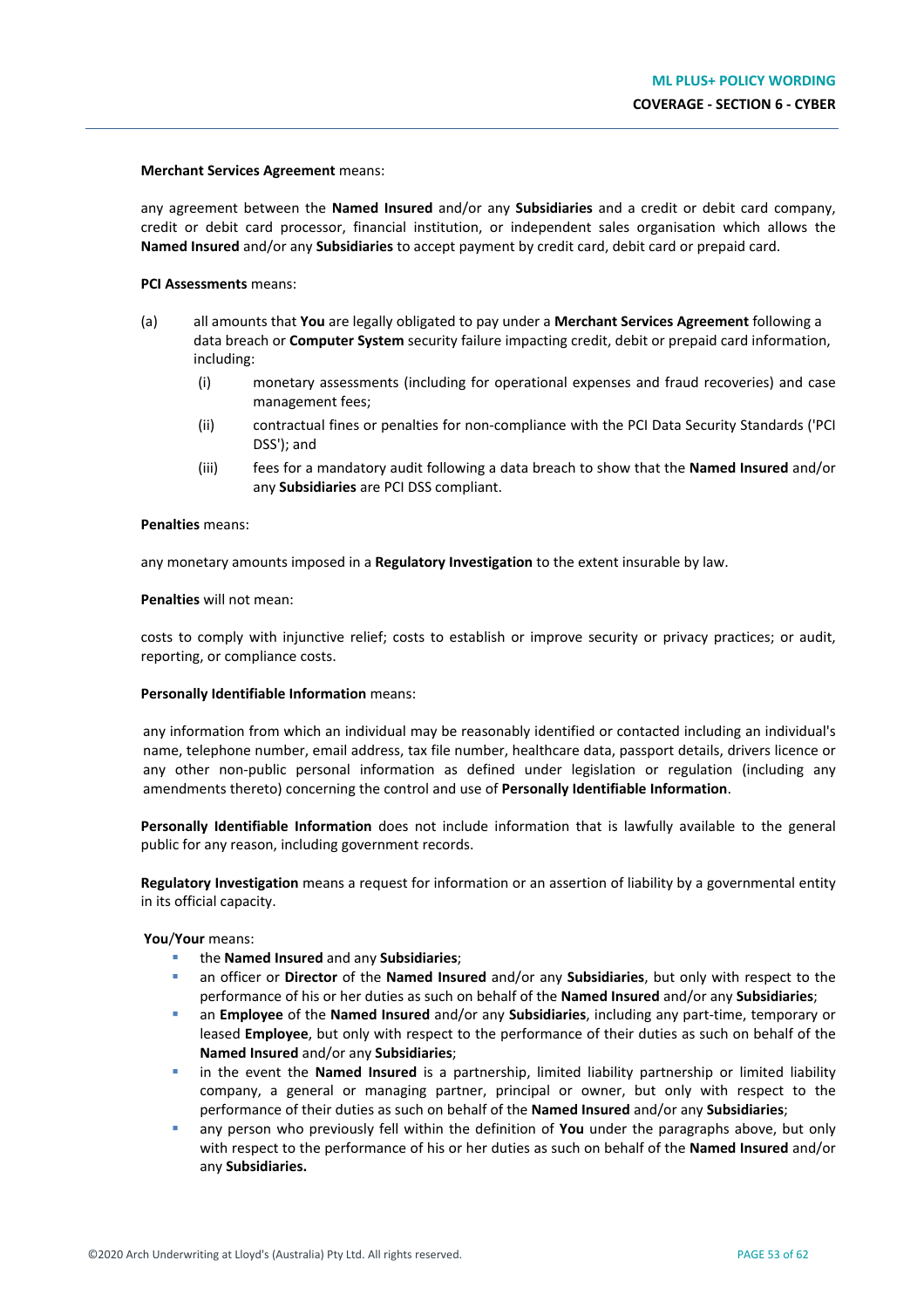# <span id="page-58-0"></span>**2. Insuring Clauses**

The following insuring clauses apply to this coverage section 6 only:

#### **2.1 If you have a Cyber Event**

If, during the **Period of Insurance, You** discover and notify **Us** of a **Cyber Event,** in response **We** will:

- (a) appoint suitably qualified professional(s) from **Our** panel to perform **Cyber Services** for **You**; and
- (b) pay **Your Cyber Event Costs**.

### **2.2 Cyber Claims**

If, during the **Period of Insurance**, a **Cyber Claim** is made against **You** and **You** report it to **Us** during the **Period of Insurance, We** will pay **Your Cyber Losses**.

### **2.3 Media Claims**

If, during the **Period of Insurance**, a **Media Claim** is made against **You** and **You** report it to **Us** during the **Period of Insurance, We** will pay **Your Media losses**.

# <span id="page-58-1"></span>**3. Additional Conditions**

The following additional conditions apply to this Coverage Section 6 only:

### **3.1 Generally**

- (a) Whether entirely or partly covered by this **Policy** and regardless of whether the allegations against **You** are well-founded, **We** have the right (but are not required) to defend and settle any **Cyber Claim** or **Media Claim** made against **You** and appoint lawyers or other representatives for this purpose.
- (b) **Our** rights and obligations in relation to the defence and settlement of any **Cyber Claim** and **Media Claim** end upon exhaustion of the **Limit of Indemnity** for this coverage section.

### **3.2 Cover in respect of connected events, losses and claims**

- (a) **We** will consider all **Cyber Events, Cyber Claims** and/or **Media Claims** arising from any single or related common nexus of fact (series of linking connections), circumstance, situation, event, transaction, cause or series of causally connected facts, events, circumstances or transactions to be:
	- (i) a single **Cyber Event** discovered on the date the first such **Cyber Event** was discovered by **You**;
	- (ii) a single **Cyber Claim** and/or **Media Claim** made against **You** on the date the first such **Cyber Claim** and/or **Media Claim** was made against **You**; and
	- (iii) reported to **Us** on the date the first **Cyber Event**, **Cyber Claim** or **Media Claim** was properly reported to **Us** pursuant to Section 4.1 below.

### <span id="page-58-2"></span>**4. Additional Claims conditions**

The following additional claims conditions apply to this Coverage Section 6 only: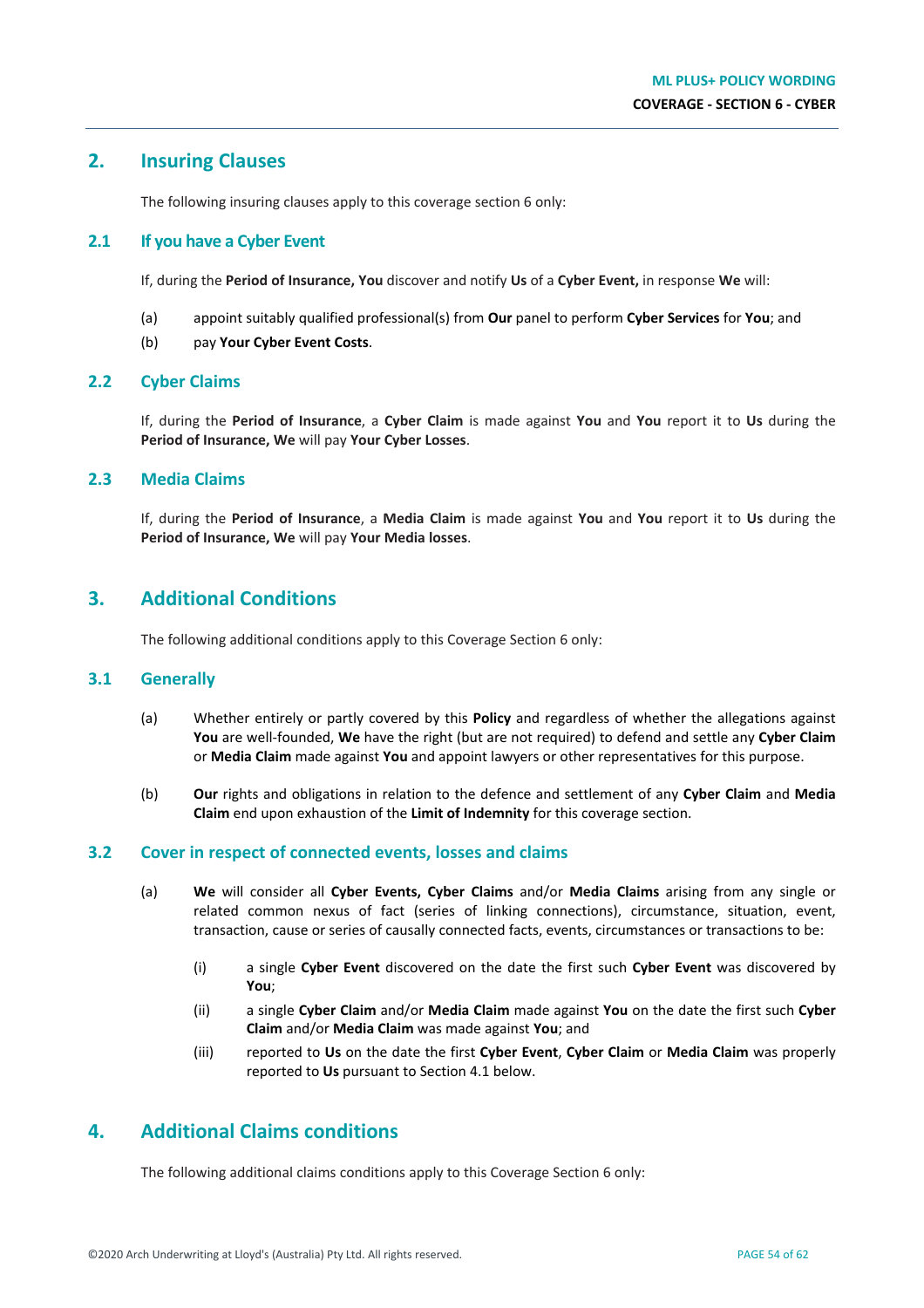### **4.1 The events, Losses and Claims to notify and when to do so**

- (a) **You** should notify **Us**, as soon as practicable and before the end of the **Period of Insurance** of any:
	- (i) **Cyber Event**;
	- (ii) **Cyber Claim** or **Media Claim**.
- (b) **You** must not make any payment, incur any expense, admit any liability or assume any obligation in relation to any **Cyber Event**, **Cyber Claim** or **Media Claim** without **Our** prior consent.
- (c) Notifying **Us** as soon as is practicable is important. Timely notification allows **Us** the opportunity to appoint suitably qualified professionals to provide **You** with **Cyber Services** and assistance in a timely fashion, potentially mitigating **Your Cyber Event Costs, Cyber Loss,** and/or **Media Loss**.

#### **4.2 How to notify Us of Cyber Events, Losses and Claims**

- (a) **You** must provide **Us** with full, timely, and accurate information about all matters, **Cyber Events**, **Cyber Claims**, and/or **Media Claims** notified to **Us** under this **Policy**.
- (b) If **You**, or anyone on **Your** behalf, tries to deceive **Us** by deliberately giving false information in connection with a notification, **We** will be immediately relieved of all **Our** obligations relating to it.
- (c) If **We** have accepted notice of any matter, **Cyber Event**, **Cyber Claim**, and/or **Media Claim** under this **Policy**, then **You** must at **Your** expense:
	- (i) give **Us**, or anyone appointed by **Us**, all the assistance, cooperation and information reasonably required;
	- (ii) do anything reasonably requested by **us** to avoid, minimise, or resolve any matter, **Cyber Event**, **Cyber Claim**, and/or **Media Claim** including paying the **Excess** when requested by **Us**.

#### **4.3 Your additional obligations specific to Cyber Extortion Services**

- (a) The following are conditions precedent to **Our** payment of any **Cyber Extortion Services** under this **Policy**:
	- (i) **You** must inform, or allow **Us** to inform, the appropriate law enforcement authorities of the nature of the illegal threat and ransom demand, including when and against whom it was made; and
	- (ii) **You** must keep **Us** fully informed of all developments concerning the **Cyber Extortion Event** and must obtain **Our** agreement regarding the amount, timing and manner of any ransom payment prior to any ransom payment being made. In such event, at least one trustee, **Director**, or officer of **Yours** must agree to the ransom payment.

### <span id="page-59-0"></span>**5. Exclusions**

The following additional exclusions apply to this coverage section only:

This **Policy** does not apply to and **We** will have no obligation to pay any **Cyber Event Costs, Cyber Losses** and/or **Media Losses**:

#### **5.1 Insured vsInsured**

based upon or arising out of any **Cyber Claims** or **Media Claims** against any person made by or on behalf of: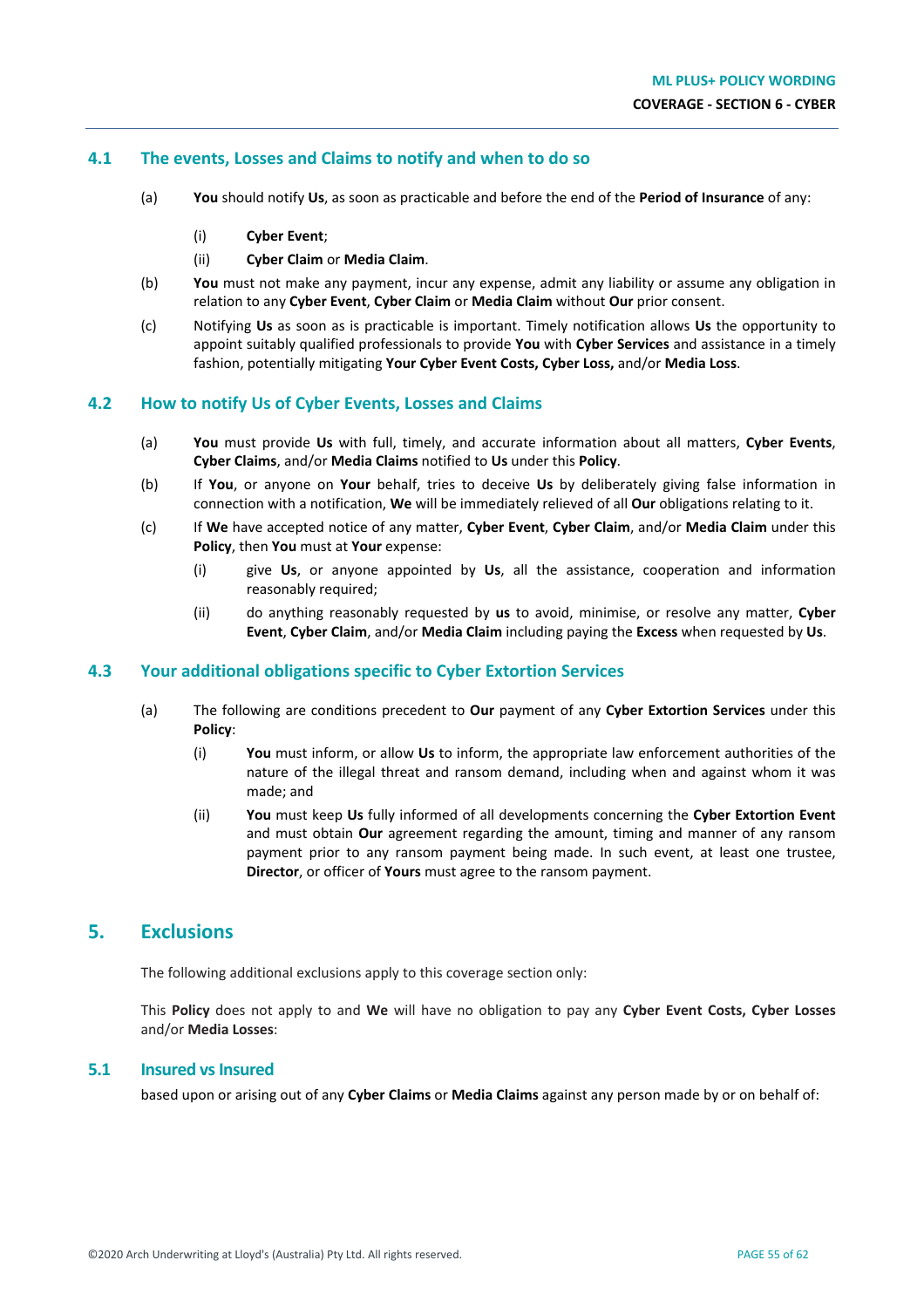- (a) **You**; however, this exclusion will not apply to a **Cyber Claim** brought by an **Employee** alleging injury resulting from a data breach;
- (b) any entity in which **You** directly or indirectly hold more than a 15 per cent ownership interest, or that the **Named Insured** and/or any **Subsidiary** directly or indirectly manages, controls, or operates, in whole or in part; or
- (c) any person or entity that directly or indirectly holds more than a 15 per cent ownership interest in the **Named Insured** and/or any **Subsidiaries**, or that directly or indirectly owns, manages, controls, or operates the **Named Insured** and/or any **Subsidiaries**, in whole or in part.

#### **5.2 Third Party service failure**

based upon or arising out of any actual or alleged failure or interruption of service provided by an internet service provider, telecommunications provider, utility provider or other infrastructure provider.

### **5.3 Repair,replacement,recall and withdrawal costs**

based upon or arising out of any actual or alleged repair, upgrade, correction, recall, replacement, withdrawal, removal or disposal costs incurred by **You** or others.

### **5.4 Prior Circumstances and events**

based upon or arising out of:

- (a) any prior or pending litigation, **Cyber Claim** and/or **Media Claim**, written demand, arbitration, administrative or regulatory investigation which was filed or commenced against **You** and of which **You** had notice prior to the inception of the **Period of Insurance**;
- (b) any actual or alleged matter that, prior to the first date of the **Period of Insurance**, **You** knew or reasonably ought to have known would be likely to lead to a **Cyber Event, Cyber Loss** and/or **Media Loss**; or
- (c) any **Cyber Event**, **Cyber Loss** and/or **Media Loss**, or potential **Cyber Loss** and/or potential **Media Loss** which has been the subject of any written notice given under any other insurance **Policy** before the inception of this **Policy**.

### **5.5 Fraudulent or criminal acts**

with respect to **Cyber Extortion Services** only, based upon or arising out of a fraudulent or **Criminal Act** committed by or in collusion with an **Employee**, member, trustee, **Director** or officer of the **Named Insured** and/or any **Subsidiaries**.

#### **5.6 Government action, Financial Impairment, wear and tear and natural perils**

with respect to **Data Recovery Costs** only, based upon or arising out of:

- (a) any seizure, confiscation, nationalisation, destruction or loss of use of **Computer Systems** or **Data Assets** due to any action by a government body;
- (b) the bankruptcy, **Financial Impairment** or insolvency of the **Named Insured** and/or any **Subsidiaries** or other person or entity;
- (c) ordinary wear and tear or gradual deterioration of the physical components of a **Computer System**; or
- (d) based upon or arising out of physical cause or nature peril, including, but not limited to, fire, wind, water, flood, subsidence, earthquake or act of God.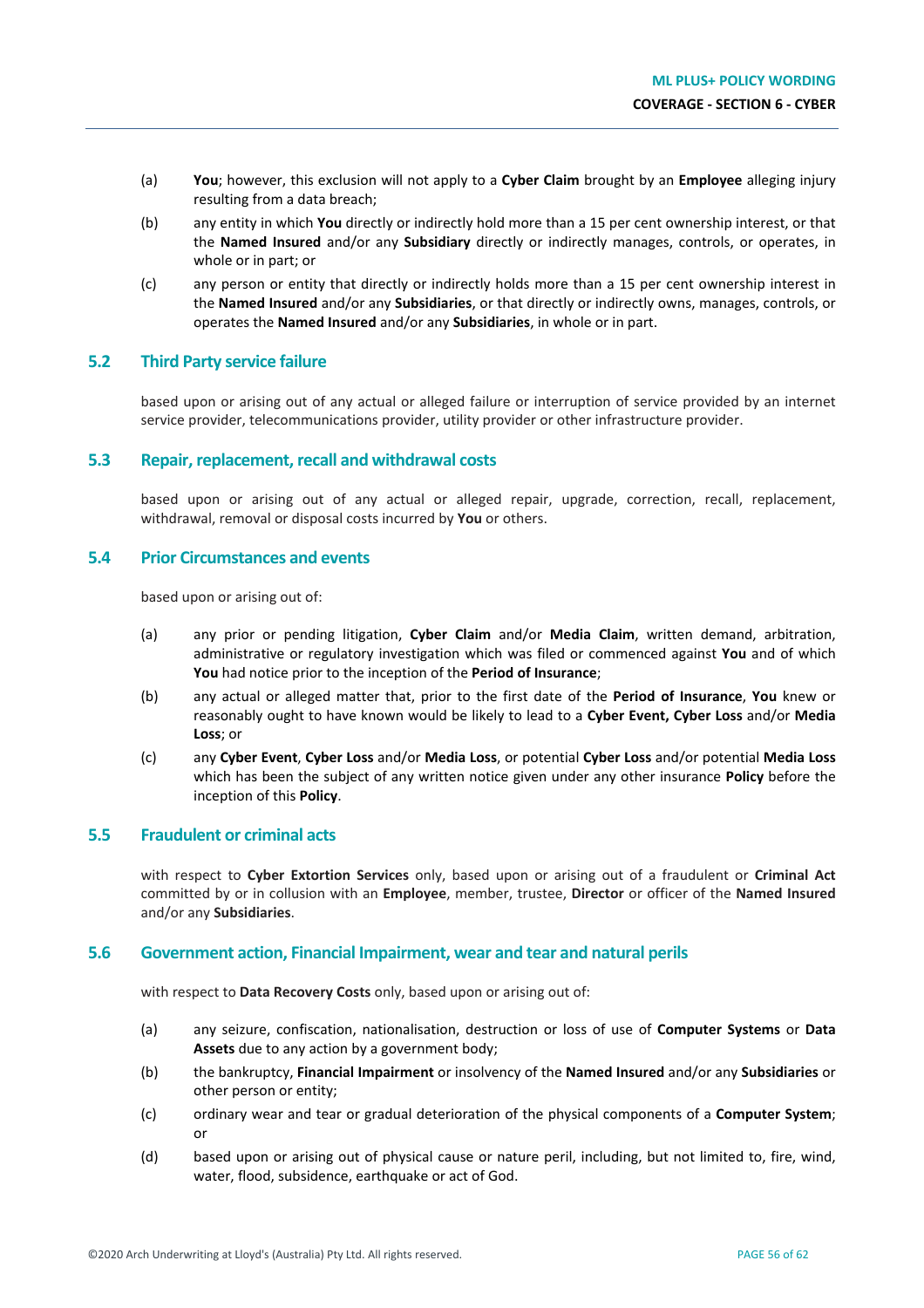### **5.7 Transfer of funds**

based upon or arising out of any actual or alleged loss, theft or transfer of **Your** funds, monies or **Securities**, or the funds, monies, or **Securities** of others in **Your** care, custody, or control, or in the care, custody or control of any **Third Party** for whom **You** are legally liable, including the value of any funds, monies or **Securities** transferred by **You** or others on **Your** behalf.

#### **5.8 Contractual liability or obligation**

based upon or arising out of any contractual liability or obligation; however, this exclusion shall not apply to:

- (a) **Cyber Event Costs** or **Cyber Losses** resulting from a data breach;
- (b) the extent **You** would have been liable in the absence of such contract or agreement; or
- (c) any obligation of the **Named Insured** and/or any **Subsidiaries** to indemnify a **Third Party** in connection with a data breach or **Computer System** security failure committed by **You** or by anyone on **Your** behalf.

#### **5.9 Your breach of privacy**

based upon or arising out of any actual or alleged:

- (a) collection of **Personally Identifiable Information** by **You** (or others on **Your** behalf) without the knowledge or permission of the persons to whom such information relates; or
- (b) the use, by **You** or (others on **Your** behalf) of **Personally Identifiable Information** in violation of any law.

#### **5.10 Trade practices**

based upon or arising out of any actual or alleged unfair competition, deceptive trade practices, restraint of trade or antitrust legislation or regulation; however, this exclusion shall not apply to a Regulatory Investigation resulting from a data breach or **Computer System** security failure.

#### **5.11 False or misleading advertisement**

based upon or arising out of any actual or alleged false or misleading advertisement.

#### **5.12 Collusion or extortion**

based upon or arising out of any actual or alleged collusion, extortion, or threatened violence, violation of racketeering or conspiracy law. This exclusion will not apply to **Cyber Extortion Services**.

### **5.13 Intentional acts**

based upon or arising out of any:

- (a) fraudulent, dishonest, criminal, malicious or reckless conduct or conduct intended to cause harm to another person or business;
- (b) intentional **Computer System** security failure or data breach;
- (c) any knowing or wilful violation of a law;
- (d) any gaining of any profit, remuneration or financial or non-financial advantage by **You** to which **You** were not legally entitled,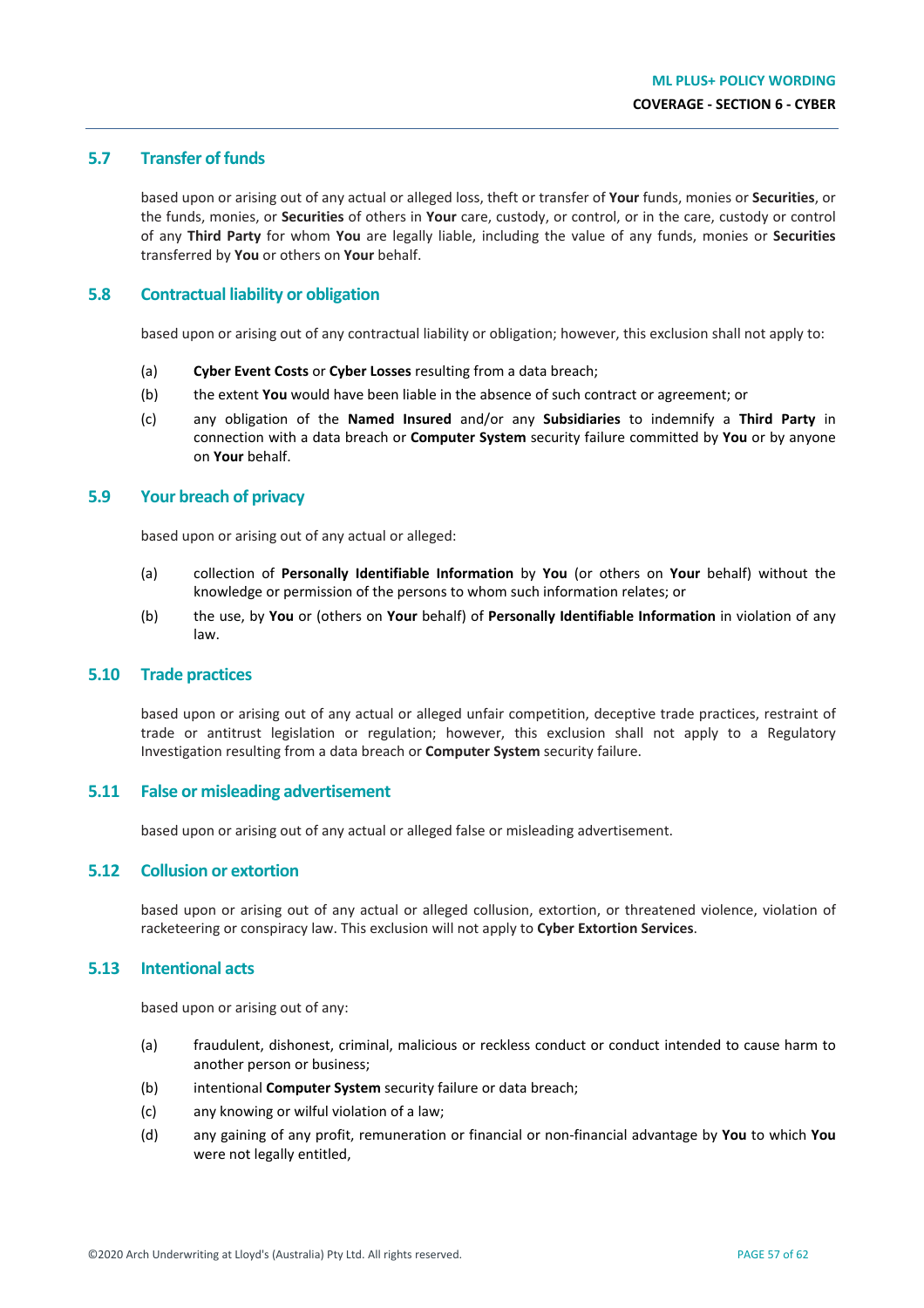but only if committed by a board member, trustee, **Director** or officer of the **Named Insured** and/or any **Subsidiaries** or committed by another whose conduct or violation of the law a board member, trustee, **Director** or officer of the **Named Insured** and/or any **Subsidiaries** have ratified or actively condoned.

This exclusion will not apply to any **Cyber Claim** or **Media Claim** unless such conduct or wilful violation of law has been established by an adjudication in any judicial, administrative, or alternative dispute resolution proceeding, or by **Your** own admission in a proceeding or otherwise, at which time **You** will reimburse **Us** for all payments made in connection with such conduct or wilful violation of the law, and **Our** duties in respect of that entire **Cyber Claim** and/or **Media Claim** will cease.

### **5.14 Breach of legislation, fiduciary obligation or employer obligation**

based upon or arising out of any actual or alleged:

- (a) violation of any taxation or securities legislation or regulation(s);
- (b) breach of any fiduciary duty owed by **You**; or
- (c) liability or breach of any duty or obligation owed by **You** as an employer; however, this exclusion will not apply to a **Cyber Claim** resulting from a data breach involving **Personally Identifiable Information**, provided that no board **Director** or executive officer of a **Named Insured** and/or any **Subsidiary** participated or colluded in such data breach.

#### **5.15 Rights disputes**

based upon or arising out of any actual or alleged disputes with any of the present or former **Directors**, officers, trustees, partners, joint venturers, **Employees**, agents, or independent contractors of the **Named Insured** and/or any **Subsidiaries** concerning ownership of or the exercise of rights relating to information, content, material, or services supplied to **You** by any of them.

#### **5.16 Harassment**

based upon or arising out of any actual or alleged harassment, wrongful termination, retaliation or discrimination.

### **5.17 Directors and officers**

based upon or arising out of any actual or alleged liability or breach of any duty or obligation owed to the **Named Insured** and/or any **Subsidiaries** and/or its shareholders by any current or former board members, trustees, **Directors** or officers of the **Named Insured** and/or any **Subsidiaries**.

#### **5.18 Tangible property**

based upon or arising out of any actual or alleged damage to, or destruction or loss of use of any tangible property; however, this exclusion will not apply to damage to, loss of or destruction of electronic data.

#### **5.19 Sale of data**

based upon or arising out of the sale of non-public data to any **Third Party** without the permission of the data subject. A data subject is the person about whom personal data is being collected, processed and stored.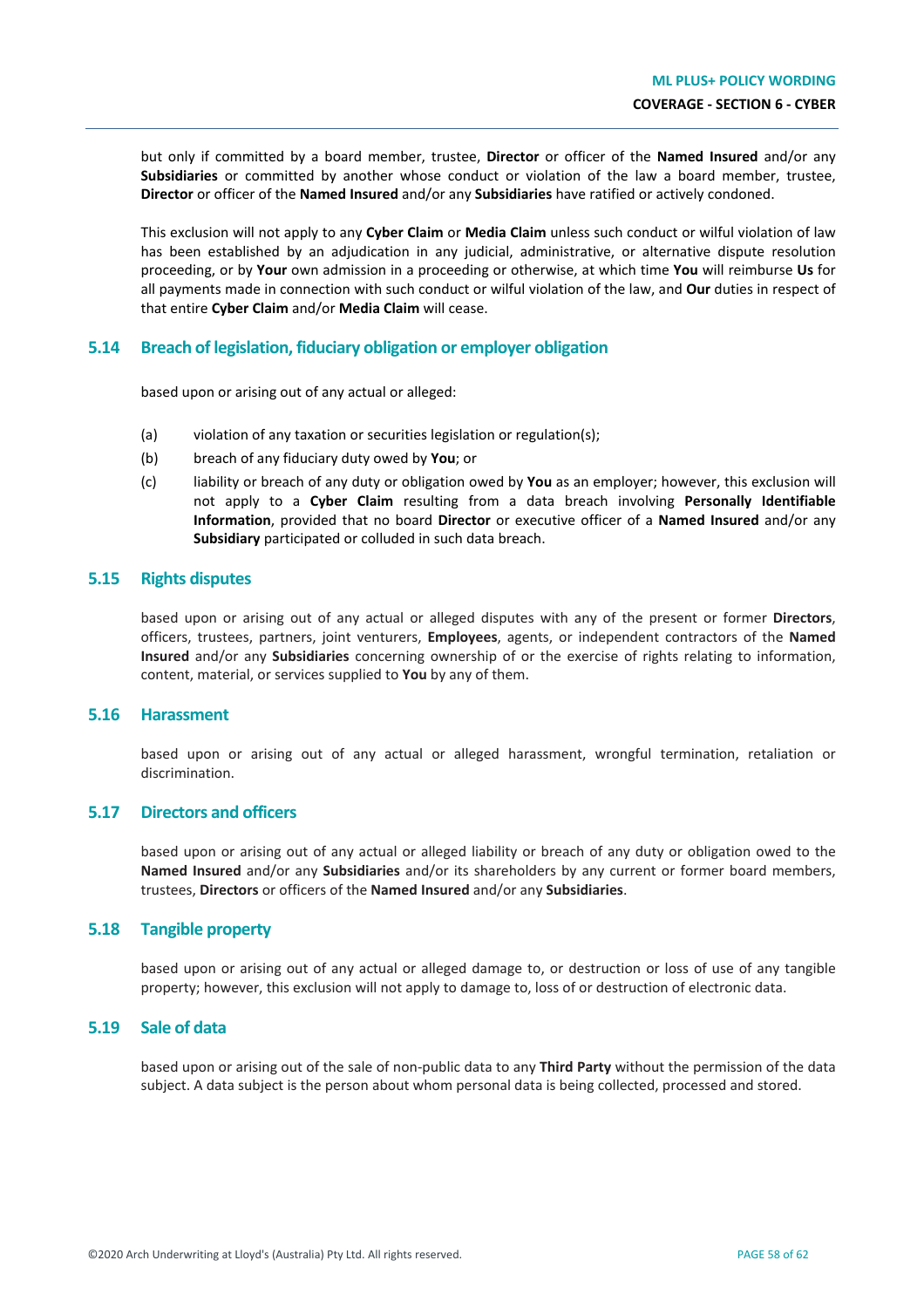### **5.20 Patents and trade secrets**

based upon or arising out of any actual or alleged theft, infringement, dilution, violation or misappropriation of any patent or trade secret, however, this exclusion shall not apply to any **Cyber Claims** or **Media Claims** alleging the inadvertent disclosure of a trade secret.

#### **5.21 Warranties**

based upon or arising out of any actual or alleged:

- (a) breach of any warranty, guarantee, or promise of fitness or suitability, whether express or implied; or
- (b) inaccurate, inadequate or incomplete description of the price of any goods or services offered by **You**; or
- (c) failure of any goods, products or services to conform with an advertised quality or performance.

### **5.22 Social engineering**

based upon or arising out of the impersonation by any means of:

- (a) **You**;
- (b) client or customer of the **Named Insured;** or
- (c) or a party with which the **Named Insured** has a written contract for the sale or purchase of goods or services,

by a **Third Party** to manipulate **You** to issue an instruction to a financial institution to debit, pay, deliver or transfer money or securities from an account maintained by the **Named Insured** and/or a **Subsidiary** to that **Third Party** or another person or entity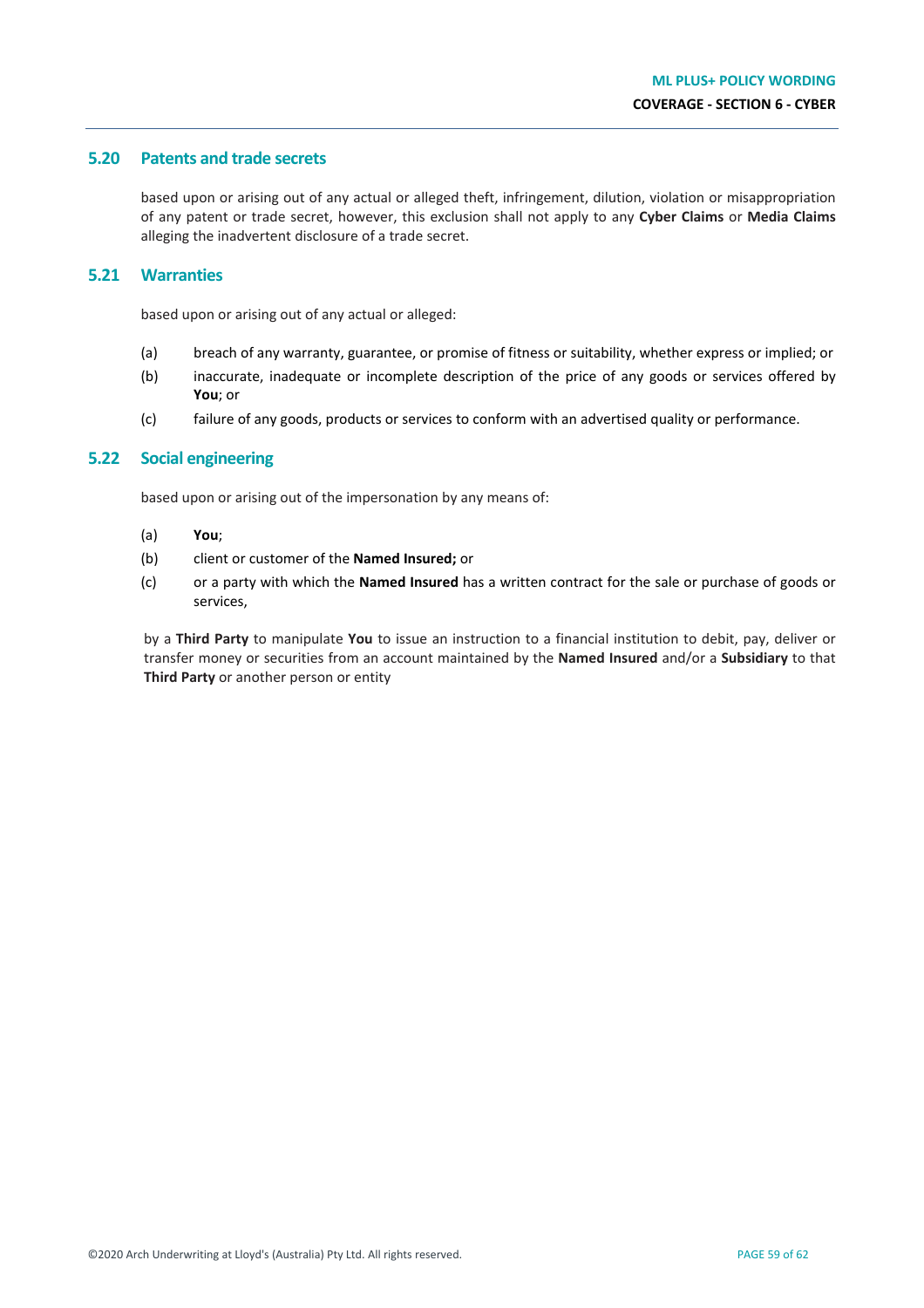### <span id="page-64-0"></span>**PRIVACY NOTICE**

### <span id="page-64-1"></span>**1. Personal information**

**Your** insurance cover may include cover for individuals who are either insureds or beneficiaries under the **Policy** ("individual insureds"). **We** and other insurance market participants collect and use relevant information about individual insureds to provide **You** with your insurance cover and to meet **Our** legal obligations.

### <span id="page-64-2"></span>**2. Your Obligations**

To enable **Us** to use individual insureds' details in accordance with applicable data protection laws, **We** need you to provide those individuals with certain information about how **We** will use their details in connection with **Your** insurance cover.

**You** agree to provide to each individual insured **Our** personal information notice, which **We** have provided to You below, on or before the date that the individual becomes an individual insured under your insurance cover or, if earlier, the date that **You** first provide information about the individual to **Us**.

**You** must promptly notify **Us** if an individual insured contacts **You** about how **We** use their personal details in relation to **Your** insurance cover so that **We** can deal with their queries.

### <span id="page-64-3"></span>**3. Minimisation and notification**

**We** are committed to using only the personal information **We** need to provide **You** with your insurance cover. To help **Us** achieve this, **You** should only provide to **Us** information about individual insureds that **We** ask for from time to time.

# <span id="page-64-4"></span>**4. Personal information notice**

#### *The basics:*

**We** collect and use relevant information about **You**, to provide the insurance cover that benefits **You** and to meet **Our** legal obligations. This information includes details such as **Your** name, address and contact details and any other information that **We** collect about **You** in connection with the insurance cover from which **You** benefit.

In certain circumstances, **We** may need **Your** consent to process certain categories of information about **You** (including sensitive details such as information about **Your** health and any criminal convictions **You** may have). Where **We** need **Your** consent, **We** will ask you for it separately. **You** do not have to give **Your** consent and **You** may withdraw **Your** consent at any time. However, if **You** do not give your consent, or **You** withdraw **Your** consent, this may affect **Our** ability to provide the insurance cover from which **You** benefit and may prevent **Us** from providing cover for **You** or handling **Your** claims.

The way insurance works means that **Your** information may be shared with, and used by, a number of **Third** Parties in the insurance sector, for example: insurers, agents or brokers, reinsurers, loss adjusters, subcontractors, regulators, law enforcement agencies, fraud and crime prevention and detection agencies and compulsory insurance databases. **We** will only disclose such information in connection with the insurance cover that **We** provide and to the extent required or permitted by law.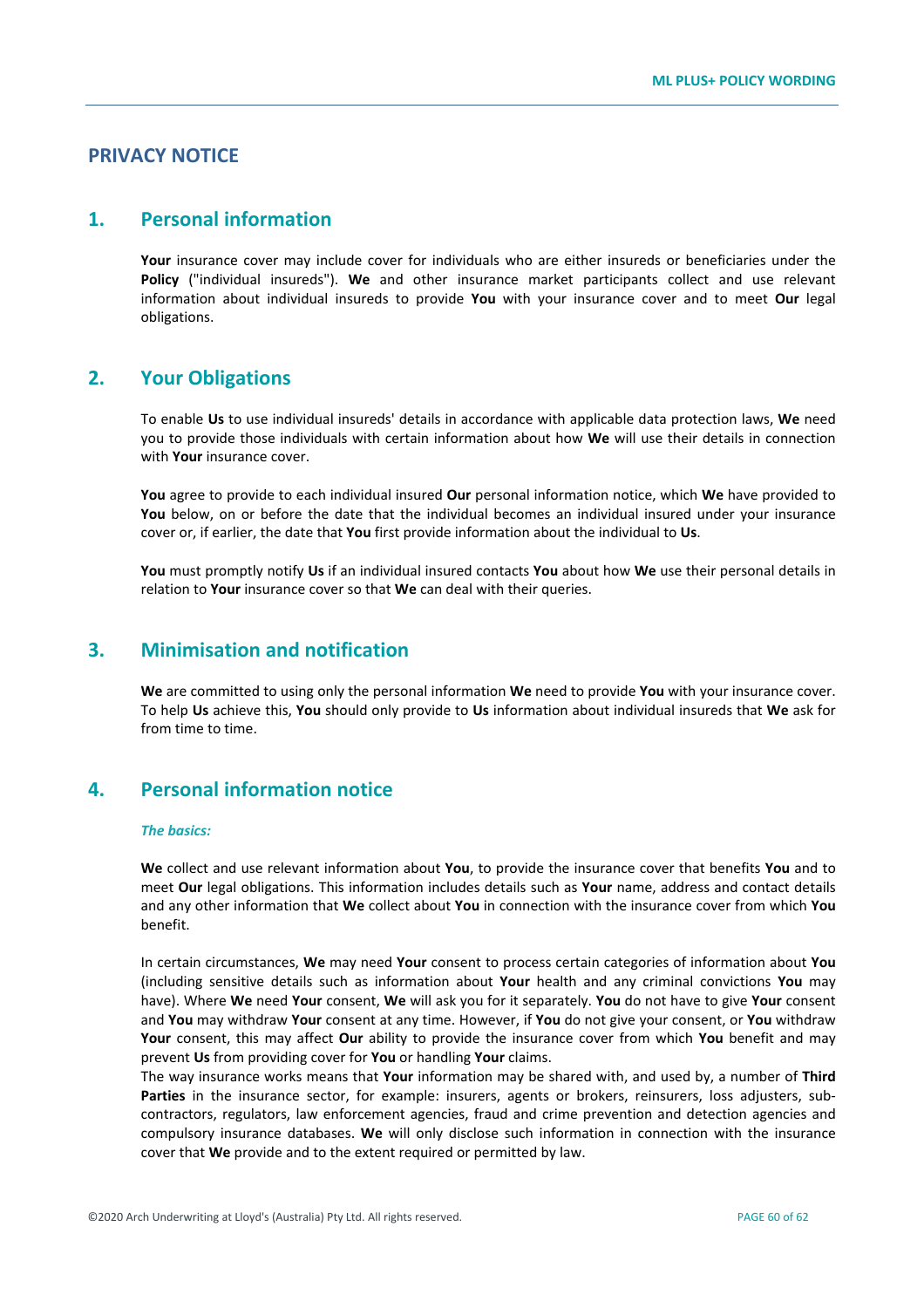Depending on the circumstances, the use of **Your** personal information may involve a transfer of data outside Australia. Any such transfer will be guided by the *Privacy Act 1988* (Cth) and with appropriate contractual safeguards in place.

**We** will not keep your information for longer than necessary. Under normal circumstances, this will be for no longer than seven years after the insurance cover that benefits **You** ends, though for some types of insurance, **We** may be required to retain data for longer due to **Our** legal or regulatory obligations.

#### *Other people's details You provide to us:*

Where **You** are providing **Us** with personal information about a person other than **You**, **You** must provide this notice to them.

#### *Where to find more details, contacting Us and your rights:*

<span id="page-65-0"></span>**You** have rights in relation to the information **We** hold about **You**, including the right to access a copy of **Your** information (and have this transferred to a **Third Party**) or request rectification of **Your** information if it is inaccurate or incomplete. If **You** wish to exercise **Your** rights or would like more details about how **We** use **Your** personal information please see **Our** full privacy notice, which is available online at [www.archcapgroup.com](http://www.archcapgroup.com/) or contact **Us** using the details provided.